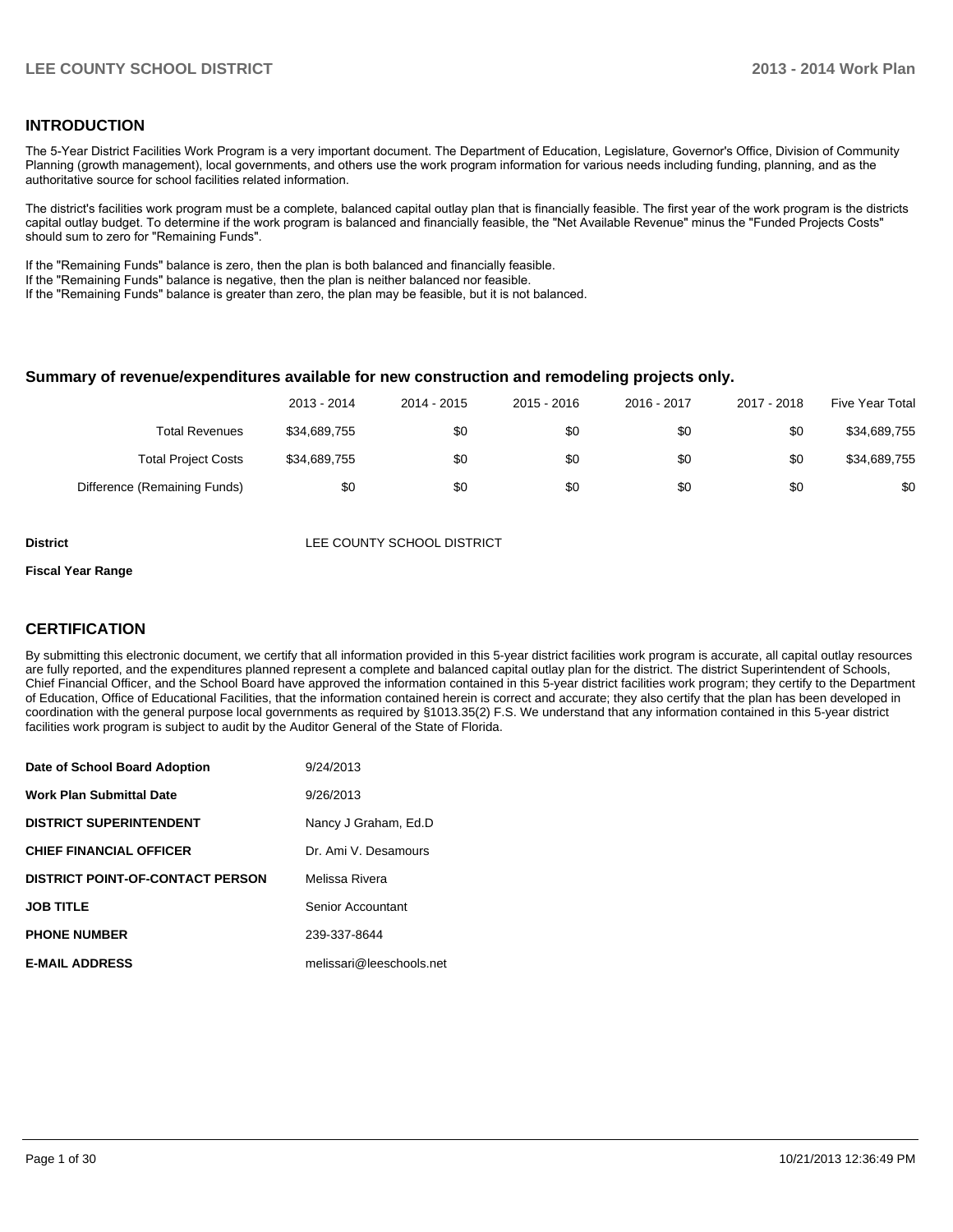# **Expenditures**

#### **Expenditure for Maintenance, Repair and Renovation from 1.50-Mills and PECO**

Annually, prior to the adoption of the district school budget, each school board must prepare a tentative district facilities work program that includes a schedule of major repair and renovation projects necessary to maintain the educational and ancillary facilities of the district.

|                | Item                                                                                                                                                                                                                                                                                                                                                                                                                                                                                                                                                                                                                                                                                                                                                                                                                                                                                                                                                                                                                                                                                                                                                                                                                                                                                                                                                                                                                                                                                                                                                                                                                                                                                                                                                                                                                                                                                                                                                                                                                                                                                                                                                                                                                                                                                                                                                              | 2013 - 2014<br><b>Actual Budget</b> | 2014 - 2015<br>Projected | $2015 - 2016$<br>Projected | 2016 - 2017<br>Projected | 2017 - 2018<br>Projected | <b>Total</b> |
|----------------|-------------------------------------------------------------------------------------------------------------------------------------------------------------------------------------------------------------------------------------------------------------------------------------------------------------------------------------------------------------------------------------------------------------------------------------------------------------------------------------------------------------------------------------------------------------------------------------------------------------------------------------------------------------------------------------------------------------------------------------------------------------------------------------------------------------------------------------------------------------------------------------------------------------------------------------------------------------------------------------------------------------------------------------------------------------------------------------------------------------------------------------------------------------------------------------------------------------------------------------------------------------------------------------------------------------------------------------------------------------------------------------------------------------------------------------------------------------------------------------------------------------------------------------------------------------------------------------------------------------------------------------------------------------------------------------------------------------------------------------------------------------------------------------------------------------------------------------------------------------------------------------------------------------------------------------------------------------------------------------------------------------------------------------------------------------------------------------------------------------------------------------------------------------------------------------------------------------------------------------------------------------------------------------------------------------------------------------------------------------------|-------------------------------------|--------------------------|----------------------------|--------------------------|--------------------------|--------------|
| IHVAC          |                                                                                                                                                                                                                                                                                                                                                                                                                                                                                                                                                                                                                                                                                                                                                                                                                                                                                                                                                                                                                                                                                                                                                                                                                                                                                                                                                                                                                                                                                                                                                                                                                                                                                                                                                                                                                                                                                                                                                                                                                                                                                                                                                                                                                                                                                                                                                                   | \$2,988,893                         | \$1,800,000              | \$1,800,000                | \$1,800,000              | \$1,800,000              | \$10,188,893 |
| Locations:     | Alternative Learning Center West, ALVA ELEMENTARY, ALVA MIDDLE, BONITA SPRINGS ELEMENTARY, BONITA SPRINGS MIDDLE,<br>BUCKINGHAM EXCEPTIONAL STUDENT CENTER, CAPE CORAL ELEMENTARY, CHALLENGER MIDDLE, COLONIAL ELEMENTARY,<br>CYPRESS LAKE MIDDLE, CYPRESS LAKE SENIOR HIGH, DUNBAR ATHLETICS, DUNBAR COMMUNITY SCHOOL, DUNBAR HIGH<br>SCHOOL, EAST LEE COUNTY HIGH SCHOOL, EDGEWOOD ACADEMY, EDISON PARK CREATIVE AND EXPRESSIVE ARTS SCHOOL,<br>ESTERO SENIOR HIGH. FORT MYERS BEACH ELEMENTARY. FORT MYERS INSTITUTE OF TECHNOLOGY. FORT MYERS MIDDLE<br>ACADEMY, FORT MYERS SENIOR HIGH, FRANKLIN PARK ELEMENTARY, G. WEAVER HIPPS ELEMENTARY, GULF ELEMENTARY,<br>GULF MIDDLE, GWYNNE, HANCOCK CREEK ELEMENTARY, HARNS MARSH ELEMENTARY SCHOOL, HECTOR A. CAFFERATA, JR.<br>ELEMENTARY SCHOOL, HEIGHTS ELEMENTARY, HIPPS BUILDINGS, IDA S. BAKER HIGH SCHOOL, ISLAND COAST HIGH SCHOOL, J<br>COLIN ENGLISH ELEMENTARY, JAMES STEPHENS INTERNATIONAL ACADEMY, LEE ASSOCIATION FOR RETARDED CITIZENS<br>(LARC). LEE COUNTY DETENTION HOME. LEE COUNTY PUBLIC EDUCATION CENTER. LEHIGH ACRES MIDDLE. LEHIGH<br>ELEMENTARY, LEHIGH SENIOR HIGH, LEXINGTON MIDDLE SCHOOL, MANATEE ELEMENTARY, MARINER MIDDLE, MARINER<br>SENIOR HIGH, MIRROR LAKES ELEMENTARY, NEW DIRECTIONS SCHOOL, NORTH FORT MYERS ACADEMY OF THE ARTS, NORTH<br>FORT MYERS SENIOR HIGH, OAK HAMMOCK MIDDLE SCHOOL, ORANGE RIVER ELEMENTARY, ORANGEWOOD ELEMENTARY,<br>PATRIOT ELEMENTARY, PAUL LAURENCE DUNBAR MIDDLE, PELICAN ELEMENTARY, PINE ISLAND ELEMENTARY, PINEWOODS<br>ELEMENTARY, RAY V. POTTORF ELEMENTARY SCHOOL, RAYMA C. PAGE ELEMENTARY, RIVER HALL ELEMENTARY, RIVERDALE<br>HIGH, ROYAL PALM EXCEPTIONAL SCHOOL, SAN CARLOS PARK ELEMENTARY, SKYLINE ELEMENTARY, SOUTH FORT MYERS<br>HIGH SCHOOL, SOUTHWEST FLORIDA PUBLIC SERVICE ACADEMY, SPRING CREEK ELEMENTARY, SUNSHINE ELEMENTARY,<br>SUPPLY DEPARTMENT, SUPPORT SERVICES ANNEX, TANGLEWOOD ELEMENTARY, THE SANIBEL SCHOOL, THREE OAKS<br>ELEMENTARY, THREE OAKS MIDDLE, TICE ELEMENTARY, TRAFALGAR MIDDLE, TRANSPORTATION CENTRAL ANNEX,<br>TRANSPORTATION EAST (BUCKINGHAM), TRANSPORTATION MID-SOUTH (SIX MILE), TRANSPORTATION SERVICES CENTRAL,<br>TRANSPORTATION SOUTH -- ESTERO, TREELINE ELEMENTARY, TROPIC ISLES ELEMENTARY, VARSITY LAKES MIDDLE,<br>VETERAN'S PARK ACADEMY FOR THE ARTS, VILLAS ELEMENTARY |                                     |                          |                            |                          |                          |              |
| Flooring       |                                                                                                                                                                                                                                                                                                                                                                                                                                                                                                                                                                                                                                                                                                                                                                                                                                                                                                                                                                                                                                                                                                                                                                                                                                                                                                                                                                                                                                                                                                                                                                                                                                                                                                                                                                                                                                                                                                                                                                                                                                                                                                                                                                                                                                                                                                                                                                   | \$0                                 | \$0                      | \$0 <sub>1</sub>           | \$0 <sub>1</sub>         | \$0                      | \$0          |
|                | Locations: No Locations for this expenditure.                                                                                                                                                                                                                                                                                                                                                                                                                                                                                                                                                                                                                                                                                                                                                                                                                                                                                                                                                                                                                                                                                                                                                                                                                                                                                                                                                                                                                                                                                                                                                                                                                                                                                                                                                                                                                                                                                                                                                                                                                                                                                                                                                                                                                                                                                                                     |                                     |                          |                            |                          |                          |              |
| Roofing        |                                                                                                                                                                                                                                                                                                                                                                                                                                                                                                                                                                                                                                                                                                                                                                                                                                                                                                                                                                                                                                                                                                                                                                                                                                                                                                                                                                                                                                                                                                                                                                                                                                                                                                                                                                                                                                                                                                                                                                                                                                                                                                                                                                                                                                                                                                                                                                   | \$0                                 | \$0                      | \$0                        | \$0                      | \$0                      | \$0          |
|                | Locations: No Locations for this expenditure.                                                                                                                                                                                                                                                                                                                                                                                                                                                                                                                                                                                                                                                                                                                                                                                                                                                                                                                                                                                                                                                                                                                                                                                                                                                                                                                                                                                                                                                                                                                                                                                                                                                                                                                                                                                                                                                                                                                                                                                                                                                                                                                                                                                                                                                                                                                     |                                     |                          |                            |                          |                          |              |
| Safety to Life |                                                                                                                                                                                                                                                                                                                                                                                                                                                                                                                                                                                                                                                                                                                                                                                                                                                                                                                                                                                                                                                                                                                                                                                                                                                                                                                                                                                                                                                                                                                                                                                                                                                                                                                                                                                                                                                                                                                                                                                                                                                                                                                                                                                                                                                                                                                                                                   | \$2,838,662                         | \$2,000,000              | \$2,000,000                | \$2,000,000              | \$2,000,000              | \$10,838,662 |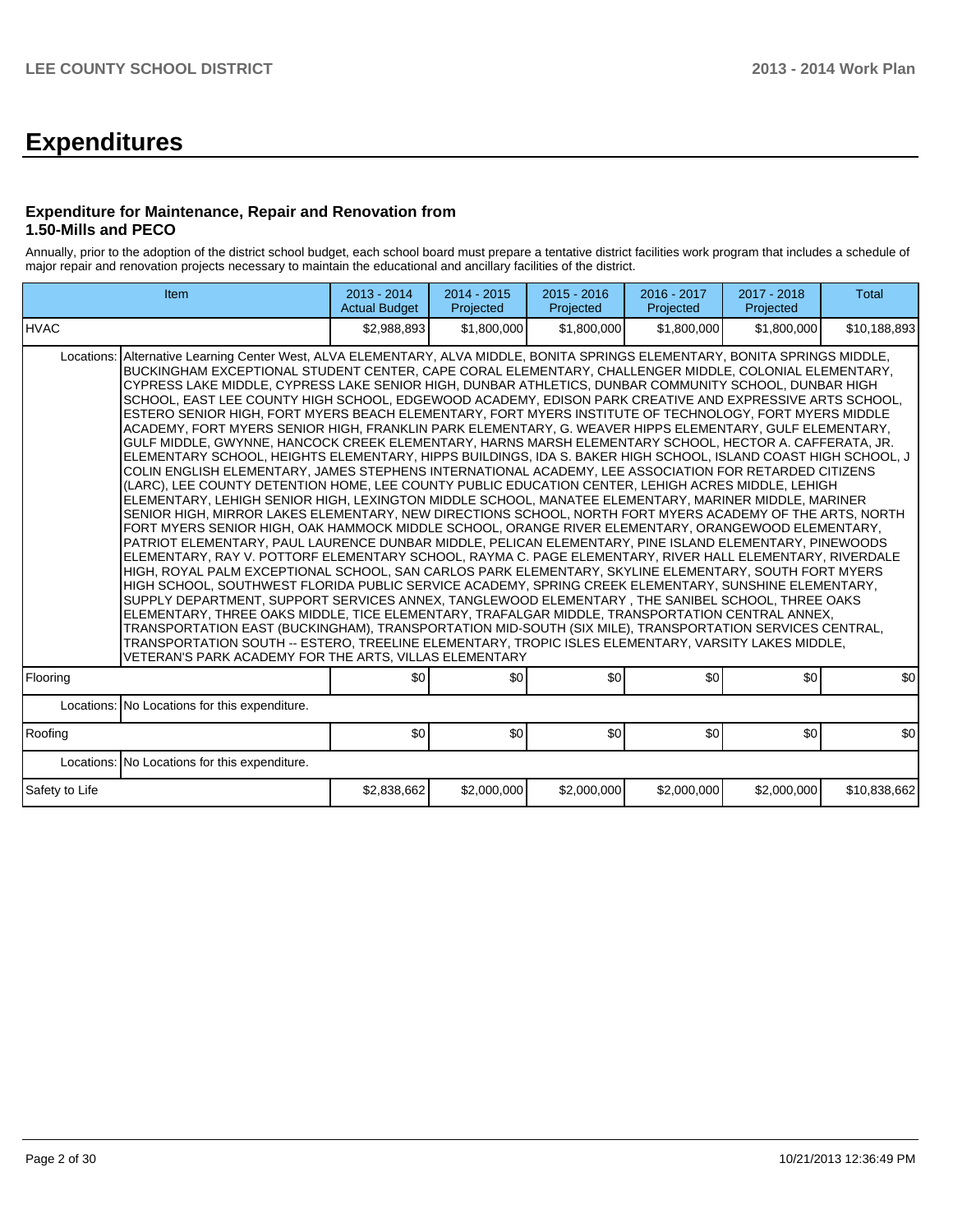| Locations: ALLEN PARK ELEMENTARY, Alternative Learning Center West, ALVA ELEMENTARY, ALVA MIDDLE, BAYSHORE ELEMENTARY, BONITA<br>SPRINGS ELEMENTARY, BONITA SPRINGS MIDDLE, BUCKINGHAM EXCEPTIONAL STUDENT CENTER, CALOOSA ELEMENTARY,<br>CALOOSA MIDDLE, CAPE CORAL ELEMENTARY, CAPE CORAL INSTITUTE OF TECHNOLOGY, CAPE CORAL SENIOR HIGH,<br>CHALLENGER MIDDLE, COLONIAL ELEMENTARY, CYPRESS LAKE MIDDLE, CYPRESS LAKE SENIOR HIGH, DIPLOMAT<br>ELEMENTARY, DIPLOMAT MIDDLE, DUNBAR ATHLETICS, DUNBAR COMMUNITY SCHOOL, DUNBAR HIGH SCHOOL, EAST LEE<br>COUNTY HIGH SCHOOL, EDGEWOOD ACADEMY, EDISON PARK CREATIVE AND EXPRESSIVE ARTS SCHOOL, ESTERO SENIOR<br>HIGH, FORT MYERS BEACH ELEMENTARY, FORT MYERS INSTITUTE OF TECHNOLOGY, FORT MYERS MIDDLE ACADEMY, FORT<br>MYERS SENIOR HIGH, FRANKLIN PARK ELEMENTARY, G. WEAVER HIPPS ELEMENTARY, GATEWAY ELEMENTARY, GULF<br>ELEMENTARY, GULF MIDDLE, GWYNNE, HANCOCK CREEK ELEMENTARY, HARNS MARSH ELEMENTARY SCHOOL, HECTOR A.<br>CAFFERATA, JR. ELEMENTARY SCHOOL, HEIGHTS ELEMENTARY, HIPPS BUILDINGS, IDA S. BAKER HIGH SCHOOL, ISLAND COAST<br>HIGH SCHOOL, J COLIN ENGLISH ELEMENTARY, JAMES STEPHENS INTERNATIONAL ACADEMY, LEE ASSOCIATION FOR<br>RETARDED CITIZENS (LARC), LEE COUNTY DETENTION HOME, LEE COUNTY PUBLIC EDUCATION CENTER, LEHIGH ACRES<br>MIDDLE, LEHIGH ELEMENTARY, LEHIGH SENIOR HIGH, LEXINGTON MIDDLE SCHOOL, LITTLETON ELEMENTARY, MANATEE<br>ELEMENTARY, MARINER MIDDLE, MARINER SENIOR HIGH, MIRROR LAKES ELEMENTARY, NEW DIRECTIONS SCHOOL, NORTH<br>FORT MYERS ACADEMY OF THE ARTS, NORTH FORT MYERS SENIOR HIGH, OAK HAMMOCK MIDDLE SCHOOL, ORANGE RIVER<br>ELEMENTARY, ORANGEWOOD ELEMENTARY, PATRIOT ELEMENTARY, PAUL LAURENCE DUNBAR MIDDLE, PELICAN ELEMENTARY,<br>PINE ISLAND ELEMENTARY, PINEWOODS ELEMENTARY, RAY V. POTTORF ELEMENTARY SCHOOL, RAYMA C. PAGE ELEMENTARY,<br>RIVER HALL ELEMENTARY, RIVERDALE HIGH, ROYAL PALM EXCEPTIONAL SCHOOL, SAN CARLOS PARK ELEMENTARY, SKYLINE<br>ELEMENTARY, SOUTH FORT MYERS HIGH SCHOOL, SOUTHWEST FLORIDA PUBLIC SERVICE ACADEMY, SPRING CREEK<br>ELEMENTARY, SUNSHINE ELEMENTARY, SUPPLY DEPARTMENT, SUPPORT SERVICES ANNEX, TANGLEWOOD ELEMENTARY, THE<br>SANIBEL SCHOOL, THREE OAKS ELEMENTARY, THREE OAKS MIDDLE, TICE ELEMENTARY, TRAFALGAR ELEMENTARY,<br>TRAFALGAR MIDDLE, TRANSPORTATION CENTRAL ANNEX, TRANSPORTATION EAST (BUCKINGHAM), TRANSPORTATION MID-<br>SOUTH (SIX MILE), TRANSPORTATION SERVICES CENTRAL, TRANSPORTATION SOUTH -- ESTERO, TREELINE ELEMENTARY,<br>TROPIC ISLES ELEMENTARY, VARSITY LAKES MIDDLE, VETERAN'S PARK ACADEMY FOR THE ARTS, VILLAS ELEMENTARY |                                               |     |     |  |  |  |  |  |  |  |
|---------------------------------------------------------------------------------------------------------------------------------------------------------------------------------------------------------------------------------------------------------------------------------------------------------------------------------------------------------------------------------------------------------------------------------------------------------------------------------------------------------------------------------------------------------------------------------------------------------------------------------------------------------------------------------------------------------------------------------------------------------------------------------------------------------------------------------------------------------------------------------------------------------------------------------------------------------------------------------------------------------------------------------------------------------------------------------------------------------------------------------------------------------------------------------------------------------------------------------------------------------------------------------------------------------------------------------------------------------------------------------------------------------------------------------------------------------------------------------------------------------------------------------------------------------------------------------------------------------------------------------------------------------------------------------------------------------------------------------------------------------------------------------------------------------------------------------------------------------------------------------------------------------------------------------------------------------------------------------------------------------------------------------------------------------------------------------------------------------------------------------------------------------------------------------------------------------------------------------------------------------------------------------------------------------------------------------------------------------------------------------------------------------------------------------------------------------------------------------------------------------------------------------------------------------------------------------------------------------------------------------------|-----------------------------------------------|-----|-----|--|--|--|--|--|--|--|
| \$0<br>\$0<br>\$0<br>Fencing                                                                                                                                                                                                                                                                                                                                                                                                                                                                                                                                                                                                                                                                                                                                                                                                                                                                                                                                                                                                                                                                                                                                                                                                                                                                                                                                                                                                                                                                                                                                                                                                                                                                                                                                                                                                                                                                                                                                                                                                                                                                                                                                                                                                                                                                                                                                                                                                                                                                                                                                                                                                          | \$0                                           | \$0 | \$0 |  |  |  |  |  |  |  |
| Locations: No Locations for this expenditure.                                                                                                                                                                                                                                                                                                                                                                                                                                                                                                                                                                                                                                                                                                                                                                                                                                                                                                                                                                                                                                                                                                                                                                                                                                                                                                                                                                                                                                                                                                                                                                                                                                                                                                                                                                                                                                                                                                                                                                                                                                                                                                                                                                                                                                                                                                                                                                                                                                                                                                                                                                                         |                                               |     |     |  |  |  |  |  |  |  |
| \$0<br>Parking<br>\$0<br>\$0                                                                                                                                                                                                                                                                                                                                                                                                                                                                                                                                                                                                                                                                                                                                                                                                                                                                                                                                                                                                                                                                                                                                                                                                                                                                                                                                                                                                                                                                                                                                                                                                                                                                                                                                                                                                                                                                                                                                                                                                                                                                                                                                                                                                                                                                                                                                                                                                                                                                                                                                                                                                          | \$0                                           | \$0 | \$0 |  |  |  |  |  |  |  |
| No Locations for this expenditure.<br>Locations:                                                                                                                                                                                                                                                                                                                                                                                                                                                                                                                                                                                                                                                                                                                                                                                                                                                                                                                                                                                                                                                                                                                                                                                                                                                                                                                                                                                                                                                                                                                                                                                                                                                                                                                                                                                                                                                                                                                                                                                                                                                                                                                                                                                                                                                                                                                                                                                                                                                                                                                                                                                      |                                               |     |     |  |  |  |  |  |  |  |
| Electrical<br>\$0<br>\$0<br>\$0                                                                                                                                                                                                                                                                                                                                                                                                                                                                                                                                                                                                                                                                                                                                                                                                                                                                                                                                                                                                                                                                                                                                                                                                                                                                                                                                                                                                                                                                                                                                                                                                                                                                                                                                                                                                                                                                                                                                                                                                                                                                                                                                                                                                                                                                                                                                                                                                                                                                                                                                                                                                       | \$0                                           | \$0 | \$0 |  |  |  |  |  |  |  |
| No Locations for this expenditure.<br>Locations:                                                                                                                                                                                                                                                                                                                                                                                                                                                                                                                                                                                                                                                                                                                                                                                                                                                                                                                                                                                                                                                                                                                                                                                                                                                                                                                                                                                                                                                                                                                                                                                                                                                                                                                                                                                                                                                                                                                                                                                                                                                                                                                                                                                                                                                                                                                                                                                                                                                                                                                                                                                      |                                               |     |     |  |  |  |  |  |  |  |
| Fire Alarm<br>\$0<br>\$0<br>\$0                                                                                                                                                                                                                                                                                                                                                                                                                                                                                                                                                                                                                                                                                                                                                                                                                                                                                                                                                                                                                                                                                                                                                                                                                                                                                                                                                                                                                                                                                                                                                                                                                                                                                                                                                                                                                                                                                                                                                                                                                                                                                                                                                                                                                                                                                                                                                                                                                                                                                                                                                                                                       | \$0                                           | \$0 | \$0 |  |  |  |  |  |  |  |
| Locations: No Locations for this expenditure.                                                                                                                                                                                                                                                                                                                                                                                                                                                                                                                                                                                                                                                                                                                                                                                                                                                                                                                                                                                                                                                                                                                                                                                                                                                                                                                                                                                                                                                                                                                                                                                                                                                                                                                                                                                                                                                                                                                                                                                                                                                                                                                                                                                                                                                                                                                                                                                                                                                                                                                                                                                         |                                               |     |     |  |  |  |  |  |  |  |
| Telephone/Intercom System<br>\$0<br>\$0<br>\$0                                                                                                                                                                                                                                                                                                                                                                                                                                                                                                                                                                                                                                                                                                                                                                                                                                                                                                                                                                                                                                                                                                                                                                                                                                                                                                                                                                                                                                                                                                                                                                                                                                                                                                                                                                                                                                                                                                                                                                                                                                                                                                                                                                                                                                                                                                                                                                                                                                                                                                                                                                                        | \$0                                           | \$0 | \$0 |  |  |  |  |  |  |  |
| Locations: No Locations for this expenditure.                                                                                                                                                                                                                                                                                                                                                                                                                                                                                                                                                                                                                                                                                                                                                                                                                                                                                                                                                                                                                                                                                                                                                                                                                                                                                                                                                                                                                                                                                                                                                                                                                                                                                                                                                                                                                                                                                                                                                                                                                                                                                                                                                                                                                                                                                                                                                                                                                                                                                                                                                                                         |                                               |     |     |  |  |  |  |  |  |  |
| <b>Closed Circuit Television</b><br>\$0<br>\$0<br>\$0                                                                                                                                                                                                                                                                                                                                                                                                                                                                                                                                                                                                                                                                                                                                                                                                                                                                                                                                                                                                                                                                                                                                                                                                                                                                                                                                                                                                                                                                                                                                                                                                                                                                                                                                                                                                                                                                                                                                                                                                                                                                                                                                                                                                                                                                                                                                                                                                                                                                                                                                                                                 | \$0                                           | \$0 | \$0 |  |  |  |  |  |  |  |
| Locations: No Locations for this expenditure.                                                                                                                                                                                                                                                                                                                                                                                                                                                                                                                                                                                                                                                                                                                                                                                                                                                                                                                                                                                                                                                                                                                                                                                                                                                                                                                                                                                                                                                                                                                                                                                                                                                                                                                                                                                                                                                                                                                                                                                                                                                                                                                                                                                                                                                                                                                                                                                                                                                                                                                                                                                         |                                               |     |     |  |  |  |  |  |  |  |
| Paint                                                                                                                                                                                                                                                                                                                                                                                                                                                                                                                                                                                                                                                                                                                                                                                                                                                                                                                                                                                                                                                                                                                                                                                                                                                                                                                                                                                                                                                                                                                                                                                                                                                                                                                                                                                                                                                                                                                                                                                                                                                                                                                                                                                                                                                                                                                                                                                                                                                                                                                                                                                                                                 | \$0]                                          | \$0 | \$0 |  |  |  |  |  |  |  |
| \$0<br>\$0]<br>\$0]                                                                                                                                                                                                                                                                                                                                                                                                                                                                                                                                                                                                                                                                                                                                                                                                                                                                                                                                                                                                                                                                                                                                                                                                                                                                                                                                                                                                                                                                                                                                                                                                                                                                                                                                                                                                                                                                                                                                                                                                                                                                                                                                                                                                                                                                                                                                                                                                                                                                                                                                                                                                                   | Locations: No Locations for this expenditure. |     |     |  |  |  |  |  |  |  |
|                                                                                                                                                                                                                                                                                                                                                                                                                                                                                                                                                                                                                                                                                                                                                                                                                                                                                                                                                                                                                                                                                                                                                                                                                                                                                                                                                                                                                                                                                                                                                                                                                                                                                                                                                                                                                                                                                                                                                                                                                                                                                                                                                                                                                                                                                                                                                                                                                                                                                                                                                                                                                                       |                                               |     |     |  |  |  |  |  |  |  |
| \$0<br>\$0<br>\$0<br>Maintenance/Repair                                                                                                                                                                                                                                                                                                                                                                                                                                                                                                                                                                                                                                                                                                                                                                                                                                                                                                                                                                                                                                                                                                                                                                                                                                                                                                                                                                                                                                                                                                                                                                                                                                                                                                                                                                                                                                                                                                                                                                                                                                                                                                                                                                                                                                                                                                                                                                                                                                                                                                                                                                                               | \$0]                                          | \$0 | \$0 |  |  |  |  |  |  |  |
| No Locations for this expenditure.<br>Locations:                                                                                                                                                                                                                                                                                                                                                                                                                                                                                                                                                                                                                                                                                                                                                                                                                                                                                                                                                                                                                                                                                                                                                                                                                                                                                                                                                                                                                                                                                                                                                                                                                                                                                                                                                                                                                                                                                                                                                                                                                                                                                                                                                                                                                                                                                                                                                                                                                                                                                                                                                                                      |                                               |     |     |  |  |  |  |  |  |  |

| <b>IPECO</b><br>) Maintenance Expenditures | \$0          | ¢۵<br>JU     | ጥ<br>ъU      | \$٥          | ሶስ<br>υG     | \$0           |
|--------------------------------------------|--------------|--------------|--------------|--------------|--------------|---------------|
| 1.50 Mill Sub Total: I                     | \$32,121,050 | \$18,475,000 | \$18,737,000 | \$19,009,480 | \$19,292,859 | \$107,635,389 |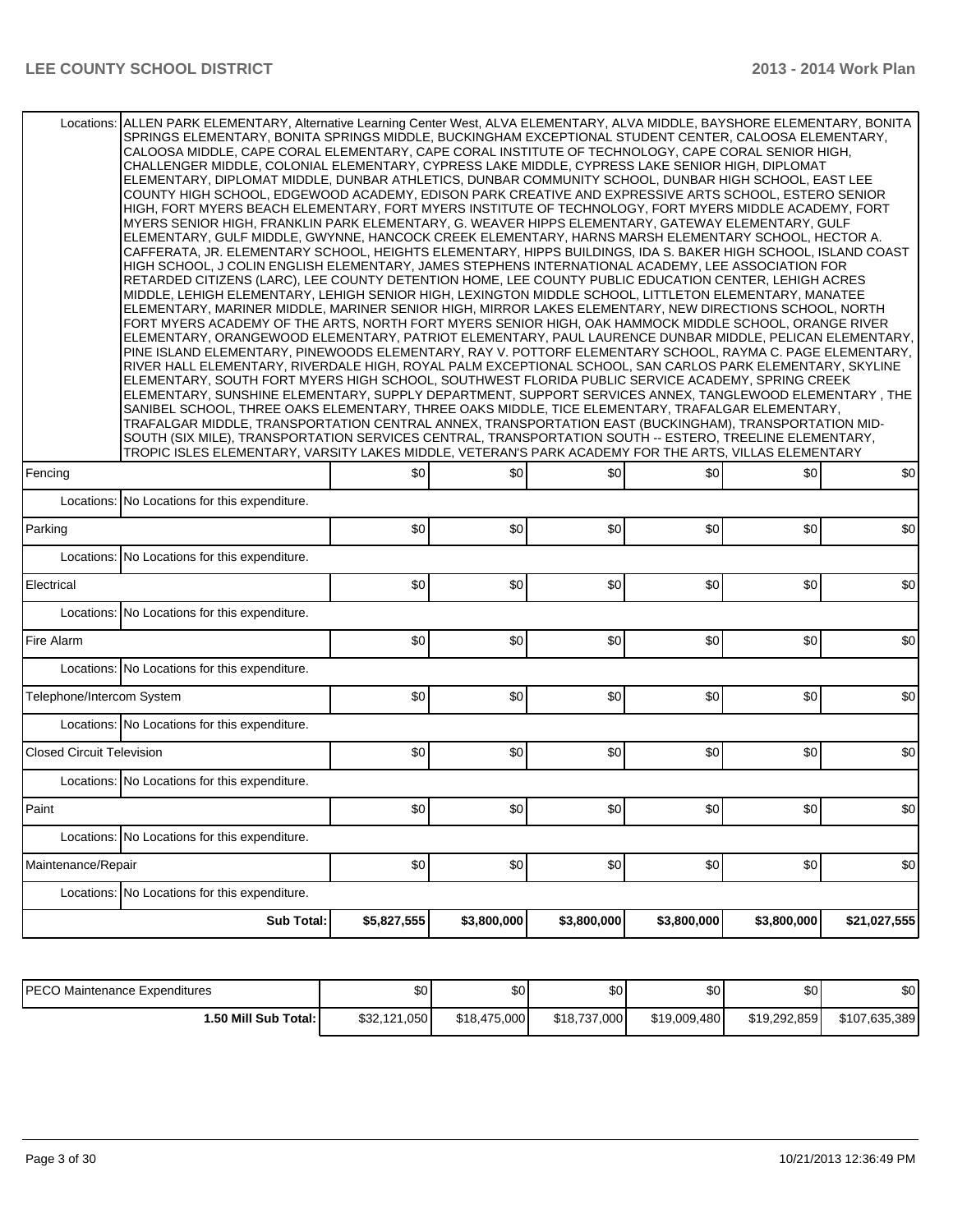| Other Items                                                                                                                                                                                                                                                                                                                                                                                                                                                                                                                                                                                                                                                                                                                                                                                                                                                                                                                                                                                                                                                                                                                                                                                                                                                                                                                                                                                                                                                                                                                                                                                                                                                                                                                                                                                                                                                                                                                                                                                                                                                                                                                                                                                                                                                                                                                                                                                                                                                                                                                                                                                                                              | $2013 - 2014$<br><b>Actual Budget</b> | 2014 - 2015<br>Projected | $2015 - 2016$<br>Projected | $2016 - 2017$<br>Projected | $2017 - 2018$<br>Projected | Total         |
|------------------------------------------------------------------------------------------------------------------------------------------------------------------------------------------------------------------------------------------------------------------------------------------------------------------------------------------------------------------------------------------------------------------------------------------------------------------------------------------------------------------------------------------------------------------------------------------------------------------------------------------------------------------------------------------------------------------------------------------------------------------------------------------------------------------------------------------------------------------------------------------------------------------------------------------------------------------------------------------------------------------------------------------------------------------------------------------------------------------------------------------------------------------------------------------------------------------------------------------------------------------------------------------------------------------------------------------------------------------------------------------------------------------------------------------------------------------------------------------------------------------------------------------------------------------------------------------------------------------------------------------------------------------------------------------------------------------------------------------------------------------------------------------------------------------------------------------------------------------------------------------------------------------------------------------------------------------------------------------------------------------------------------------------------------------------------------------------------------------------------------------------------------------------------------------------------------------------------------------------------------------------------------------------------------------------------------------------------------------------------------------------------------------------------------------------------------------------------------------------------------------------------------------------------------------------------------------------------------------------------------------|---------------------------------------|--------------------------|----------------------------|----------------------------|----------------------------|---------------|
| District Wide Maintenance                                                                                                                                                                                                                                                                                                                                                                                                                                                                                                                                                                                                                                                                                                                                                                                                                                                                                                                                                                                                                                                                                                                                                                                                                                                                                                                                                                                                                                                                                                                                                                                                                                                                                                                                                                                                                                                                                                                                                                                                                                                                                                                                                                                                                                                                                                                                                                                                                                                                                                                                                                                                                | \$26,293,495                          | \$14,675,000             | \$14,937,000               | \$15,209,480               | \$15,492,859               | \$86,607,834  |
| Locations ALLEN PARK ELEMENTARY, Alternative Learning Center West, ALVA ELEMENTARY, ALVA MIDDLE, BAYSHORE ELEMENTARY,<br>BONITA SPRINGS ELEMENTARY, BONITA SPRINGS MIDDLE, BUCKINGHAM EXCEPTIONAL STUDENT CENTER, CALOOSA<br>ELEMENTARY, CALOOSA MIDDLE, CAPE CORAL ELEMENTARY, CAPE CORAL INSTITUTE OF TECHNOLOGY, CAPE CORAL<br>SENIOR HIGH, CHALLENGER MIDDLE, COLONIAL ELEMENTARY, CYPRESS LAKE MIDDLE, CYPRESS LAKE SENIOR HIGH,<br>DIPLOMAT ELEMENTARY, DIPLOMAT MIDDLE, DUNBAR ATHLETICS, DUNBAR COMMUNITY SCHOOL, DUNBAR HIGH SCHOOL,<br>EAST LEE COUNTY HIGH SCHOOL, EDGEWOOD ACADEMY, EDISON PARK CREATIVE AND EXPRESSIVE ARTS SCHOOL, ESTERO<br>SENIOR HIGH. FORT MYERS BEACH ELEMENTARY. FORT MYERS INSTITUTE OF TECHNOLOGY. FORT MYERS MIDDLE<br>ACADEMY, FORT MYERS SENIOR HIGH, FRANKLIN PARK ELEMENTARY, G. WEAVER HIPPS ELEMENTARY, GATEWAY<br>ELEMENTARY, GULF ELEMENTARY, GULF MIDDLE, GWYNNE, HANCOCK CREEK ELEMENTARY, HARNS MARSH ELEMENTARY<br>SCHOOL, HECTOR A. CAFFERATA, JR. ELEMENTARY SCHOOL, HEIGHTS ELEMENTARY, HIPPS BUILDINGS, IDA S. BAKER HIGH<br>SCHOOL, ISLAND COAST HIGH SCHOOL, J COLIN ENGLISH ELEMENTARY, JAMES STEPHENS INTERNATIONAL ACADEMY, LEE<br>ASSOCIATION FOR RETARDED CITIZENS (LARC), LEE COUNTY DETENTION HOME, LEE COUNTY PUBLIC EDUCATION CENTER,<br>LEHIGH ACRES MIDDLE, LEHIGH ELEMENTARY, LEHIGH SENIOR HIGH, LEXINGTON MIDDLE SCHOOL, LITTLETON ELEMENTARY,  <br>MANATEE ELEMENTARY, MARINER MIDDLE, MARINER SENIOR HIGH, MIRROR LAKES ELEMENTARY, NEW DIRECTIONS<br>SCHOOL, NORTH FORT MYERS ACADEMY OF THE ARTS, NORTH FORT MYERS SENIOR HIGH, OAK HAMMOCK MIDDLE SCHOOL,<br>ORANGE RIVER ELEMENTARY, ORANGEWOOD ELEMENTARY, PATRIOT ELEMENTARY, PAUL LAURENCE DUNBAR MIDDLE,<br>PELICAN ELEMENTARY. PINE ISLAND ELEMENTARY. PINEWOODS ELEMENTARY. RAY V. POTTORF ELEMENTARY SCHOOL.<br>RAYMA C. PAGE ELEMENTARY, RIVER HALL ELEMENTARY, RIVERDALE HIGH, ROYAL PALM EXCEPTIONAL SCHOOL, SAN<br>CARLOS PARK ELEMENTARY, SKYLINE ELEMENTARY, SOUTH FORT MYERS HIGH SCHOOL, SOUTHWEST FLORIDA PUBLIC<br>SERVICE ACADEMY, SPRING CREEK ELEMENTARY, SUNSHINE ELEMENTARY, SUPPLY DEPARTMENT, SUPPORT SERVICES<br>ANNEX, TANGLEWOOD ELEMENTARY, THE SANIBEL SCHOOL, THREE OAKS ELEMENTARY, THREE OAKS MIDDLE, TICE<br>ELEMENTARY, TRAFALGAR ELEMENTARY, TRAFALGAR MIDDLE, TRANSPORTATION CENTRAL ANNEX, TRANSPORTATION EAST<br>(BUCKINGHAM), TRANSPORTATION MID-SOUTH (SIX MILE), TRANSPORTATION SERVICES CENTRAL, TRANSPORTATION SOUTH<br>-- ESTERO, TREELINE ELEMENTARY, TROPIC ISLES ELEMENTARY, VARSITY LAKES MIDDLE, VETERAN'S PARK ACADEMY FOR<br>THE ARTS, VILLAS ELEMENTARY |                                       |                          |                            |                            |                            |               |
| Total:                                                                                                                                                                                                                                                                                                                                                                                                                                                                                                                                                                                                                                                                                                                                                                                                                                                                                                                                                                                                                                                                                                                                                                                                                                                                                                                                                                                                                                                                                                                                                                                                                                                                                                                                                                                                                                                                                                                                                                                                                                                                                                                                                                                                                                                                                                                                                                                                                                                                                                                                                                                                                                   | \$32,121,050                          | \$18,475,000             | \$18,737,000               | \$19,009,480               | \$19,292,859               | \$107,635,389 |

#### **Local 1.50 Mill Expenditure For Maintenance, Repair and Renovation**

Anticipated expenditures expected from local funding sources over the years covered by the current work plan.

| Item                                                         | 2013 - 2014<br><b>Actual Budget</b> | 2014 - 2015<br>Projected | 2015 - 2016<br>Projected | 2016 - 2017<br>Projected | 2017 - 2018<br>Projected | Total         |
|--------------------------------------------------------------|-------------------------------------|--------------------------|--------------------------|--------------------------|--------------------------|---------------|
| Remaining Maint and Repair from 1.5 Mills                    | \$32,121,050                        | \$18,475,000             | \$18,737,000             | \$19,009,480             | \$19,292,859             | \$107,635,389 |
| Maintenance/Repair Salaries                                  | \$0                                 | \$0                      | \$0                      | \$0                      | \$0                      | \$0           |
| School Bus Purchases                                         | \$0                                 | \$4,000,000              | \$2,000,000              | \$2,000,000              | \$2,000,000              | \$10,000,000  |
| <b>Other Vehicle Purchases</b>                               | \$0                                 | \$0                      | \$0                      | \$0                      | \$0 <sub>1</sub>         | \$0           |
| Capital Outlay Equipment                                     | \$2,970,079                         | \$3,178,000              | \$3,231,000              | \$2,985,000              | \$2,985,000              | \$15,349,079  |
| <b>Rent/Lease Payments</b>                                   | \$1,374,699                         | \$1,389,118              | \$1,403,827              | \$1,418,831              | \$1,013,926              | \$6,600,401   |
| <b>COP Debt Service</b>                                      | \$39,430,359                        | \$39,379,981             | \$39,376,977             | \$39,384,481             | \$39,336,902             | \$196,908,700 |
| Rent/Lease Relocatables                                      | \$381,304                           | \$800,000                | \$350,000                | \$350,000                | \$350,000                | \$2,231,304   |
| <b>Environmental Problems</b>                                | \$0                                 | \$0                      | \$0                      | \$0                      | \$0                      | \$0           |
| s.1011.14 Debt Service                                       | \$0                                 | \$0                      | \$0                      | \$0                      | \$0                      | \$0           |
| <b>Special Facilities Construction Account</b>               | \$0                                 | \$0                      | \$0                      | \$0                      | \$0                      | \$0           |
| Premiums for Property Casualty Insurance - 1011.71<br>(4a,b) | \$6,868,182                         | \$6,868,182              | \$6,868,182              | \$6,868,182              | \$6,868,182              | \$34,340,910  |
| Qualified School Construction Bonds (QSCB)                   | \$2,056,642                         | \$2,042,801              | \$2,042,801              | \$2,042,801              | \$2,042,801              | \$10,227,846  |
| Qualified Zone Academy Bonds (QZAB)                          | \$0                                 | \$0                      | \$0                      | \$0                      | \$0                      | \$0           |
| Technology Equipment/Software                                | \$11,484,046                        | \$12,739,000             | \$12,458,000             | \$13,063,000             | \$13,697,000             | \$63,441,046  |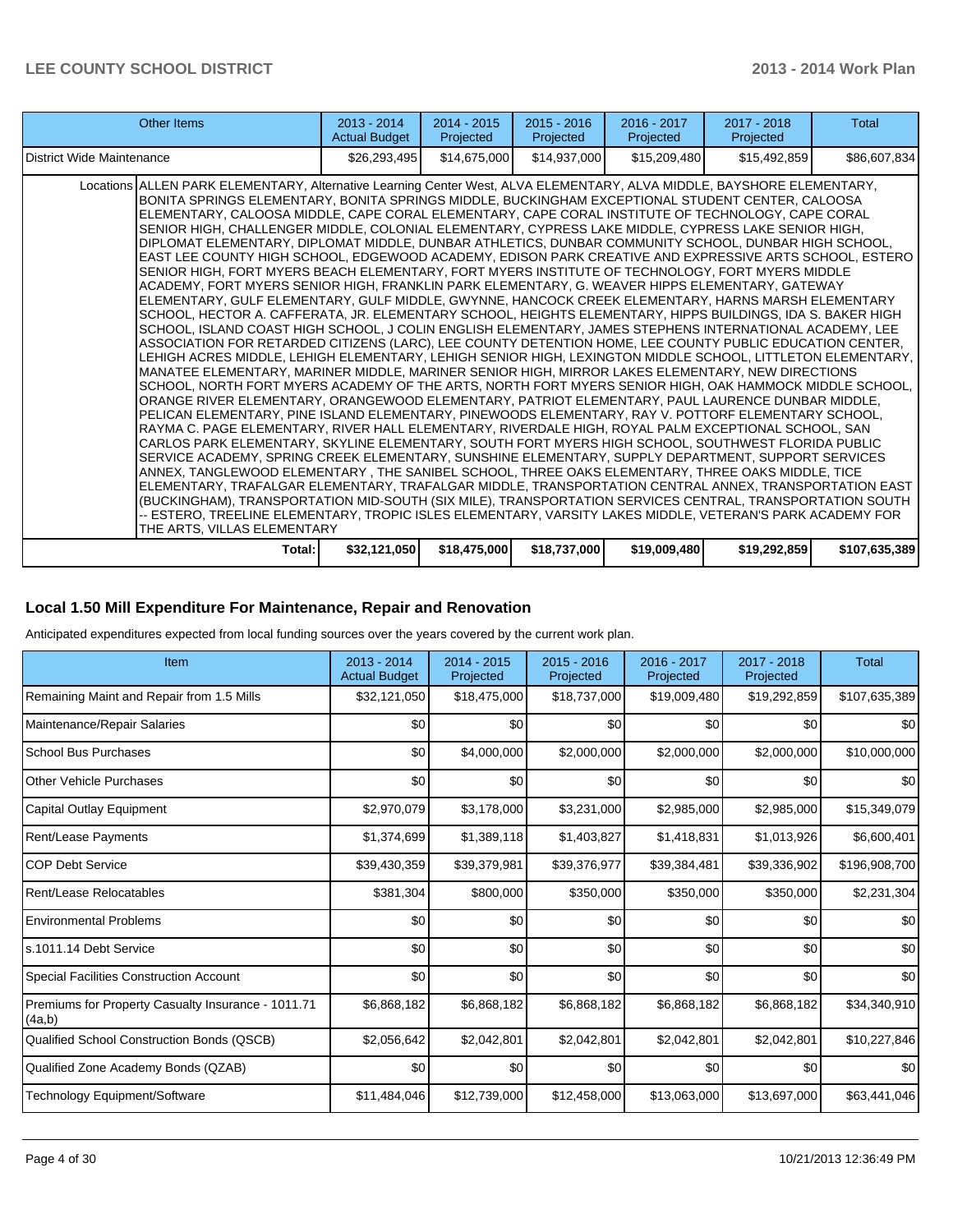| \$179,796,437<br>Local Expenditure Totals: | \$156,752,276 | \$146,808,373                                                                     | \$142,019,567                                                      | \$139,889,576 | \$765,266,229                                                                                                             |
|--------------------------------------------|---------------|-----------------------------------------------------------------------------------|--------------------------------------------------------------------|---------------|---------------------------------------------------------------------------------------------------------------------------|
|                                            |               |                                                                                   |                                                                    |               |                                                                                                                           |
|                                            | \$0           | \$0                                                                               | \$0                                                                | \$0           | \$2,132,540                                                                                                               |
|                                            |               | \$930,200                                                                         |                                                                    |               | \$4,655,200                                                                                                               |
|                                            |               | \$10,000                                                                          |                                                                    |               | \$50,000                                                                                                                  |
|                                            |               | \$550,000                                                                         |                                                                    |               | \$2,749,200                                                                                                               |
|                                            |               | \$45,718,568                                                                      |                                                                    | \$37,624,388  | \$242,776,524                                                                                                             |
|                                            |               |                                                                                   |                                                                    |               | \$66,168,090                                                                                                              |
|                                            |               | \$13,640,818<br>\$65,900,618<br>\$549,200<br>\$10,000<br>\$876,900<br>\$2,132,540 | \$13,131,818<br>\$53,285,376<br>\$550,000<br>\$10,000<br>\$903,000 | \$13,131,818  | \$13,131,818<br>\$13,131,818<br>\$40,247,574]<br>\$550,000<br>\$550,000<br>\$10,000<br>\$10,000<br>\$986,700<br>\$958,400 |

#### **1.50 Mill Revenue Source**

Schedule of Estimated Capital Outlay Revenue from each currently approved source which is estimated to be available for expenditures on the projects included in the tentative district facilities work program. All amounts are NET after considering carryover balances, interest earned, new COP's, 1011.14 and 1011.15 loans, etc. Districts cannot use 1.5-Mill funds for salaries except for those explicitly associated with maintenance/repair projects. (1011.71 (5), F.S.)

| Item                                                                                | Fund | $2013 - 2014$<br><b>Actual Value</b> | $2014 - 2015$<br>Projected | $2015 - 2016$<br>Projected | 2016 - 2017<br>Projected | $2017 - 2018$<br>Projected | Total             |
|-------------------------------------------------------------------------------------|------|--------------------------------------|----------------------------|----------------------------|--------------------------|----------------------------|-------------------|
| (1) Non-exempt property<br>lassessed valuation                                      |      | \$59,428,706,020                     | \$61,211,567,201           | \$63,047,914,300           | \$64,939,583,500         | \$67,212,500,000           | \$315,840,271,021 |
| (2) The Millege projected for<br>discretionary capital outlay per<br>ls.1011.71     |      | 1.50                                 | 1.50                       | 1.50                       | 1.50                     | 1.50                       |                   |
| $(3)$ Full value of the 1.50-Mill<br>discretionary capital outlay per<br>ls.1011.71 |      | \$99,840,226                         | \$102,835,433              | \$105,920,496              | \$109,098,500            | \$112,917,000              | \$530,611,655     |
| $(4)$ Value of the portion of the 1.50<br>-Mill ACTUALLY levied                     | 370  | \$85,577,337                         | \$88,144,657               | \$90,788,997               | \$93,513,000             | \$96,786,000               | \$454,809,991     |
| $(5)$ Difference of lines $(3)$ and $(4)$                                           |      | \$14,262,889                         | \$14,690,776               | \$15,131,499               | \$15,585,500             | \$16,131,000               | \$75,801,664      |

#### **PECO Revenue Source**

The figure in the row designated "PECO Maintenance" will be subtracted from funds available for new construction because PECO maintenance dollars cannot be used for new construction.

| Item                          | Fund | $2013 - 2014$<br><b>Actual Budget</b> | $2014 - 2015$<br>Projected | $2015 - 2016$<br>Projected | 2016 - 2017<br>Projected | 2017 - 2018<br>Projected | Total            |
|-------------------------------|------|---------------------------------------|----------------------------|----------------------------|--------------------------|--------------------------|------------------|
| PECO New Construction         | 340  | \$0                                   | \$0                        | \$0                        | \$OI                     | \$0                      | \$0 <sub>1</sub> |
| PECO Maintenance Expenditures |      | \$0                                   | \$0                        | \$0                        | \$0                      | \$0                      | \$0 <sub>1</sub> |
|                               |      | \$0                                   | \$0                        | \$0                        | \$0 I                    | \$0                      | \$0              |

#### **CO & DS Revenue Source**

Revenue from Capital Outlay and Debt Service funds.

| Item                                            | Fund | $2013 - 2014$<br><b>Actual Budget</b> | $2014 - 2015$<br>Projected | $2015 - 2016$<br>Projected | $2016 - 2017$<br>Projected | $2017 - 2018$<br>Projected | Total       |
|-------------------------------------------------|------|---------------------------------------|----------------------------|----------------------------|----------------------------|----------------------------|-------------|
| CO & DS Cash Flow-through<br><b>Distributed</b> | 360  | \$1.108.525                           | \$1,108,525                | \$1,108,525                | \$1,108,525                | \$1,108,525                | \$5.542.625 |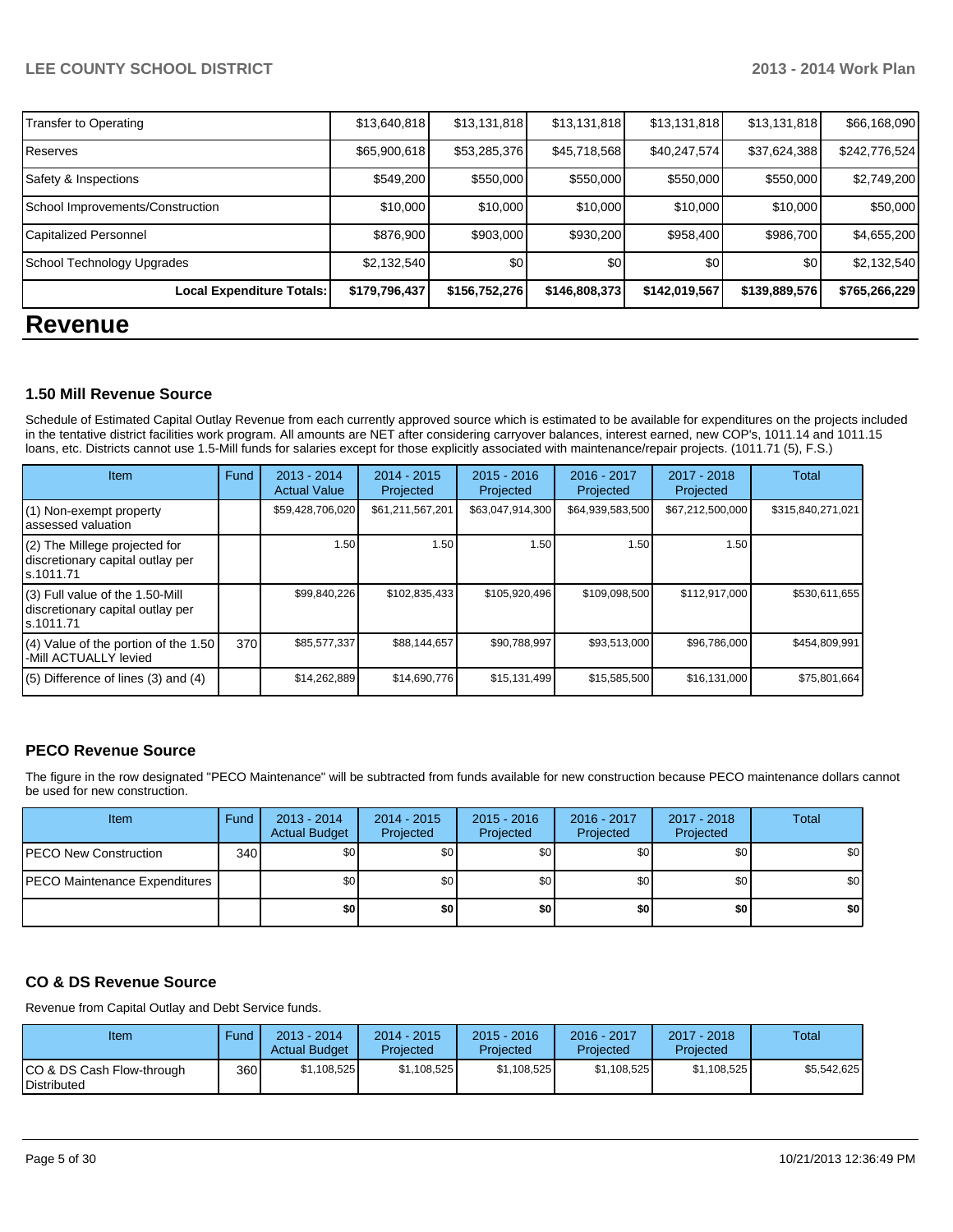No

| ICO & DS Interest on<br>Undistributed CO | 360 | \$30,190    | \$30,190    | \$30,190    | \$30,190    | \$30,190    | \$150,950   |
|------------------------------------------|-----|-------------|-------------|-------------|-------------|-------------|-------------|
|                                          |     | \$1,138,715 | \$1,138,715 | \$1,138,715 | \$1,138,715 | \$1,138,715 | \$5,693,575 |

#### **Fair Share Revenue Source**

All legally binding commitments for proportionate fair-share mitigation for impacts on public school facilities must be included in the 5-year district work program.

Nothing reported for this section.

#### **Sales Surtax Referendum**

Specific information about any referendum for a 1-cent or ½-cent surtax referendum during the previous year.

**Did the school district hold a surtax referendum during the past fiscal year 2012 - 2013?**

#### **Additional Revenue Source**

Any additional revenue sources

| Item                                                                                                   | 2013 - 2014<br><b>Actual Value</b> | $2014 - 2015$<br>Projected | $2015 - 2016$<br>Projected | 2016 - 2017<br>Projected | 2017 - 2018<br>Projected | <b>Total</b> |
|--------------------------------------------------------------------------------------------------------|------------------------------------|----------------------------|----------------------------|--------------------------|--------------------------|--------------|
| Proceeds from a s.1011.14/15 F.S. Loans                                                                | \$0                                | \$0                        | \$0                        | \$0                      | \$0                      | \$0          |
| District Bonds - Voted local bond<br>referendum proceeds per s.9, Art VII<br><b>State Constitution</b> | \$0                                | \$0                        | \$0                        | \$0                      | \$0                      | \$0          |
| Proceeds from Special Act Bonds                                                                        | \$0                                | \$0                        | \$0                        | \$0                      | \$0                      | \$0          |
| Estimated Revenue from CO & DS Bond<br>Sale                                                            | \$0                                | \$0                        | \$0                        | \$0                      | \$0                      | \$0          |
| Proceeds from Voted Capital<br>Improvements millage                                                    | \$0                                | \$0                        | \$0                        | \$0                      | \$0                      | \$0          |
| Other Revenue for Other Capital Projects                                                               | \$300,000                          | \$350,000                  | \$357,000                  | \$364,000                | \$371,000                | \$1,742,000  |
| Proceeds from 1/2 cent sales surtax<br>authorized by school board                                      | \$0                                | \$0                        | \$0                        | \$0                      | \$0                      | \$0          |
| Proceeds from local governmental<br>infrastructure sales surtax                                        | \$0                                | \$0                        | \$0                        | \$0                      | \$0                      | \$0          |
| Proceeds from Certificates of<br>Participation (COP's) Sale                                            | \$0                                | \$0                        | \$0                        | \$0                      | \$0                      | \$0          |
| Classrooms First Bond proceeds amount<br>authorized in FY 1997-98                                      | \$0                                | \$0                        | \$0                        | \$0                      | \$0                      | \$0          |
| <b>Classrooms for Kids</b>                                                                             | \$0                                | \$0                        | \$0                        | \$0                      | \$0                      | \$0          |
| <b>District Equity Recognition</b>                                                                     | \$0                                | \$0                        | \$0                        | \$0                      | \$0                      | \$0          |
| <b>Federal Grants</b>                                                                                  | \$0                                | \$0                        | \$0                        | \$0                      | \$0                      | \$0          |
| Proportionate share mitigation (actual<br>cash revenue only, not in kind donations)                    | \$0                                | \$0                        | \$0                        | \$0                      | \$0                      | \$0          |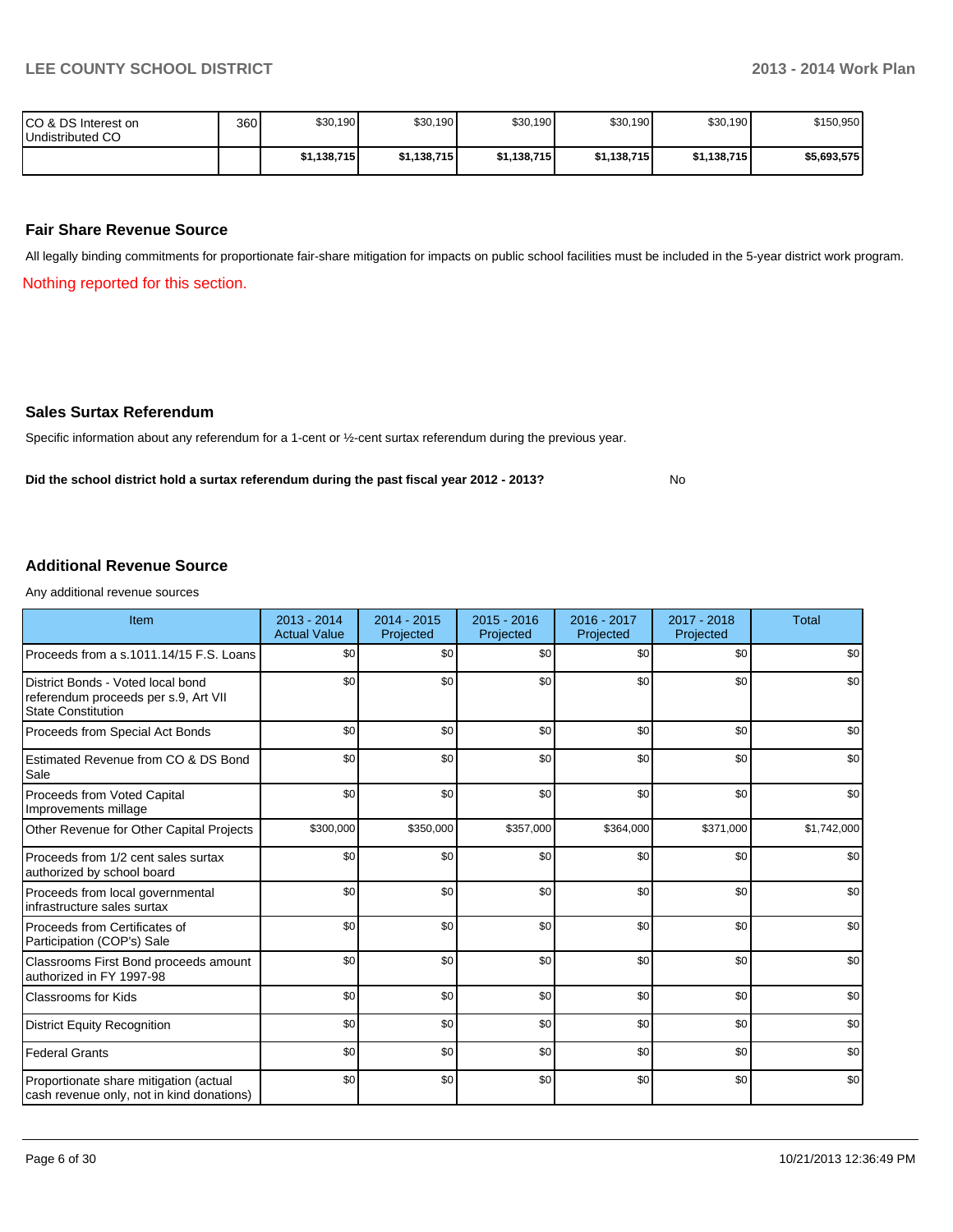| Impact fees received                                                                                                      | \$800,000     | \$840,000    | \$882,000    | \$926,000    | \$972,000    | \$4,420,000   |
|---------------------------------------------------------------------------------------------------------------------------|---------------|--------------|--------------|--------------|--------------|---------------|
| <b>Private donations</b>                                                                                                  | \$0           | \$0          | \$0          | \$0          | \$0          | \$0           |
| Grants from local governments or not-for-<br>profit organizations                                                         | \$0           | \$0          | \$0          | \$0          | \$0          | \$0           |
| Interest, Including Profit On Investment                                                                                  | \$565,000     | \$516,000    | \$464,000    | \$436,000    | \$419,000    | \$2,400,000   |
| Revenue from Bonds pledging proceeds<br>from 1 cent or 1/2 cent Sales Surtax                                              | \$0           | \$0          | \$0          | \$0          | \$0          | \$0           |
| <b>Total Fund Balance Carried Forward</b>                                                                                 | \$126,105,140 | \$65,762,904 | \$53,177,661 | \$45,641,852 | \$40,202,861 | \$330,890,418 |
| General Capital Outlay Obligated Fund<br><b>Balance Carried Forward From Total</b><br><b>Fund Balance Carried Forward</b> | \$0           | \$0          | \$0          | \$0          | \$0          | \$0           |
| <b>Special Facilities Construction Account</b>                                                                            | \$0           | \$0          | \$0          | \$0          | \$0          | \$0           |
| One Cent - 1/2 Cent Sales Surtax Debt<br>Service From Total Fund Balance Carried<br>Forward                               | \$0           | \$0          | \$0          | \$0          | \$0          | \$0           |
| Capital Outlay Projects Funds Balance<br>Carried Forward From Total Fund<br><b>Balance Carried Forward</b>                | \$0           | \$0          | \$0          | \$0          | \$0          | \$0           |
| <b>Subtotal</b>                                                                                                           | \$127,770,140 | \$67,468,904 | \$54,880,661 | \$47,367,852 | \$41,964,861 | \$339,452,418 |

# **Total Revenue Summary**

| <b>Item Name</b>                                           | $2013 - 2014$<br><b>Budget</b> | $2014 - 2015$<br>Projected | $2015 - 2016$<br>Projected | 2016 - 2017<br>Projected | 2017 - 2018<br>Projected | <b>Five Year Total</b> |
|------------------------------------------------------------|--------------------------------|----------------------------|----------------------------|--------------------------|--------------------------|------------------------|
| Local 1.5 Mill Discretionary Capital Outlay<br>Revenue     | \$85,577,337                   | \$88,144,657               | \$90,788,997               | \$93,513,000             | \$96,786,000             | \$454,809,991          |
| PECO and 1.5 Mill Maint and Other 1.5<br>Mill Expenditures | (\$179,796,437)                | (\$156, 752, 276)          | (\$146,808,373)            | (\$142,019,567)          | (\$139,889,576)          | $(\$765,266,229)$      |
| PECO Maintenance Revenue                                   | \$0                            | \$0                        | \$0                        | \$0                      | \$0                      | \$0                    |
| Available 1.50 Mill for New<br><b>Construction</b>         | ( \$94, 219, 100)              | ( \$68,607,619]            | ( \$56,019,376)            | ( \$48,506,567]          | ( \$43, 103, 576)        | (\$310,456,238)        |
| <b>Item Name</b>                                           | $2013 - 2014$<br><b>Budget</b> | $2014 - 2015$<br>Projected | $2015 - 2016$<br>Projected | 2016 - 2017<br>Projected | 2017 - 2018<br>Projected | <b>Five Year Total</b> |
| CO & DS Revenue                                            | \$1,138,715                    | \$1,138,715                | \$1,138,715                | \$1,138,715              | \$1,138,715              | \$5,693,575            |
| <b>PECO New Construction Revenue</b>                       | \$0                            | \$0                        | \$0                        | \$0                      | \$0                      | \$0                    |
| Other/Additional Revenue                                   | \$127,770,140                  | \$67,468,904               | \$54,880,661               | \$47,367,852             | \$41,964,861             | \$339,452,418          |
| <b>Total Additional Revenuel</b>                           | \$128,908,855                  | \$68,607,619               | \$56,019,376               | \$48,506,567             | \$43,103,576             | \$345,145,993          |
| <b>Total Available Revenue</b>                             | \$34.689.755                   | \$0                        | \$0                        | \$0                      | \$0                      | \$34,689,755           |

# **Project Schedules**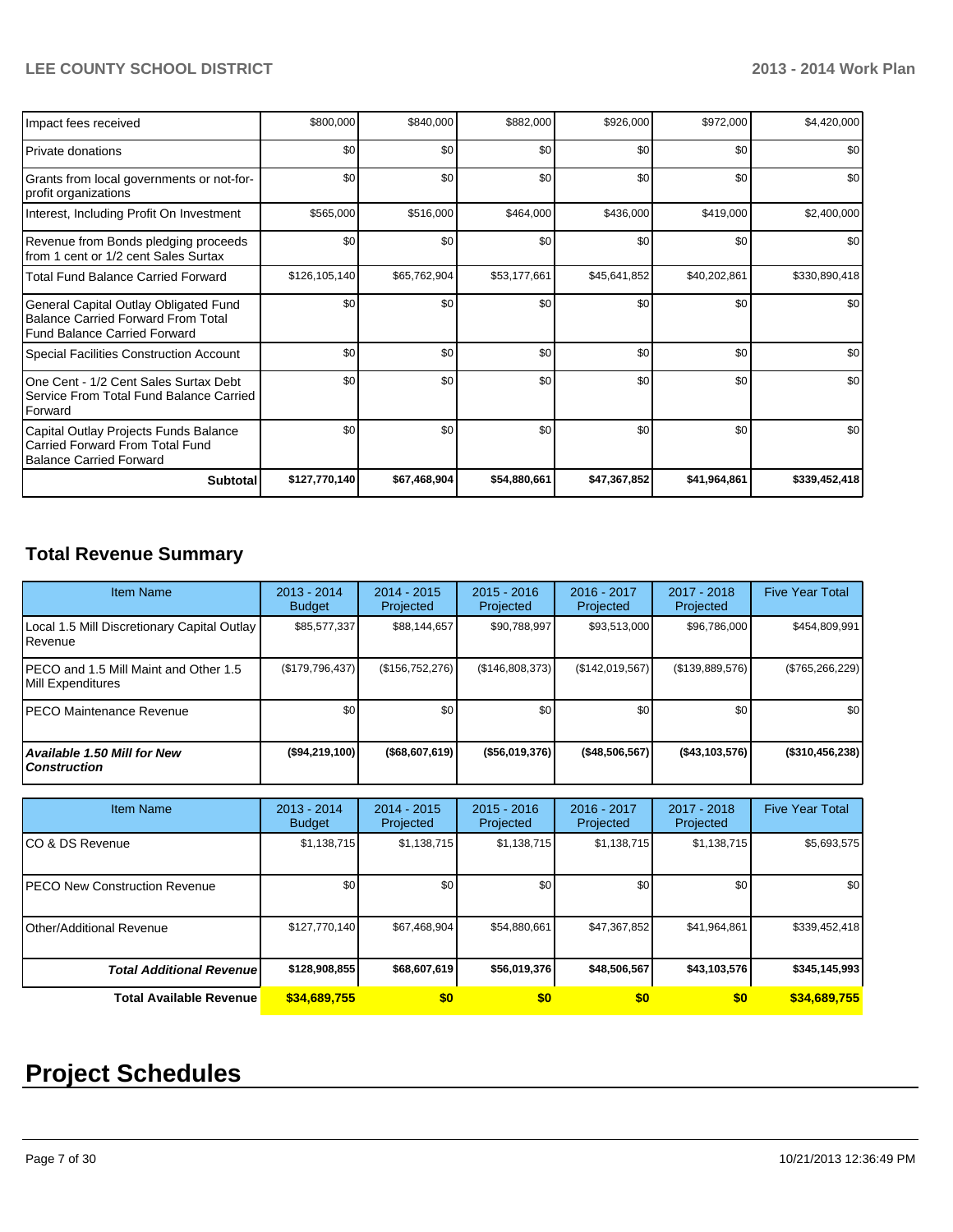#### **Capacity Project Schedules**

A schedule of capital outlay projects necessary to ensure the availability of satisfactory classrooms for the projected student enrollment in K-12 programs.

| <b>Project Description</b> | Location                            |                          | $2013 - 2014$ | 2014 - 2015  | $2015 - 2016$ | 2016 - 2017 | 2017 - 2018    | Total            | Funded |
|----------------------------|-------------------------------------|--------------------------|---------------|--------------|---------------|-------------|----------------|------------------|--------|
| Addition                   | <b>DUNBAR HIGH</b><br><b>SCHOOL</b> | Planned<br>Cost:         | \$30,793,335  | \$0          | \$0           | \$0         | \$0            | \$30,793,335 Yes |        |
|                            |                                     | <b>Student Stations:</b> | 600           |              | $\Omega$      | 0           | 0              | 600              |        |
|                            | <b>Total Classrooms:</b>            |                          | 24            | n            | U             | n           | 0              | 24               |        |
|                            |                                     | Gross Sq Ft:             | 50,000        | ΩI           | $\Omega$      | 0           | $\overline{0}$ | 50,000           |        |
|                            |                                     |                          |               |              |               |             |                |                  |        |
|                            |                                     | <b>Planned Cost:</b>     | \$30,793,335  | \$0          | \$0           | \$0         | \$0            | \$30,793,335     |        |
|                            |                                     | <b>Student Stations:</b> | 600           | <sup>0</sup> | 0             | ŋ           | $\bf{0}$       | 600              |        |
|                            |                                     | <b>Total Classrooms:</b> | 24            | U            | ŋ             | n           | $\bf{0}$       | 24               |        |
|                            |                                     | Gross Sq Ft:             | 50,000        | 0            | 0             | 0           | 0              | 50,000           |        |

#### **Other Project Schedules**

Major renovations, remodeling, and additions of capital outlay projects that do not add capacity to schools.

| <b>Project Description</b>                     | Location                                     | $2013 - 2014$<br><b>Actual Budget</b> | $2014 - 2015$<br>Projected | $2015 - 2016$<br>Projected | 2016 - 2017<br>Projected | $2017 - 2018$<br>Projected | Total           | Funded |
|------------------------------------------------|----------------------------------------------|---------------------------------------|----------------------------|----------------------------|--------------------------|----------------------------|-----------------|--------|
| Repairs & Renovation                           | <b>CAPE CORAL SENIOR</b><br><b>HIGH</b>      | \$62,727                              | \$0                        | \$0                        | \$0                      | \$0                        | \$62,727 Yes    |        |
| Repairs and Renovation                         | <b>TICE ELEMENTARY</b>                       | \$3,823,861                           | \$0                        | \$0                        | \$0                      | \$0                        | \$3,823,861 Yes |        |
| Balance remaining within<br>project/not closed | HARNS MARSH MIDDLE<br><b>SCHOOL</b>          | \$8,349                               | \$0                        | \$0                        | \$0                      | \$0                        | \$8,349 Yes     |        |
| Balance remaining within<br>project/not closed | <b>TORTUGA PRESERVE</b><br><b>ELEMENTARY</b> | \$1,483                               | \$0                        | \$0 <sub>1</sub>           | \$0                      | \$0                        | \$1,483 Yes     |        |
|                                                |                                              | \$3,896,420                           | \$0                        | \$0                        | \$0                      | \$0                        | \$3,896,420     |        |

#### **Additional Project Schedules**

Any projects that are not identified in the last approved educational plant survey.

Nothing reported for this section.

#### **Non Funded Growth Management Project Schedules**

Schedule indicating which projects, due to planned development, that CANNOT be funded from current revenues projected over the next five years.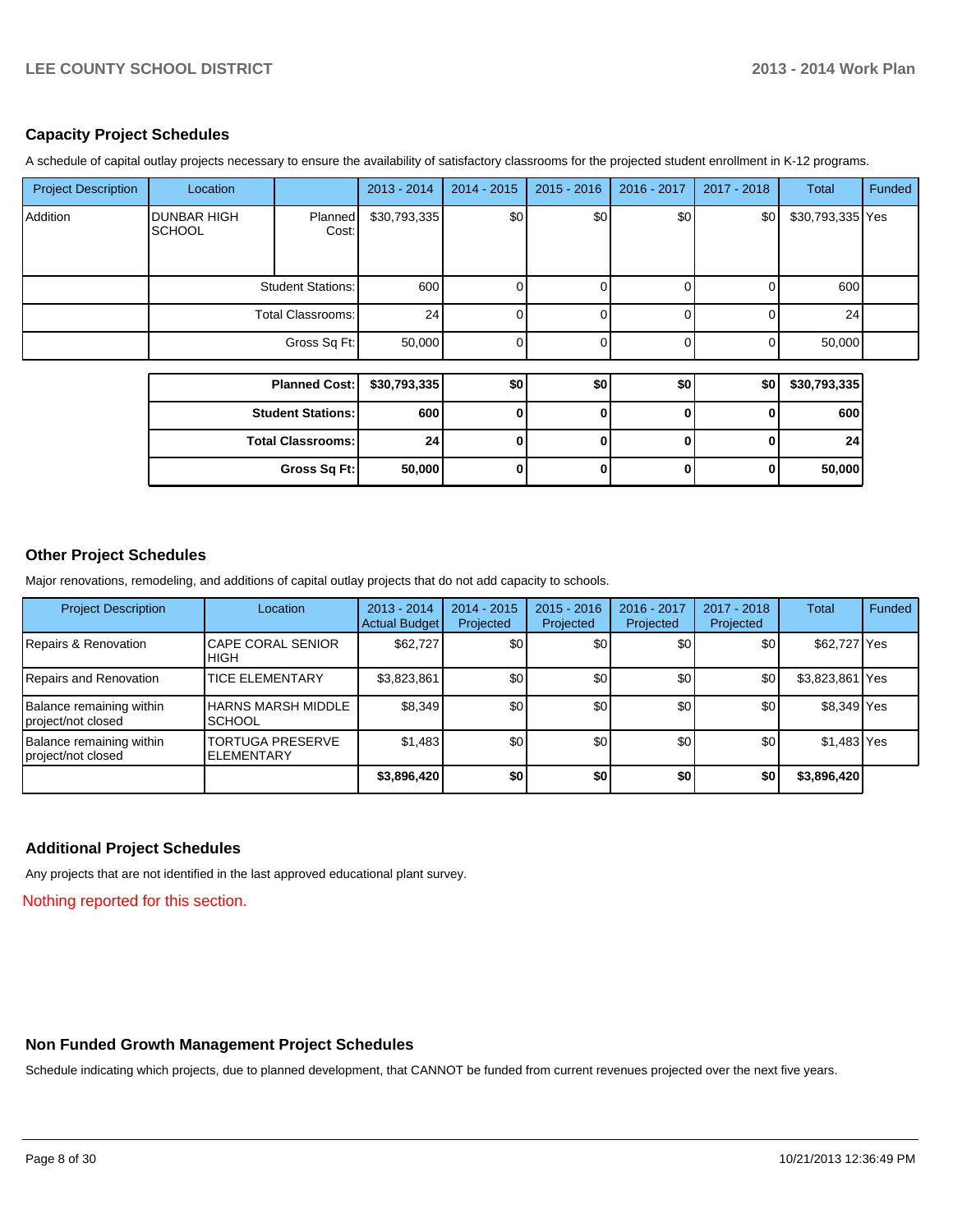Nothing reported for this section.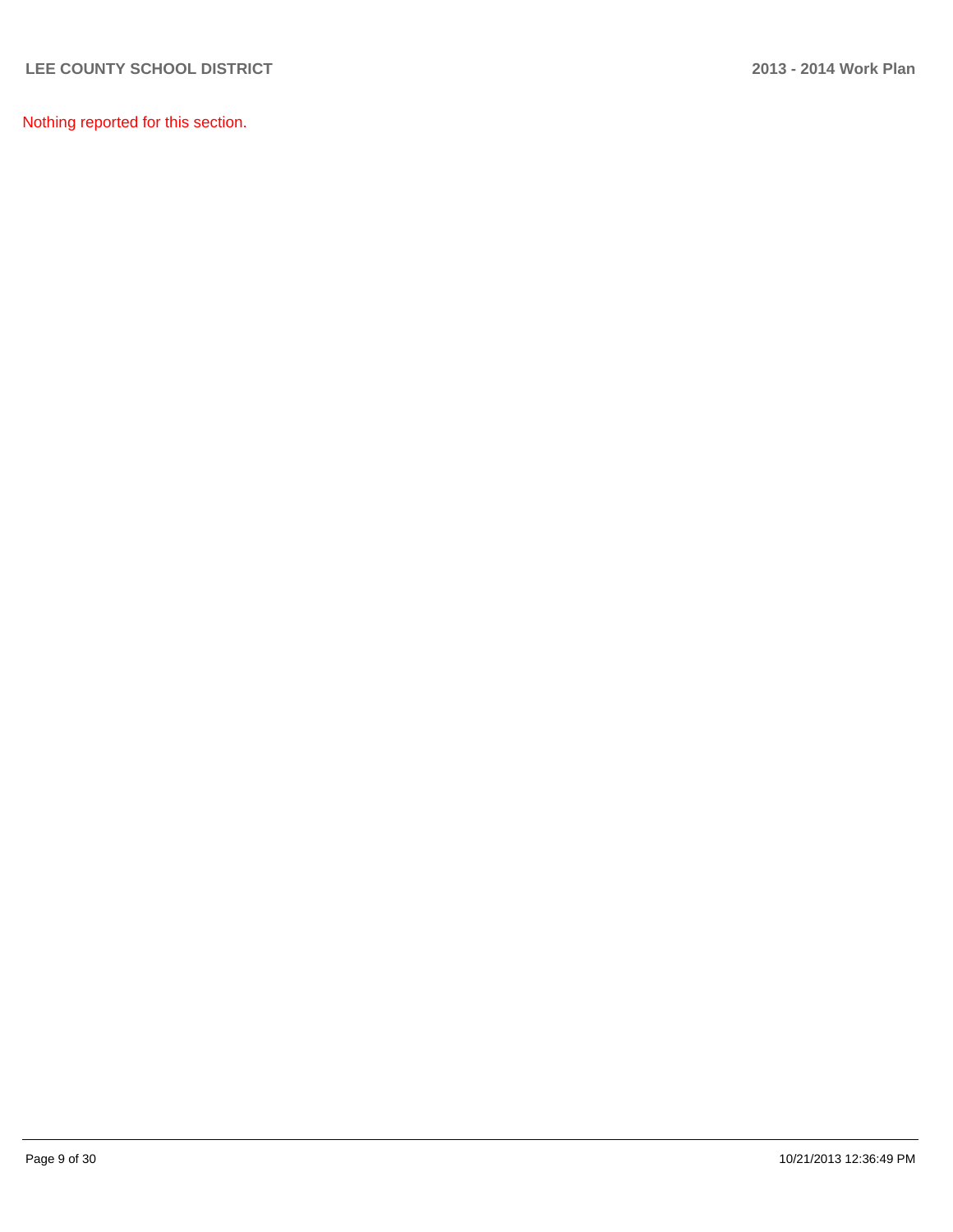## **Capacity Tracking**

| Location                                     | $2013 -$<br>2014 Satis.<br>Stu. Sta. | Actual<br>$2013 -$<br><b>2014 FISH</b><br>Capacity | Actual<br>$2012 -$<br>2013<br><b>COFTE</b> | # Class<br><b>Rooms</b> | Actual<br>Average<br>$2013 -$<br>2014 Class<br><b>Size</b> | Actual<br>$2013 -$<br>2014<br><b>Utilization</b> | <b>New</b><br>Stu.<br>Capacity | <b>New</b><br>Rooms to<br>be<br>Added/Re<br>moved | Projected<br>$2017 -$<br>2018<br><b>COFTE</b> | Projected<br>$2017 -$<br>2018<br><b>Utilization</b> | Projected<br>$2017 -$<br>2018 Class<br><b>Size</b> |
|----------------------------------------------|--------------------------------------|----------------------------------------------------|--------------------------------------------|-------------------------|------------------------------------------------------------|--------------------------------------------------|--------------------------------|---------------------------------------------------|-----------------------------------------------|-----------------------------------------------------|----------------------------------------------------|
| <b>ALLEN PARK</b><br><b>ELEMENTARY</b>       | 1,028                                | 1,028                                              | 915                                        | 56                      | 16                                                         | 89.00 %                                          | $\Omega$                       | $\Omega$                                          | 869                                           | 85.00 %                                             | 16                                                 |
| <b>ALVA MIDDLE</b>                           | 688                                  | 619                                                | 531                                        | 30                      | 18                                                         | 86.00 %                                          | $-33$                          | 3                                                 | 455                                           | 78.00 %                                             | 14                                                 |
| <b>ALVA ELEMENTARY</b>                       | 391                                  | 391                                                | 385                                        | 21                      | 18                                                         | 99.00 %                                          | $-21$                          | $\overline{2}$                                    | 360                                           | 97.00 %                                             | 16                                                 |
| <b>BONITA SPRINGS</b><br><b>ELEMENTARY</b>   | 454                                  | 454                                                | 349                                        | 25                      | 14                                                         | 77.00 %                                          | $\Omega$                       | $\Omega$                                          | 378                                           | 83.00 %                                             | 15                                                 |
| CAPE CORAL<br><b>ELEMENTARY</b>              | 898                                  | 898                                                | 730                                        | 49                      | 15                                                         | 81.00 %                                          | $-19$                          | $\Omega$                                          | 524                                           | 60.00%                                              | 11                                                 |
| <b>CYPRESS LAKE MIDDLE</b>                   | 941                                  | 846                                                | 745                                        | 41                      | 18                                                         | 88.00 %                                          | 40                             | $\mathbf{1}$                                      | 750                                           | 85.00 %                                             | 18                                                 |
| <b>Alternative Learning</b><br>Center West   | 265                                  | 265                                                | 75                                         | 12                      | 6 <sup>1</sup>                                             | 28.00 %                                          | 0                              | $\Omega$                                          | 81                                            | 31.00 %                                             | $\overline{7}$                                     |
| OAK HAMMOCK MIDDLE<br><b>SCHOOL</b>          | 1,492                                | 1,342                                              | 1,061                                      | 65                      | 16                                                         | 79.00 %                                          | 0                              | $\Omega$                                          | 1,192                                         | 89.00%                                              | 18                                                 |
| <b>TREELINE</b><br><b>ELEMENTARY</b>         | 1,065                                | 1,065                                              | 1,004                                      | 58                      | 17                                                         | 94.00 %                                          | 0                              | $\Omega$                                          | 1,007                                         | 95.00 %                                             | 17                                                 |
| <b>ISLAND COAST HIGH</b><br>SCHOOL           | 2,059                                | 1,956                                              | 1,593                                      | 83                      | 19                                                         | 81.00 %                                          | 0                              | $\Omega$                                          | 1,877                                         | 96.00%                                              | 23                                                 |
| <b>TORTUGA PRESERVE</b><br><b>ELEMENTARY</b> | 1,056                                | 1,056                                              | 703                                        | 58                      | 12                                                         | 67.00 %                                          | 0                              | $\Omega$                                          | 978                                           | 93.00 %                                             | 17                                                 |
| HARNS MARSH MIDDLE<br><b>SCHOOL</b>          | 1,325                                | 1,192                                              | 865                                        | 58                      | 15                                                         | 73.00 %                                          | 0                              | $\Omega$                                          | 1,058                                         | 89.00 %                                             | 18                                                 |
| G. WEAVER HIPPS<br>ELEMENTARY                | 794                                  | 794                                                | 744                                        | 42                      | 18                                                         | 94.00 %                                          | 0                              | $\Omega$                                          | 730                                           | 92.00 %                                             | 17                                                 |
| <b>EAST LEE COUNTY</b><br>HIGH SCHOOL        | 2,057                                | 1,954                                              | 1,650                                      | 86                      | 19                                                         | 84.00 %                                          | 0                              | $\Omega$                                          | 1,889                                         | 97.00 %                                             | 22                                                 |
| <b>RIVER HALL</b><br>ELEMENTARY              | 1,064                                | 1,064                                              | 900                                        | 57                      | 16                                                         | 85.00 %                                          | $-26$                          | $\Omega$                                          | 1,006                                         | 97.00 %                                             | 18                                                 |
| <b>MANATEE</b><br><b>ELEMENTARY</b>          | 1,042                                | 1,042                                              | 856                                        | 56                      | 15                                                         | 82.00 %                                          | $\Omega$                       | $\Omega$                                          | 985                                           | 95.00 %                                             | 18                                                 |
| PATRIOT ELEMENTARY                           | 1,046                                | 1,046                                              | 669                                        | 56                      | 12                                                         | 64.00 %                                          | $-54$                          | $\Omega$                                          | 631                                           | 64.00%                                              | 11                                                 |
| <b>CHALLENGER MIDDLE</b>                     | 1,366                                | 1,229                                              | 1,075                                      | 59                      | 18                                                         | 87.00 %                                          | 0                              | $\Omega$                                          | 1,123                                         | 91.00%                                              | 19                                                 |
| <b>HARNS MARSH</b><br>ELEMENTARY SCHOOL      | 948                                  | 948                                                | 871                                        | 51                      | 17                                                         | 92.00 %                                          | $\Omega$                       | $\Omega$                                          | 897                                           | 95.00 %                                             | 18                                                 |
| RAY V. POTTORF<br><b>ELEMENTARY SCHOOL</b>   | 864                                  | 864                                                | 650                                        | 48                      | 14                                                         | 75.00 %                                          | 0                              | $\Omega$                                          | 731                                           | 85.00 %                                             | 15                                                 |
| RAYMA C. PAGE<br><b>ELEMENTARY</b>           | 846                                  | 846                                                | 777                                        | 47                      | 17                                                         | 92.00 %                                          | $\overline{0}$                 | $\Omega$                                          | 814                                           | 96.00%                                              | 17                                                 |
| IDA S. BAKER HIGH<br>SCHOOL                  | 1,991                                | 1,891                                              | 1,667                                      | 85                      | 20                                                         | 88.00 %                                          | 0                              | $\overline{0}$                                    | 1,814                                         | 96.00 %                                             | 21                                                 |
| SOUTH FORT MYERS<br>HIGH SCHOOL              | 2,077                                | 1,973                                              | 1,773                                      | 87                      | 20                                                         | 90.00 %                                          | 0                              | $\overline{0}$                                    | 2,063                                         | 105.00 %                                            | 24                                                 |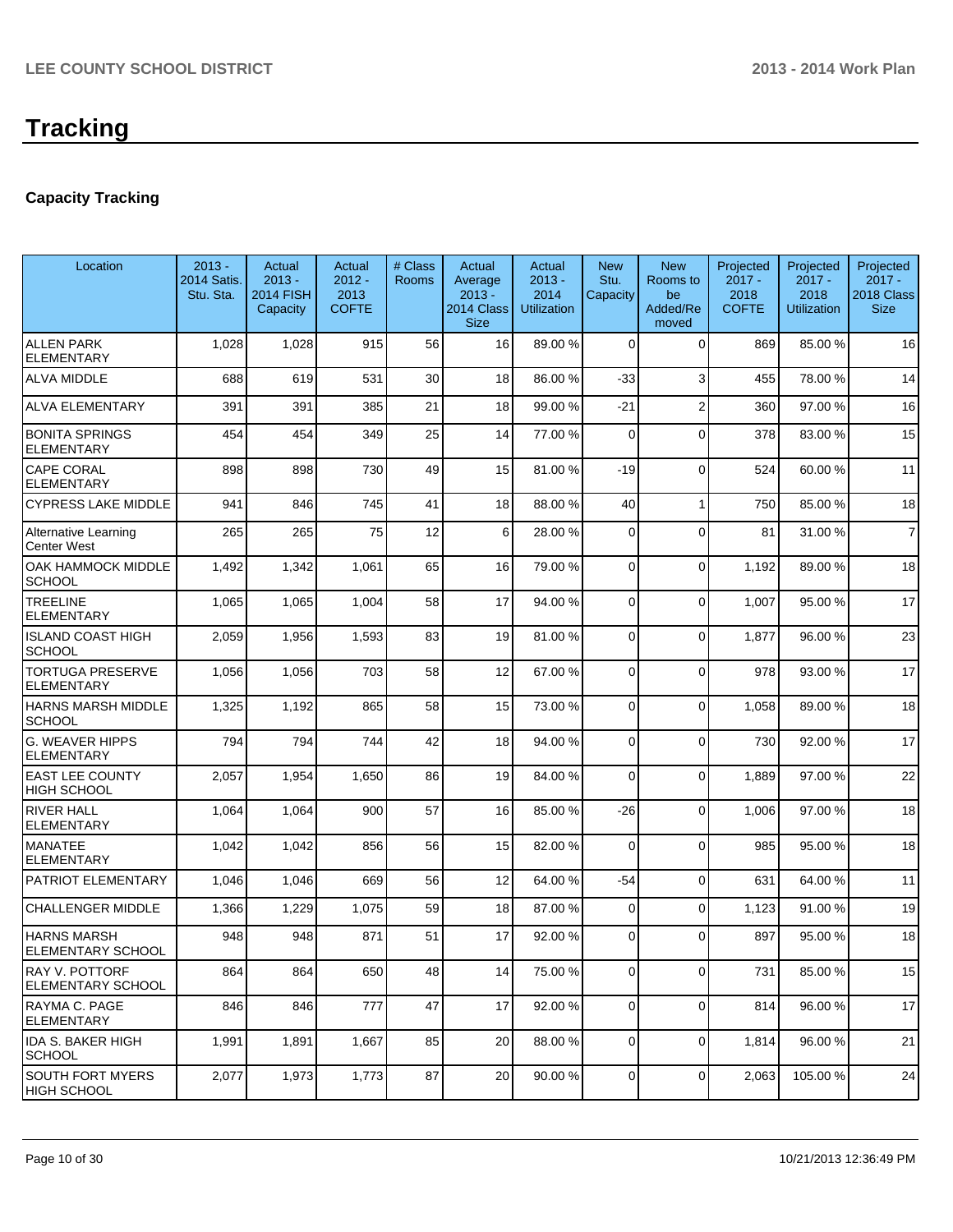| <b>HECTOR A.</b><br>CAFFERATA, JR.<br><b>ELEMENTARY SCHOOL</b> | 883         | 883      | 754      | 47          | 16              | 85.00 %  | $-39$          | $-2$           | 615            | 73.00 %  | 14             |
|----------------------------------------------------------------|-------------|----------|----------|-------------|-----------------|----------|----------------|----------------|----------------|----------|----------------|
| <b>VETERAN'S PARK</b><br><b>ACADEMY FOR THE</b><br><b>ARTS</b> | 1,945       | 1,750    | 1,409    | 90          | 16 <sup>1</sup> | 81.00 %  | $-110$         | -4             | 1,731          | 106.00%  | 20             |
| MARINER MIDDLE                                                 | 1,294       | 1,164    | 901      | 56          | 16              | 77.00 %  | $-41$          | $-2$           | 1,064          | 95.00 %  | 20             |
| <b>LEE COUNTY</b><br><b>DETENTION HOME</b>                     | $\mathbf 0$ | $\Omega$ | $\Omega$ | $\mathbf 0$ | $\overline{0}$  | 0.00%    | $\Omega$       | $\Omega$       | $\overline{0}$ | 0.00%    | $\overline{0}$ |
| <b>VARSITY LAKES MIDDLE</b>                                    | 1,319       | 1,187    | 974      | 56          | 17              | 82.00 %  | $\Omega$       | $\Omega$       | 1,054          | 89.00 %  | 19             |
| <b>ITRAFALGAR</b><br><b>ELEMENTARY</b>                         | 998         | 998      | 830      | 57          | 15              | 83.00 %  | $-15$          | $-1$           | 602            | 61.00%   | 11             |
| <b>LEXINGTON MIDDLE</b><br><b>SCHOOL</b>                       | 1,146       | 1,031    | 917      | 51          | 18              | 89.00 %  | $\Omega$       | $\mathbf 0$    | 915            | 89.00 %  | 18             |
| NEW DIRECTIONS<br> SCHOOL                                      | 680         | 680      | 427      | 37          | 12              | 63.00 %  | $\overline{0}$ | $\mathbf 0$    | 467            | 69.00 %  | 13             |
| <b>PINEWOODS</b><br><b>ELEMENTARY</b>                          | 1,078       | 1,078    | 907      | 59          | 15              | 84.00 %  | $\overline{0}$ | 0              | 897            | 83.00 %  | 15             |
| <b>ROYAL PALM</b><br><b>EXCEPTIONAL SCHOOL</b>                 | 230         | 230      | 153      | 23          | $\overline{7}$  | 66.00 %  | $-10$          | 0              | 170            | 77.00 %  | $\overline{7}$ |
| <b>DIPLOMAT MIDDLE</b>                                         | 1,094       | 984      | 825      | 48          | 17              | 84.00 %  | $\Omega$       | $\mathbf 0$    | 899            | 91.00%   | 19             |
| <b>MIRROR LAKES</b><br>ELEMENTARY                              | 1,125       | 1,125    | 1,011    | 62          | 16              | 90.00 %  | $-28$          | -3             | 1,035          | 94.00%   | 18             |
| <b>PAUL LAURENCE</b><br><b>DUNBAR MIDDLE</b>                   | 1,124       | 1,011    | 936      | 49          | 19              | 93.00 %  | $\overline{0}$ | $\mathbf 0$    | 897            | 89.00 %  | 18             |
| lgateway<br><b>ELEMENTARY</b>                                  | 754         | 754      | 688      | 40          | 17              | 91.00 %  | $\overline{0}$ | -1             | 713            | 95.00 %  | 18             |
| THREE OAKS MIDDLE                                              | 1,096       | 986      | 911      | 48          | 19              | 92.00 %  | $\overline{0}$ | 0              | 875            | 89.00 %  | 18             |
| <b>DUNBAR ATHLETICS</b>                                        | $\Omega$    | $\Omega$ | $\Omega$ | $\mathbf 0$ | $\Omega$        | 0.00%    | $\Omega$       | 0              | 0              | 0.00%    | $\mathbf 0$    |
| <b>HANCOCK CREEK</b><br><b>ELEMENTARY</b>                      | 1,044       | 1,044    | 809      | 57          | 14              | 77.00 %  | 19             | $\mathbf 0$    | 727            | 68.00 %  | 13             |
| LEHIGH SENIOR HIGH                                             | 2,024       | 1,922    | 1,807    | 84          | 22              | 94.00 %  | 166            | $\overline{7}$ | 1,858          | 89.00 %  | 20             |
| <b>CAPE CORAL</b><br><b>INSTITUTE OF</b><br><b>TECHNOLOGY</b>  | 324         | 388      | 16       | 17          | 1               | 4.00 %   | 124            | $\overline{4}$ | $\mathbf 0$    | 0.00%    | $\overline{0}$ |
| <b>THREE OAKS</b><br>ELEMENTARY                                | 731         | 731      | 787      | 39          | 20              | 108.00 % | $-72$          | -4             | 703            | 107.00 % | 20             |
| SKYLINE ELEMENTARY                                             | 1,412       | 1,412    | 832      | 77          | 11              | 59.00 %  | $-171$         | $-8$           | 852            | 69.00 %  | 12             |
| TRAFALGAR MIDDLE                                               | 1,180       | 1,062    | 857      | 52          | 16              | 81.00 %  | $\overline{0}$ | 0              | 971            | 91.00%   | 19             |
| <b>DIPLOMAT</b><br>ELEMENTARY                                  | 1,086       | 1,086    | 909      | 59          | 15              | 84.00 %  | $-106$         | $-5$           | 755            | 77.00 %  | 14             |
| ICOLONIAL<br>ELEMENTARY                                        | 940         | 940      | 688      | 52          | 13              | 73.00 %  | $-54$          | $-3$           | 795            | 90.00 %  | 16             |
| <b>LITTLETON</b><br>ELEMENTARY                                 | 756         | 756      | 510      | 41          | 12              | 67.00 %  | $-26$          | $\mathbf 0$    | 383            | 52.00 %  | $9\,$          |
| <b>SPRING CREEK</b><br><b>ELEMENTARY</b>                       | 807         | 807      | 654      | 43          | 15              | 81.00 %  | -8             | $\mathbf 0$    | 671            | 84.00%   | 16             |
| LEHIGH ACRES MIDDLE                                            | 1,441       | 1,296    | 1,053    | 62          | 17              | 81.00 %  | $\overline{0}$ | 0              | 931            | 72.00 %  | 15             |
| <b>BUCKINGHAM</b><br>EXCEPTIONAL<br><b>STUDENT CENTER</b>      | 115         | 115      | 99       | 12          | 8 <sup>1</sup>  | 86.00 %  | $\overline{0}$ | 0              | 109            | 95.00 %  | $9\,$          |
| <b>SUNSHINE</b><br>ELEMENTARY                                  | 1,152       | 1,152    | 1,056    | 64          | 16              | 92.00 %  | $-22$          | $-1$           | 1,048          | 93.00 %  | 17             |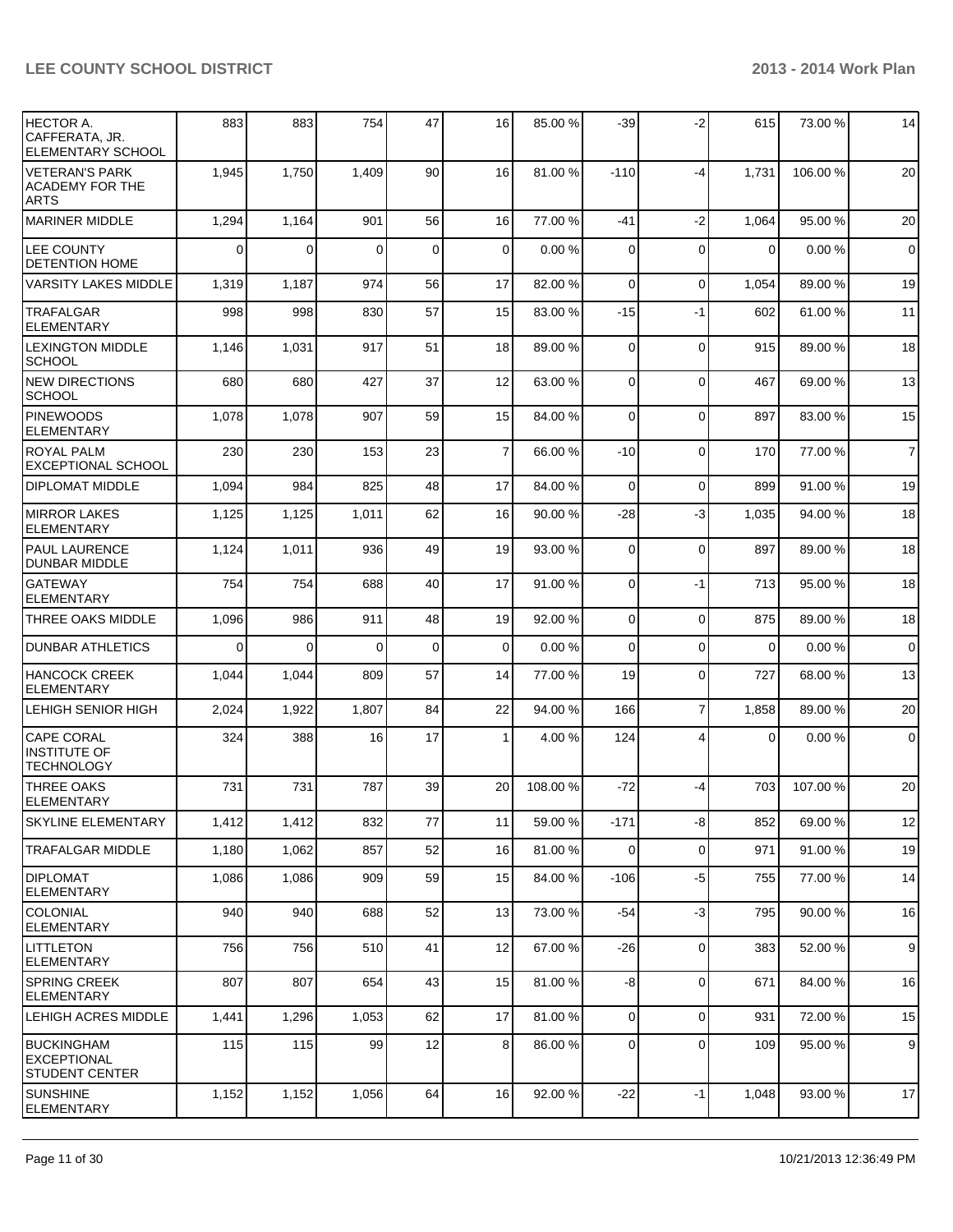| <b>MARINER SENIOR HIGH</b>                                       | 1,725       | 1,638          | 1,442    | 71          | 20             | 88.00 % | 0           | $\Omega$    | 1,572          | 96.00 %  | 22          |
|------------------------------------------------------------------|-------------|----------------|----------|-------------|----------------|---------|-------------|-------------|----------------|----------|-------------|
| <b>ESTERO SENIOR HIGH</b>                                        | 1,704       | 1,618          | 1,581    | 73          | 22             | 98.00 % | $\Omega$    | $\Omega$    | 1,692          | 105.00 % | 23          |
| <b>BONITA SPRINGS</b><br>MIDDLE                                  | 990         | 891            | 734      | 44          | 17             | 82.00 % | $-5$        | $\Omega$    | 790            | 89.00 %  | 18          |
| CAPE CORAL SENIOR<br><b>HIGH</b>                                 | 1,843       | 1,750          | 1,555    | 78          | 20             | 89.00 % | $\mathbf 0$ | $\mathbf 0$ | 1,679          | 96.00%   | 22          |
| <b>SAN CARLOS PARK</b><br><b>ELEMENTARY</b>                      | 1,026       | 1,026          | 893      | 56          | 16             | 87.00 % | -8          | $\Omega$    | 987            | 97.00 %  | 18          |
| PELICAN ELEMENTARY                                               | 1,388       | 1,388          | 903      | 75          | 12             | 65.00 % | -36         | $-2$        | 838            | 62.00 %  | 11          |
| <b>GULF MIDDLE</b>                                               | 1,024       | 921            | 779      | 45          | 17             | 85.00 % | $-4$        | $\Omega$    | 842            | 92.00 %  | 19          |
| <b>GULF ELEMENTARY</b>                                           | 1,275       | 1,275          | 1,045    | 70          | 15             | 82.00 % | 36          | $\Omega$    | 770            | 59.00 %  | 11          |
| <b>FORT MYERS</b><br><b>INSTITUTE OF</b><br><b>TECHNOLOGY</b>    | 721         | 865            | 21       | 38          | 1              | 2.00%   | 755         | $\Omega$    | 0              | 0.00%    | $\mathbf 0$ |
| <b>TANGLEWOOD</b><br><b>ELEMENTARY</b>                           | 786         | 786            | 728      | 43          | 17             | 93.00 % | $\mathbf 0$ | $\Omega$    | 665            | 85.00 %  | 15          |
| <b>CALOOSA</b><br><b>ELEMENTARY</b>                              | 1,085       | 1,085          | 887      | 60          | 15             | 82.00 % | $-29$       | $\Omega$    | 756            | 72.00 %  | 13          |
| CALOOSA MIDDLE                                                   | 1,159       | 1,043          | 913      | 51          | 18             | 88.00 % | $\mathbf 0$ | $\Omega$    | 875            | 84.00%   | 17          |
| <b>RIVERDALE HIGH</b>                                            | 2,240       | 2,128          | 1,949    | 93          | 21             | 92.00 % | $-23$       | 8           | 2,057          | 98.00 %  | 20          |
| <b>NORTH FORT MYERS</b><br><b>ACADEMY OF THE ARTS</b>            | 1,409       | 1,268          | 982      | 63          | 16             | 77.00 % | -59         | $-2$        | 807            | 67.00 %  | 13          |
| <b>TROPIC ISLES</b><br><b>ELEMENTARY</b>                         | 1,051       | 1,051          | 900      | 57          | 16             | 86.00 % | -29         | $\Omega$    | 732            | 72.00 %  | 13          |
| <b>VILLAS ELEMENTARY</b>                                         | 881         | 881            | 770      | 49          | 16             | 87.00 % | $-3$        | $\Omega$    | 744            | 85.00 %  | 15          |
| <b>SOUTHWEST FLORIDA</b><br>PUBLIC SERVICE<br><b>ACADEMY</b>     | 270         | $\Omega$       | 0        | 14          | 0              | 0.00%   | $\Omega$    | $\Omega$    | $\Omega$       | 0.00%    | $\pmb{0}$   |
| <b>HEIGHTS ELEMENTARY</b>                                        | 1,306       | 1,306          | 1,080    | 71          | 15             | 83.00 % | $\mathbf 0$ | $\Omega$    | 1,104          | 85.00 %  | 16          |
| <b>BAYSHORE</b><br><b>ELEMENTARY</b>                             | 693         | 693            | 604      | 38          | 16             | 87.00 % | $-15$       | $\Omega$    | 580            | 86.00 %  | 15          |
| <b>CYPRESS LAKE SENIOR</b><br><b>HIGH</b>                        | 1,700       | 1,615          | 1,525    | 70          | 22             | 94.00 % | 0           | $\Omega$    | 1,689          | 105.00%  | 24          |
| <b>ORANGE RIVER</b><br><b>ELEMENTARY</b>                         | 871         | 871            | 780      | 47          | 17             | 89.00 % | $-13$       | $\Omega$    | 729            | 85.00 %  | 16          |
| <b>ORANGEWOOD</b><br>ELEMENTARY                                  | 632         | 632            | 575      | 34          | 17             | 91.00%  | $-18$       | -5          | 534            | 87.00 %  | 18          |
| <b>PINE ISLAND</b><br><b>ELEMENTARY</b>                          | 391         | 391            | 241      | 21          | 11             | 62.00 % | $-54$       | $-3$        | 280            | 83.00 %  | 16          |
| <b>LEE ASSOCIATION FOR</b><br><b>RETARDED CITIZENS</b><br>(LARC) | $\mathbf 0$ | $\overline{0}$ | $\Omega$ | $\mathbf 0$ | $\overline{0}$ | 0.00%   | 0           | 0           | $\overline{0}$ | 0.00%    | $\mathbf 0$ |
| THE SANIBEL SCHOOL                                               | 438         | 394            | 328      | 22          | 15             | 83.00 % | $-9$        | $-2$        | 369            | 96.00%   | 18          |
| <b>TICE ELEMENTARY</b>                                           | 679         | 679            | 411      | 37          | 11             | 61.00 % | $-73$       | -9          | 508            | 84.00 %  | 18          |
| FORT MYERS SENIOR<br>HIGH                                        | 1,963       | 1,864          | 1,875    | 84          | 22             | 101.00% | 0           | 0           | 1,949          | 105.00 % | 23          |
| <b>FRANKLIN PARK</b><br><b>ELEMENTARY</b>                        | 579         | 579            | 428      | 31          | 14             | 74.00 % | $-13$       | $\mathbf 0$ | 490            | 87.00%   | 16          |
| J COLIN ENGLISH<br>ELEMENTARY                                    | 637         | 637            | 340      | 35          | 10             | 53.00 % | $-10$       | $-1$        | 323            | 52.00 %  | 10          |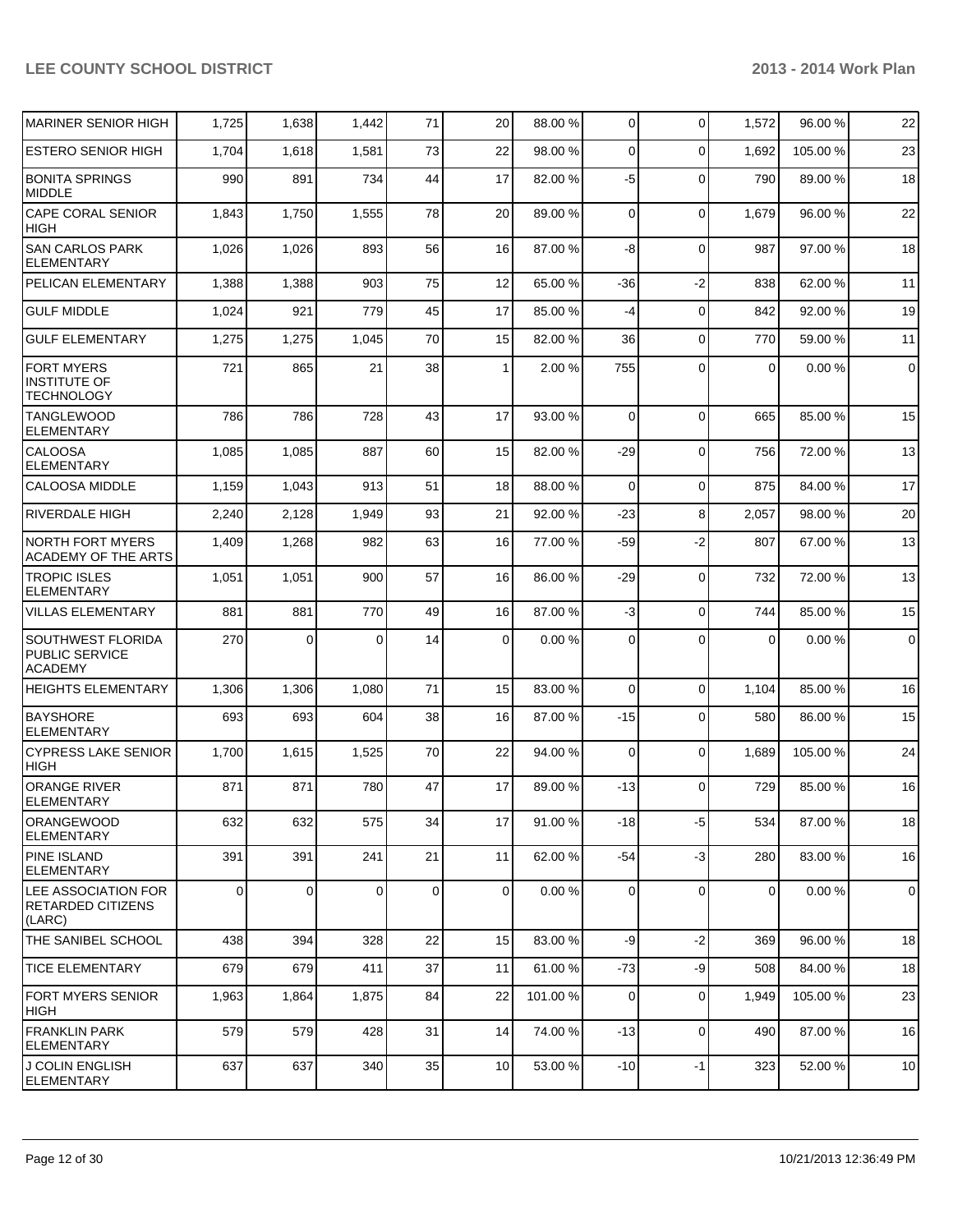| IFORT MYERS MIDDLE<br><b>ACADEMY</b>                               | 220<br>952 | 220<br>856 | 126<br>485 | 11<br>43       | 11<br>11        | 57.00 %<br>57.00 % | $\Omega$<br>$-19$ | $\Omega$<br>-1 | 146<br>759 | 66.00 %<br>91.00 % | 13<br>18 |
|--------------------------------------------------------------------|------------|------------|------------|----------------|-----------------|--------------------|-------------------|----------------|------------|--------------------|----------|
|                                                                    |            |            |            |                |                 |                    |                   |                |            |                    |          |
| IFORT MYERS BEACH<br>IELEMENTARY                                   |            |            |            |                |                 |                    |                   |                |            |                    |          |
| IEDISON PARK<br>ICREATIVE AND<br>IEXPRESSIVE ARTS<br><b>SCHOOL</b> | 455        | 455        | 364        | 24             | 15              | 80.00 %            | 0                 | ∩              | 385        | 85.00 %            | 16       |
| IEDGEWOOD ACADEMY                                                  | 741        | 741        | 413        | 40             | 10 <sup>1</sup> | 56.00 %            | $-31$             | $-1$           | 621        | 87.00 %            | 16       |
| <b>DUNBAR HIGH SCHOOL</b>                                          | 1,297      | 1,167      | 928        | 51             | 18 <sup>1</sup> | 79.00 %            | $-60$             | $\Omega$       | 1,168      | 106.00 %           | 23       |
| IDUNBAR COMMUNITY<br><b>SCHOOL</b>                                 | 225        | $\Omega$   |            | 9 <sub>l</sub> | $\overline{0}$  | 0.00%              | $\Omega$          | $\Omega$       | $\Omega$   | 0.00%              | $\Omega$ |
| INORTH FORT MYERS<br>ISENIOR HIGH                                  | 1,804      | 1,713      | 1,588      | 76             | 21              | 93.00 %            | $\Omega$          | $\Omega$       | 1,644      | 96.00 %            | 22       |
| <b>LEHIGH ELEMENTARY</b>                                           | 1,092      | 1,092      | 983        | 60             | 16 <sup>1</sup> | 90.00 %            | 0                 | $\Omega$       | 1,004      | 92.00 %            | 17       |
| <b>JAMES STEPHENS</b><br>IINTERNATIONAL<br><b>IACADEMY</b>         | 1,095      | 985        | 725        | 52             | 14              | 74.00 %            | $\Omega$          | $\Omega$       | 853        | 87.00 %            | 16       |

The COFTE Projected Total (74,890) for 2017 - 2018 must match the Official Forecasted COFTE Total (74,890 ) for 2017 - 2018 before this section can be completed. In the event that the COFTE Projected Total does not match the Official forecasted COFTE, then the Balanced Projected COFTE Table should be used to balance COFTE.

| Projected COFTE for 2017 - 2018 |        | <b>Grade Level Type</b> | <b>Balanced Projected</b>       |  |  |  |  |
|---------------------------------|--------|-------------------------|---------------------------------|--|--|--|--|
| Elementary (PK-3)               | 22,230 |                         |                                 |  |  |  |  |
| Middle (4-8)                    | 29,328 |                         | COFTE for 2017 - 2018<br>0<br>0 |  |  |  |  |
|                                 |        | Elementary (PK-3)       |                                 |  |  |  |  |
| High (9-12)                     | 23,332 |                         |                                 |  |  |  |  |
|                                 |        | Middle (4-8)            |                                 |  |  |  |  |
|                                 | 74,890 |                         |                                 |  |  |  |  |
|                                 |        | High (9-12)             | 0                               |  |  |  |  |
|                                 |        |                         |                                 |  |  |  |  |
|                                 |        |                         | 74,890                          |  |  |  |  |

#### **Relocatable Replacement**

Number of relocatable classrooms clearly identified and scheduled for replacement in the school board adopted financially feasible 5-year district work program.

| Location                    | $2013 - 2014$ | $2014 - 2015$ | $2015 - 2016$ | 2016 - 2017 | 2017 - 2018 | Year 5 Total    |
|-----------------------------|---------------|---------------|---------------|-------------|-------------|-----------------|
| BONITA SPRINGS ELEMENTARY   |               |               |               |             |             | 15 <sub>l</sub> |
| IDUNBAR HIGH SCHOOL         | 36            |               |               |             |             | 36 <sup>l</sup> |
| IJ COLIN ENGLISH ELEMENTARY |               |               |               |             |             | 4               |
| ILEHIGH ELEMENTARY          |               |               |               |             |             | 10 <sub>l</sub> |
| IORANGE RIVER ELEMENTARY    |               |               |               |             |             | 15 <sub>l</sub> |
| ORANGEWOOD ELEMENTARY       |               |               |               |             |             | 51              |
| <b>ITHE SANIBEL SCHOOL</b>  |               |               |               |             |             |                 |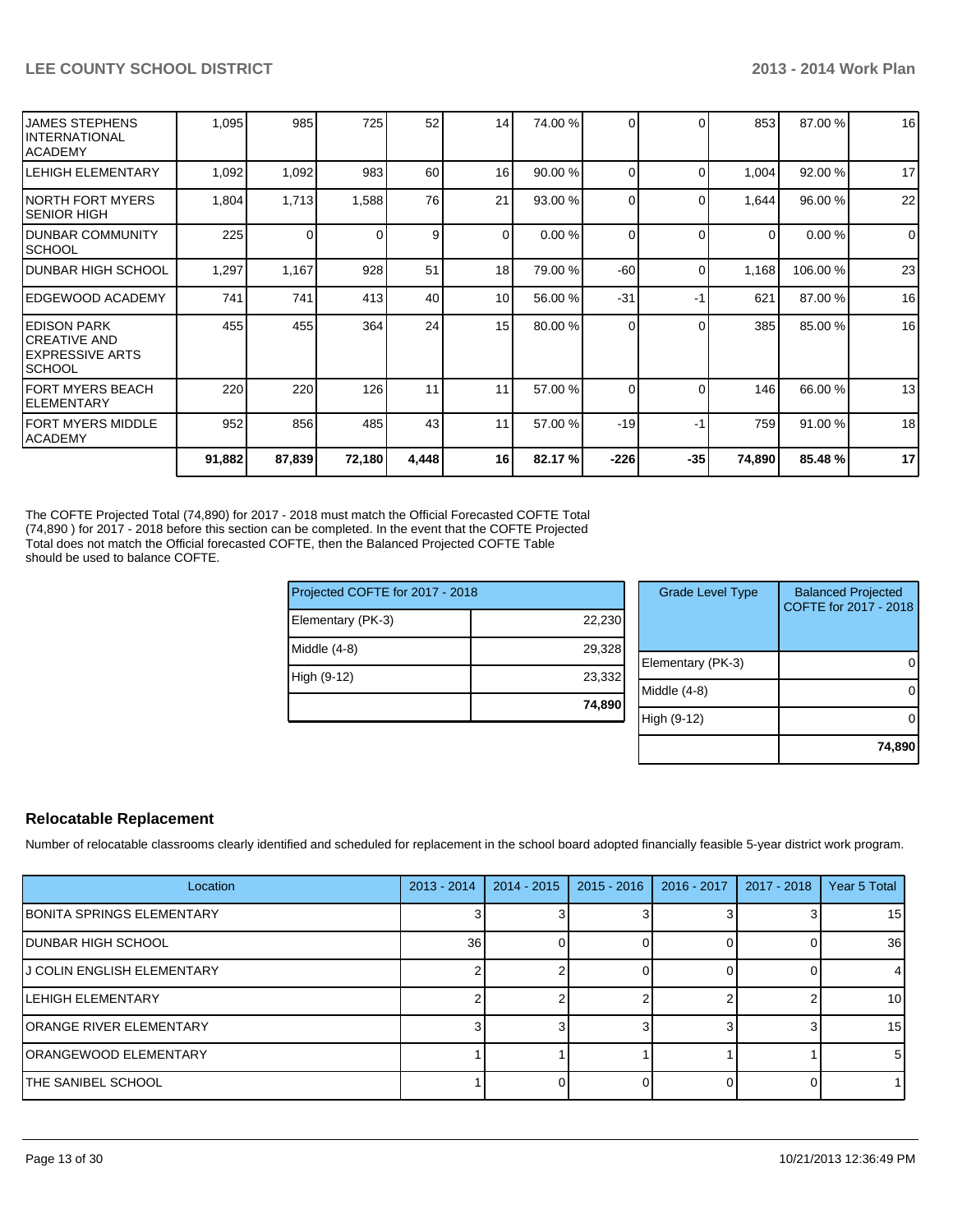| <b>TICE ELEMENTARY</b>                 | 13             | $\Omega$       | $\Omega$       | $\Omega$       | $\Omega$ | 13  |
|----------------------------------------|----------------|----------------|----------------|----------------|----------|-----|
| <b>RIVERDALE HIGH</b>                  | 7              | 7              |                |                |          | 35  |
| SPRING CREEK ELEMENTARY                | 3              | 3              | 3              | 3              |          | 15  |
| LEHIGH ACRES MIDDLE                    | 12             | 12             | 12             | 12             | 12       | 60  |
| BUCKINGHAM EXCEPTIONAL STUDENT CENTER  | $\overline{2}$ | $\overline{2}$ | $\overline{2}$ | $\overline{2}$ | 2        | 10  |
| <b>SUNSHINE ELEMENTARY</b>             | $\overline{2}$ | $\overline{2}$ | $\overline{2}$ | $\overline{2}$ |          | 10  |
| THREE OAKS ELEMENTARY                  | $\overline{7}$ | 7              | 7              | 7              |          | 35  |
| <b>TRAFALGAR MIDDLE</b>                | 4              | 0              | $\Omega$       | $\Omega$       | 0        | 4   |
| <b>COLONIAL ELEMENTARY</b>             |                | $\Omega$       | $\Omega$       | $\Omega$       | $\Omega$ | 1   |
| <b>LITTLETON ELEMENTARY</b>            |                | $\Omega$       | $\Omega$       | $\Omega$       | $\Omega$ | 1   |
| <b>GATEWAY ELEMENTARY</b>              |                |                |                |                |          | 5   |
| LEHIGH SENIOR HIGH                     | 8              | 8              | 8              | 8              | 8        | 40  |
| NEW DIRECTIONS SCHOOL                  | $\overline{2}$ | $\overline{2}$ | $\overline{2}$ | $\Omega$       | $\Omega$ | 6   |
| PINEWOODS ELEMENTARY                   |                | $\Omega$       | $\Omega$       | $\Omega$       | 0        | 1   |
| <b>MIRROR LAKES ELEMENTARY</b>         | 3              | 3              | 3              | 3              |          | 15  |
| <b>VARSITY LAKES MIDDLE</b>            | 5              | 5              | 5              | 5 <sup>1</sup> | 5        | 25  |
| HARNS MARSH ELEMENTARY SCHOOL          | $\overline{2}$ | $\overline{2}$ | $\overline{2}$ | $\overline{2}$ |          | 10  |
| <b>G. WEAVER HIPPS ELEMENTARY</b>      | $\overline{2}$ | $\overline{2}$ | $\overline{2}$ | $\overline{2}$ | 2        | 10  |
| <b>RIVER HALL ELEMENTARY</b>           |                |                |                |                |          | 5   |
| Alternative Learning Center West       | 12             | 12             | 12             | 12             | 12       | 60  |
| OAK HAMMOCK MIDDLE SCHOOL              | 6              | 6              | 6              | 6              | 6        | 30  |
| <b>TREELINE ELEMENTARY</b>             | $\overline{2}$ | $\overline{2}$ | $\Omega$       | $\Omega$       | $\Omega$ | 4   |
| <b>Total Relocatable Replacements:</b> | 145            | 88             | 84             | 82             | 82       | 481 |

## **Charter Schools Tracking**

Information regarding the use of charter schools.

| Location-Type                             | # Relocatable<br>units or<br>permanent<br>classrooms | Owner             | Year Started or<br>Scheduled | <b>Student</b><br><b>Stations</b> | <b>Students</b><br>Enrolled | Years in<br>Contract | <b>Total Charter</b><br><b>Students</b><br>projected for<br>2017 - 2018 |
|-------------------------------------------|------------------------------------------------------|-------------------|------------------------------|-----------------------------------|-----------------------------|----------------------|-------------------------------------------------------------------------|
| 14100 The Island School K-5               |                                                      | 6 <b>PRIVATE</b>  | 2001                         | 60                                | 35 <sup>1</sup>             | 14                   | 37 <sup>1</sup>                                                         |
| 4102 Bonita Springs Charter<br>School K-8 |                                                      | 92 PRIVATE        | 2003                         | 1,600                             | <b>289.</b>                 | 12                   | 1,354                                                                   |
| 4103 Gateway Charter<br>Elementary K-4    |                                                      | 68 PRIVATE        | 2004                         | 1,600                             | 1,206                       |                      | 1,266                                                                   |
| 4121 Gateway Charter High 9-12            |                                                      | 41 <b>PRIVATE</b> | 2005                         | 1.600                             | 722                         | 10                   | 830                                                                     |
| 4111 Cape Coral Charter K-8               |                                                      | 60 PRIVATE        | 2005                         | 1.600                             | 679                         | 10                   | 780                                                                     |
| 4143 Oasis Charter Elementary K<br>l-5    |                                                      | 39 MUNICIPAL      | 2006                         | 1,000                             | 887                         |                      | 975                                                                     |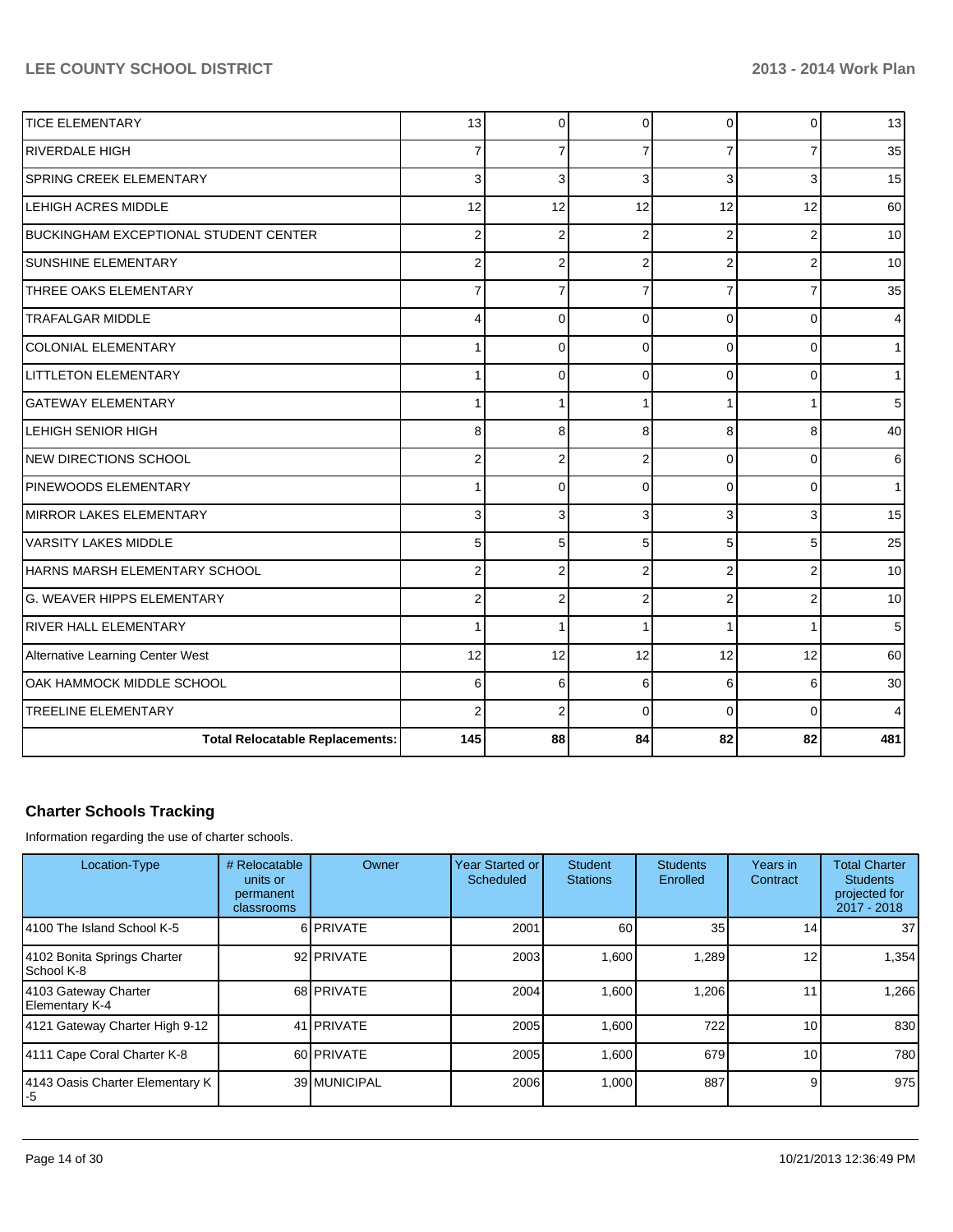| 4141 Six Mile Charter Academy K<br>-8             |     | 65 PRIVATE   | 2006 | 1,600  | 1,295  | 9              | 1,400  |
|---------------------------------------------------|-----|--------------|------|--------|--------|----------------|--------|
| 14171 Oasis Charter Middle 6-8                    |     | 36 MUNICIPAL | 2007 | 900    | 819    | 8              | 900    |
| 4212 City of Palms Charter HS 9-<br>12            |     | 8 PRIVATE    | 2007 | 350    | 243    | 8              | 290    |
| 4181 Oasis Charter High 9-12                      |     | 36 MUNICIPAL | 2008 | 1,000  | 678    | 7              | 779    |
| 4151 Christa McAuliffe Charter<br>Elementary K-5  |     | 36 MUNICIPAL | 2007 | 800    | 731    | 8              | 805    |
| 4251 Coronado High School 9-12                    |     | 5 PRIVATE    | 2009 | 500    | 420    | 6              | 480    |
| 4241 Ft. Myers Prep & Fitness K-                  |     | 10 PRIVATE   | 2009 | 600    | 269    | 6              | 556    |
| 4261 Gateway Charter<br>Intermediate 5-8          |     | 43 PRIVATE   | 2009 | 1,350  | 1,070  | 6              | 1,177  |
| 4242 North Nicholas High 9-12                     |     | 8 PRIVATE    | 2009 | 500    | 357    | $6 \mid$       | 450    |
| 4154 Goodwill LIFE Academy 6-<br>12               |     | 7 PRIVATE    | 2006 | 60     | 39     | 9              | 50     |
| 4281 Bonita Springs Prep &<br>Fitness Academy K-8 |     | 12 PRIVATE   | 2010 | 436    | 375    | 5              | 430    |
| 4155 Edison Collegiate High<br>School 9-12        |     | 8 PRIVATE    | 2011 | 400    | 378    | 4              | 400    |
| 4231 Cape Coral Prep & Fitness<br>K-5             |     | 12 PRIVATE   | 2012 | 436    | 221    | $\overline{3}$ | 250    |
| 4211 Pivot Charter School 6-12                    |     | 6 PRIVATE    | 2012 | 600    | 239    | $\overline{3}$ | 303    |
| 4302 DJB Technical Academy                        |     | 12 PRIVATE   | 2014 | 500    | 79     | $\mathbf{1}$   | 400    |
|                                                   | 610 |              |      | 17,492 | 12,031 |                | 13,912 |

## **Special Purpose Classrooms Tracking**

The number of classrooms that will be used for certain special purposes in the current year, by facility and type of classroom, that the district will, 1), not use for educational purposes, and 2), the co-teaching classrooms that are not open plan classrooms and will be used for educational purposes.

| School                                          | <b>School Type</b> | # of Elementary<br>K-3 Classrooms | # of Middle 4-8<br><b>Classrooms</b> | # of High $9-12$<br><b>Classrooms</b> | $#$ of ESE<br><b>Classrooms</b> | # of Combo<br><b>Classrooms</b> | Total<br><b>Classrooms</b> |
|-------------------------------------------------|--------------------|-----------------------------------|--------------------------------------|---------------------------------------|---------------------------------|---------------------------------|----------------------------|
| IEDGEWOOD ACADEMY                               | Educational        |                                   |                                      |                                       |                                 |                                 |                            |
| FORT MYERS MIDDLE ACADEMY                       | Educational        |                                   |                                      | U                                     | ∩                               | O                               | 3                          |
| <b>IFRANKLIN PARK ELEMENTARY</b>                | Educational        |                                   |                                      | U                                     | $\Omega$                        | $\Omega$                        | 2                          |
| J COLIN ENGLISH ELEMENTARY                      | Educational        |                                   |                                      | 0                                     | $\Omega$                        | $\Omega$                        | 6                          |
| <b>JAMES STEPHENS</b><br>IINTERNATIONAL ACADEMY | Educational        |                                   |                                      | 0                                     | 0                               | 0                               | $\overline{3}$             |
| IPELICAN ELEMENTARY                             | Educational        | 11                                |                                      |                                       |                                 |                                 | 16                         |
| ISKYLINE ELEMENTARY                             | Educational        | c                                 |                                      | n                                     |                                 | U                               | 11                         |
| <b>ICOLONIAL ELEMENTARY</b>                     | Educational        |                                   |                                      | U                                     |                                 | $\Omega$                        | 5                          |
| LITTLETON ELEMENTARY                            | Educational        |                                   |                                      | U                                     | ∩                               | $\Omega$                        | 3                          |
| RAY V. POTTORF ELEMENTARY<br><b>SCHOOL</b>      | Educational        |                                   |                                      | U                                     | $\Omega$                        | $\Omega$                        |                            |
| IPATRIOT ELEMENTARY                             | Educational        | 11                                |                                      |                                       | $\Omega$                        | 0                               | 12 <sub>1</sub>            |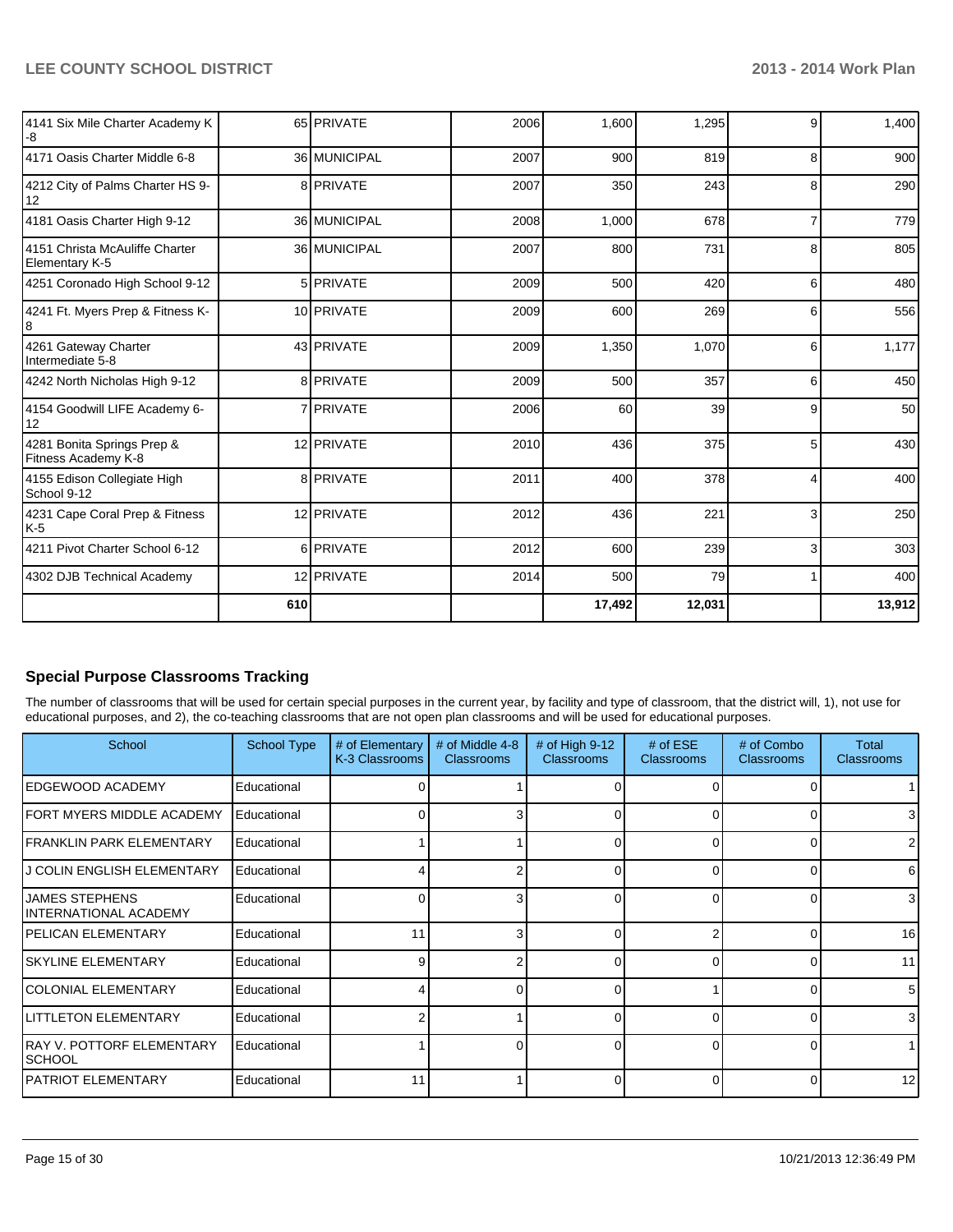| PRESERVE<br><b>TORTUGA</b><br><b>ELEMENTARY</b> | Educational                     |    |         |  |   |    |
|-------------------------------------------------|---------------------------------|----|---------|--|---|----|
|                                                 | Total Educational Classrooms: I | ᠇୷ | ኅብ<br>- |  | u | 67 |

| School                                        | <b>School Type</b>                   | # of Elementary<br>K-3 Classrooms | # of Middle 4-8<br><b>Classrooms</b> | # of High 9-12<br><b>Classrooms</b> | # of ESE<br><b>Classrooms</b> | # of Combo<br><b>Classrooms</b> | <b>Total</b><br><b>Classrooms</b> |
|-----------------------------------------------|--------------------------------------|-----------------------------------|--------------------------------------|-------------------------------------|-------------------------------|---------------------------------|-----------------------------------|
| FORT MYERS SENIOR HIGH                        | Co-Teaching                          | 0                                 | 0                                    | 10                                  | 0                             | 0                               | 10                                |
| <b>FRANKLIN PARK ELEMENTARY</b>               | Co-Teaching                          |                                   |                                      | $\Omega$                            | $\Omega$                      | 0                               | $\overline{2}$                    |
| J COLIN ENGLISH ELEMENTARY                    | Co-Teaching                          | <sup>0</sup>                      |                                      | $\Omega$                            | $\Omega$                      | $\Omega$                        | $\mathbf{1}$                      |
| <b>LEHIGH ELEMENTARY</b>                      | Co-Teaching                          |                                   |                                      | $\Omega$                            | $\Omega$                      | $\Omega$                        | 2                                 |
| THE SANIBEL SCHOOL                            | Co-Teaching                          | <sup>0</sup>                      | 4                                    | $\Omega$                            | $\Omega$                      | 0                               | 4                                 |
| <b>TROPIC ISLES ELEMENTARY</b>                | Co-Teaching                          | 0                                 | 3                                    | $\Omega$                            | 0                             | 0                               | 3                                 |
| <b>CALOOSA ELEMENTARY</b>                     | Co-Teaching                          | 5                                 | 0                                    | $\Omega$                            | 0                             | 0                               | 5                                 |
| <b>CALOOSA MIDDLE</b>                         | Co-Teaching                          | 0                                 | 15                                   | $\Omega$                            | 0                             | 0                               | 15                                |
| <b>LEHIGH ACRES MIDDLE</b>                    | Co-Teaching                          | $\Omega$                          |                                      | $\Omega$                            | $\Omega$                      | 0                               | 1                                 |
| THREE OAKS ELEMENTARY                         | Co-Teaching                          | 2                                 | 0                                    | $\Omega$                            | $\Omega$                      | 0                               | $\overline{2}$                    |
| THREE OAKS MIDDLE                             | Co-Teaching                          | $\Omega$                          | 11                                   | $\Omega$                            | $\Omega$                      | 0                               | 11                                |
| LEHIGH SENIOR HIGH                            | Co-Teaching                          | 0                                 | 0                                    | 6                                   | 0                             | 0                               | 6                                 |
| <b>NEW DIRECTIONS SCHOOL</b>                  | Co-Teaching                          | $\Omega$                          | 2                                    | $\Omega$                            | $\Omega$                      | $\Omega$                        | 2                                 |
| <b>PAUL LAURENCE DUNBAR</b><br><b>MIDDLE</b>  | Co-Teaching                          | $\Omega$                          | 4                                    | $\Omega$                            | $\Omega$                      | 0                               | 4                                 |
| <b>VARSITY LAKES MIDDLE</b>                   | Co-Teaching                          | 0                                 | 10                                   | $\Omega$                            | $\Omega$                      | $\overline{0}$                  | 10                                |
| <b>TRAFALGAR ELEMENTARY</b>                   | Co-Teaching                          |                                   | $\mathbf{0}$                         | $\Omega$                            | $\Omega$                      | $\Omega$                        | 1                                 |
| <b>IDA S. BAKER HIGH SCHOOL</b>               | Co-Teaching                          | $\Omega$                          | 0                                    |                                     | 0                             | 0                               | $\mathbf{1}$                      |
| HECTOR A. CAFFERATA, JR.<br>ELEMENTARY SCHOOL | Co-Teaching                          |                                   | 1                                    | $\Omega$                            | $\Omega$                      | 0                               | $\overline{2}$                    |
| G. WEAVER HIPPS ELEMENTARY                    | Co-Teaching                          |                                   | 0                                    | $\Omega$                            | $\Omega$                      | 0                               | 1                                 |
| <b>PATRIOT ELEMENTARY</b>                     | Co-Teaching                          |                                   | 0                                    | $\Omega$                            | $\Omega$                      | 0                               | $\mathbf{1}$                      |
| HARNS MARSH MIDDLE SCHOOL                     | Co-Teaching                          | 0                                 | 1                                    | $\Omega$                            | $\Omega$                      | $\Omega$                        | $\mathbf 1$                       |
|                                               | <b>Total Co-Teaching Classrooms:</b> | 13                                | 55                                   | 17                                  | U                             | $\Omega$                        | 85                                |

#### **Infrastructure Tracking**

**Necessary offsite infrastructure requirements resulting from expansions or new schools. This section should include infrastructure information related to capacity project schedules and other project schedules (Section 4).**

Dunbar High Remodel - Utilities, Sidewalks and Road Work. Tice Elemetary Remodel - Utilities, Sidewalks and Road Work.

**Proposed location of planned facilities, whether those locations are consistent with the comprehensive plans of all affected local governments, and recommendations for infrastructure and other improvements to land adjacent to existing facilities. Provisions of 1013.33(12), (13) and (14) and 1013.36 must be addressed for new facilities planned within the 1st three years of the plan (Section 5).**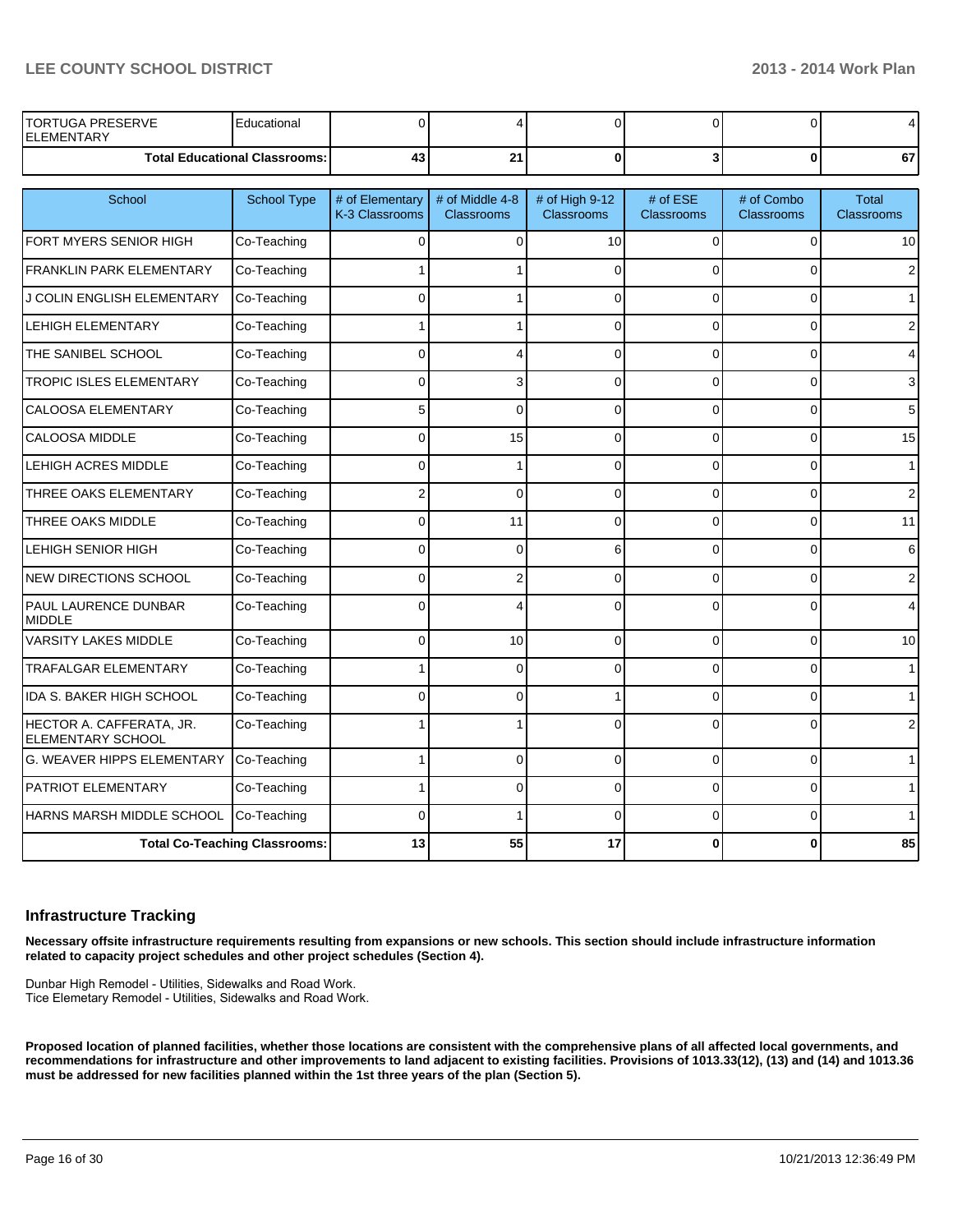#### Not Specified

**Consistent with Comp Plan?** No

#### **Net New Classrooms**

The number of classrooms, by grade level and type of construction, that were added during the last fiscal year.

| List the net new classrooms added in the 2012 - 2013 fiscal year.                                                                                       |                              |                            |                                |                                                                        | List the net new classrooms to be added in the 2013 - 2014 fiscal<br>year. |                            |                                |                        |
|---------------------------------------------------------------------------------------------------------------------------------------------------------|------------------------------|----------------------------|--------------------------------|------------------------------------------------------------------------|----------------------------------------------------------------------------|----------------------------|--------------------------------|------------------------|
| "Classrooms" is defined as capacity carrying classrooms that are added to increase<br>capacity to enable the district to meet the Class Size Amendment. |                              |                            |                                | Totals for fiscal year 2013 - 2014 should match totals in Section 15A. |                                                                            |                            |                                |                        |
| Location                                                                                                                                                | $2012 - 2013$ #<br>Permanent | $2012 - 2013$ #<br>Modular | $2012 - 2013$ #<br>Relocatable | $2012 - 2013$<br>Total                                                 | $2013 - 2014$ #<br>Permanent                                               | $2013 - 2014$ #<br>Modular | $2013 - 2014$ #<br>Relocatable | $2013 - 2014$<br>Total |
| Elementary (PK-3)                                                                                                                                       |                              |                            |                                |                                                                        |                                                                            |                            |                                |                        |
| Middle (4-8)                                                                                                                                            |                              |                            |                                |                                                                        |                                                                            |                            |                                |                        |
| High (9-12)                                                                                                                                             |                              |                            |                                |                                                                        | 24                                                                         |                            |                                | 24                     |
|                                                                                                                                                         |                              |                            |                                |                                                                        | 24                                                                         |                            |                                | 24                     |

#### **Relocatable Student Stations**

Number of students that will be educated in relocatable units, by school, in the current year, and the projected number of students for each of the years in the workplan.

| <b>Site</b>                           | 2013 - 2014  | $2014 - 2015$   | $2015 - 2016$ | 2016 - 2017    | 2017 - 2018    | 5 Year Average |
|---------------------------------------|--------------|-----------------|---------------|----------------|----------------|----------------|
| VARSITY LAKES MIDDLE                  | 110          | 110             | 110           | 110            | 110            | 110            |
| <b>TRAFALGAR ELEMENTARY</b>           | 0            | $\Omega$        | ∩             | 0              | 0              | $\mathbf 0$    |
| IRAYMA C. PAGE ELEMENTARY             | 0            | $\Omega$        | 0             | 0              | 0              | $\mathbf 0$    |
| IIDA S. BAKER HIGH SCHOOL             | 0            | 0               | $\Omega$      | 0              | 0              | $\mathbf 0$    |
| SOUTH FORT MYERS HIGH SCHOOL          | 0            | 0               | $\Omega$      | $\Omega$       | 0              | $\Omega$       |
| <b>MIRROR LAKES ELEMENTARY</b>        | 54           | 54              | 54            | 54             | 54             | 54             |
| <b>IPAUL LAURENCE DUNBAR MIDDLE</b>   | <sup>0</sup> | 0               | $\Omega$      | $\Omega$       | 0              | $\Omega$       |
| <b>PELICAN ELEMENTARY</b>             |              | $\Omega$        | $\Omega$      | $\Omega$       | 0              | $\mathbf 0$    |
| <b>I</b> GULF MIDDLE                  |              | 0               | $\Omega$      | $\Omega$       | 0              | $\mathbf 0$    |
| <b>GULF ELEMENTARY</b>                |              | 0               | $\Omega$      | 0              | 0              | $\mathbf 0$    |
| <b>PINEWOODS ELEMENTARY</b>           | 18           | 18 <sup>1</sup> | $\Omega$      | 0              | 0              | $\overline{7}$ |
| ROYAL PALM EXCEPTIONAL SCHOOL         |              | 0               | O             | 0              | 0              | $\mathbf 0$    |
| <b>IDIPLOMAT MIDDLE</b>               | <sup>0</sup> | 0               | ∩             | 0              | 0              | $\mathbf 0$    |
| ICALOOSA MIDDLE                       | <sup>0</sup> | 0               | $\Omega$      | 0              | 0              | $\mathbf 0$    |
| IRIVERDALE HIGH                       | 200          | 175             | 175           | 175            | 175            | 180            |
| INORTH FORT MYERS ACADEMY OF THE ARTS | 0            | 0               | $\Omega$      | 0              | 0              | $\mathbf 0$    |
| <b>IBONITA SPRINGS MIDDLE</b>         | 0            | $\Omega$        | $\Omega$      | $\overline{0}$ | $\overline{0}$ | $\mathbf 0$    |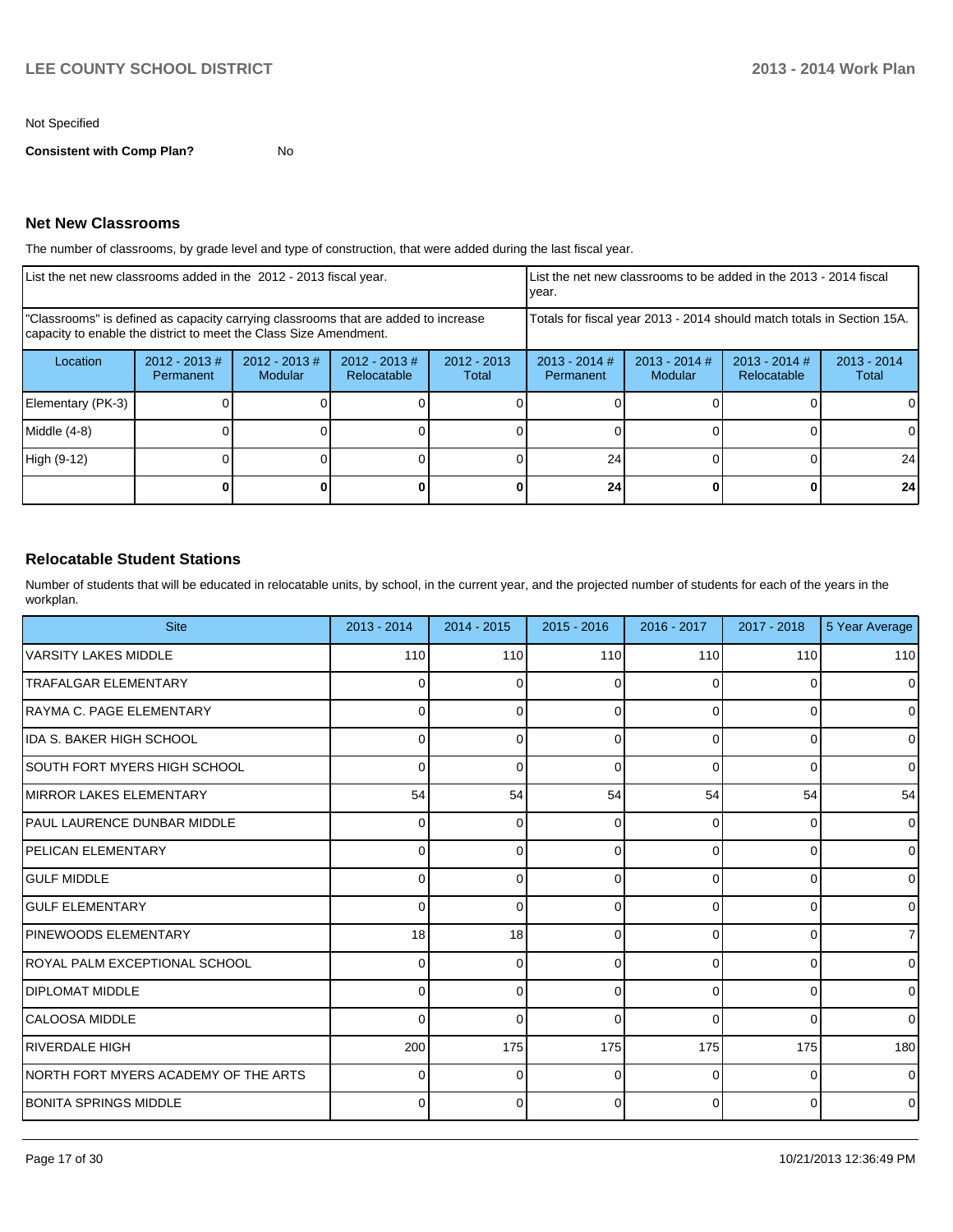| CAPE CORAL SENIOR HIGH                             | 0              | 0           | 0           | $\Omega$       | 0            | 0              |
|----------------------------------------------------|----------------|-------------|-------------|----------------|--------------|----------------|
| <b>SAN CARLOS PARK ELEMENTARY</b>                  | 0              | 0           | 0           | $\Omega$       | $\Omega$     | 0              |
| HEIGHTS ELEMENTARY                                 | 0              | 0           | 0           | $\Omega$       | $\Omega$     | 0              |
| BAYSHORE ELEMENTARY                                | 0              | 0           | 0           | 0              | $\Omega$     | 0              |
| <b>CYPRESS LAKE SENIOR HIGH</b>                    | 0              | 0           | 0           | $\Omega$       | $\Omega$     | $\mathbf 0$    |
| FORT MYERS INSTITUTE OF TECHNOLOGY                 | 67             | 0           | 0           | 0              | 0            | 13             |
| TANGLEWOOD ELEMENTARY                              | 0              | 0           | 0           | $\Omega$       | 0            | 0              |
| CALOOSA ELEMENTARY                                 | 0              | 0           | 0           | $\Omega$       | $\Omega$     | 0              |
| THE SANIBEL SCHOOL                                 | 15             | 0           | 0           | $\Omega$       | $\Omega$     | 3              |
| <b>TICE ELEMENTARY</b>                             | 0              | 0           | 0           | 0              | $\Omega$     | 0              |
| <b>TROPIC ISLES ELEMENTARY</b>                     | 0              | 0           | 0           | $\Omega$       | $\Omega$     | 0              |
| <b>VILLAS ELEMENTARY</b>                           | 0              | 0           | 0           | $\Omega$       | $\Omega$     | 0              |
| SOUTHWEST FLORIDA PUBLIC SERVICE<br><b>ACADEMY</b> | 0              | 0           | n           | 0              | $\Omega$     | $\mathbf 0$    |
| HARNS MARSH ELEMENTARY SCHOOL                      | 36             | 36          | 36          | 36             | 36           | 36             |
| NORTH FORT MYERS SENIOR HIGH                       | 0              | 0           | $\Omega$    | $\Omega$       | $\Omega$     | $\overline{0}$ |
| ORANGE RIVER ELEMENTARY                            | 54             | 26          | 26          | 26             | 26           | 32             |
| <b>ORANGEWOOD ELEMENTARY</b>                       | 18             | 18          | 18          | 18             | 18           | 18             |
| PINE ISLAND ELEMENTARY                             | 0              | $\Omega$    | $\Omega$    | $\Omega$       | $\Omega$     | $\overline{0}$ |
| Alternative Learning Center West                   | 265            | 265         | 265         | 265            | 265          | 265            |
| <b>RIVER HALL ELEMENTARY</b>                       | 18             | 18          | 18          | 18             | 18           | 18             |
| <b>LEXINGTON MIDDLE SCHOOL</b>                     | 0              | 0           | $\Omega$    | $\overline{0}$ | $\mathbf 0$  | $\overline{0}$ |
| <b>EAST LEE COUNTY HIGH SCHOOL</b>                 | 0              | $\Omega$    | 0           | $\Omega$       | $\mathbf 0$  | $\overline{0}$ |
| MANATEE ELEMENTARY                                 | $\Omega$       | 0           | 0           | $\Omega$       | $\mathbf 0$  | $\overline{0}$ |
| <b>PATRIOT ELEMENTARY</b>                          | 0              | $\Omega$    | 0           | $\Omega$       | $\Omega$     | $\overline{0}$ |
| CHALLENGER MIDDLE                                  | $\Omega$       | 0           | 0           | $\overline{0}$ | $\mathbf{0}$ | $\overline{0}$ |
| CAPE CORAL INSTITUTE OF TECHNOLOGY                 | $\Omega$       | $\mathbf 0$ | $\mathbf 0$ | $\Omega$       | $\mathbf 0$  | $\overline{0}$ |
| <b>NEW DIRECTIONS SCHOOL</b>                       | 44             | 44          | 44          | 44             | 44           | 44             |
| VETERAN'S PARK ACADEMY FOR THE ARTS                | $\overline{0}$ | 0           | 0           | $\overline{0}$ | 0            | $\overline{0}$ |
| IMARINER MIDDLE                                    | $\overline{0}$ | 0           | 0           | $\overline{0}$ | $\mathbf 0$  | $\overline{0}$ |
| RAY V. POTTORF ELEMENTARY SCHOOL                   | $\overline{0}$ | $\mathbf 0$ | 0           | $\overline{0}$ | $\mathbf 0$  | $\overline{0}$ |
| <b>HANCOCK CREEK ELEMENTARY</b>                    | $\Omega$       | 0           | $\Omega$    | $\Omega$       | $\Omega$     | $\overline{0}$ |
| LEHIGH SENIOR HIGH                                 | 200            | 200         | 200         | 200            | 200          | 200            |
| <b>COLONIAL ELEMENTARY</b>                         | 18             | 18          | 18          | 18             | 18           | 18             |
| <b>LITTLETON ELEMENTARY</b>                        | 18             | 18          | 18          | 18             | 18           | 18             |
| <b>GATEWAY ELEMENTARY</b>                          | 18             | 10          | 10          | 10             | 10           | 12             |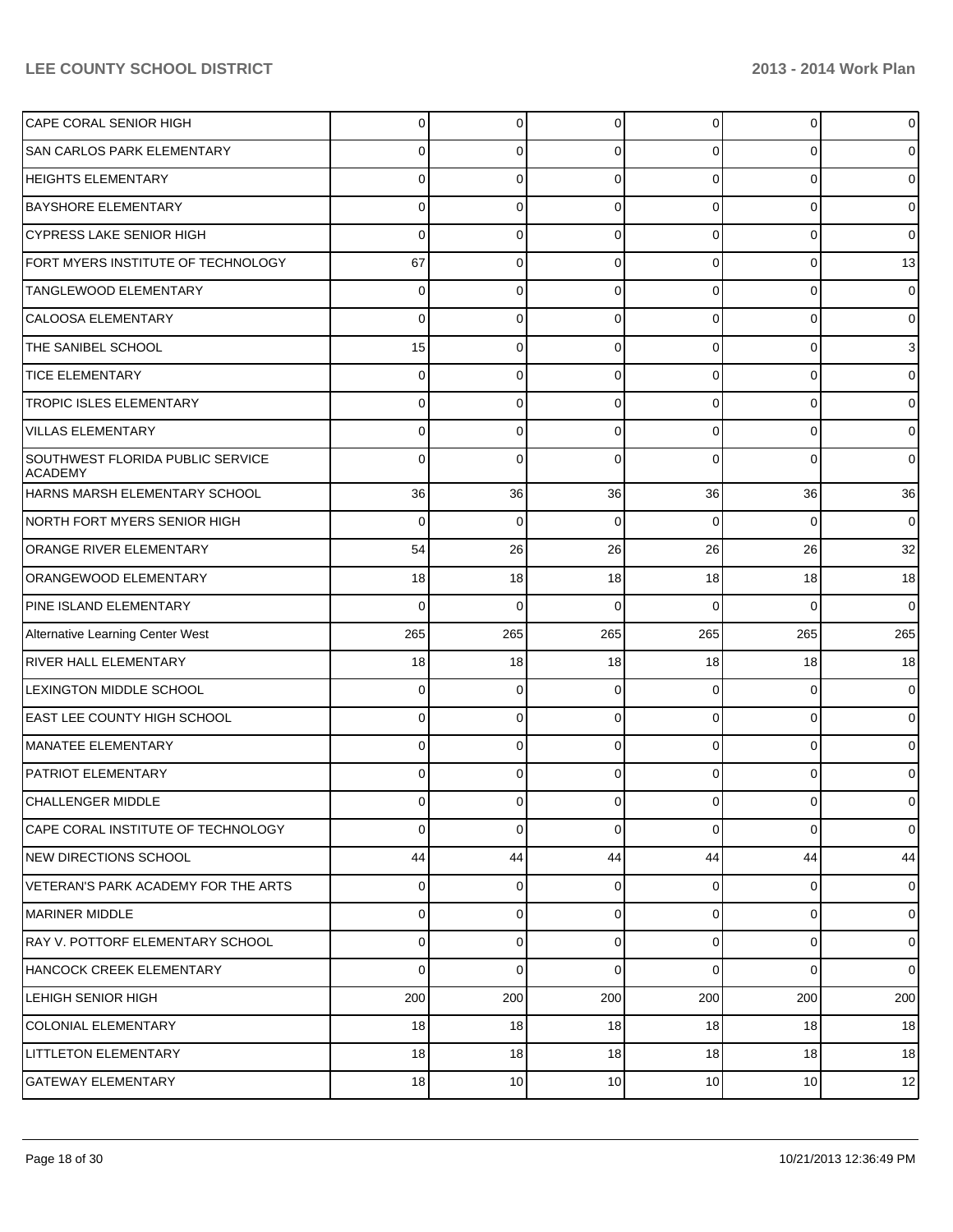| <b>THREE OAKS MIDDLE</b>                                          | 0        | 0           | $\Omega$ | $\Omega$       | 0              | $\mathbf 0$    |
|-------------------------------------------------------------------|----------|-------------|----------|----------------|----------------|----------------|
| MARINER SENIOR HIGH                                               | 0        | 0           | 0        | 0              | 0              | $\mathbf 0$    |
| <b>ESTERO SENIOR HIGH</b>                                         | 0        | $\mathbf 0$ | $\Omega$ | 0              | $\Omega$       | $\overline{0}$ |
| THREE OAKS ELEMENTARY                                             | 0        | 126         | 126      | 126            | 126            | 101            |
| <b>SKYLINE ELEMENTARY</b>                                         | 0        | $\mathbf 0$ | 0        | 0              | $\Omega$       | $\mathbf 0$    |
| <b>TRAFALGAR MIDDLE</b>                                           | 88       | 88          | 88       | 88             | 88             | 88             |
| <b>DIPLOMAT ELEMENTARY</b>                                        | 0        | $\mathbf 0$ | 0        | $\Omega$       | 0              | $\mathbf 0$    |
| JAMES STEPHENS INTERNATIONAL ACADEMY                              | 0        | $\mathbf 0$ | $\Omega$ | $\Omega$       | $\mathbf 0$    | $\mathbf 0$    |
| <b>LEHIGH ELEMENTARY</b>                                          | 36       | 36          | 36       | 36             | 36             | 36             |
| <b>SPRING CREEK ELEMENTARY</b>                                    | 72       | 32          | 32       | 32             | 32             | 40             |
| <b>LEHIGH ACRES MIDDLE</b>                                        | 264      | 264         | 264      | 264            | 264            | 264            |
| BUCKINGHAM EXCEPTIONAL STUDENT CENTER                             | 15       | 25          | 25       | 25             | 25             | 23             |
| <b>SUNSHINE ELEMENTARY</b>                                        | 44       | 36          | 36       | 36             | 36             | 38             |
| <b>IEDISON PARK CREATIVE AND EXPRESSIVE ARTS</b><br><b>SCHOOL</b> | 0        | $\mathbf 0$ | 0        | 0              | 0              | $\mathbf 0$    |
| FORT MYERS BEACH ELEMENTARY                                       | $\Omega$ | 0           | 0        | $\Omega$       | $\overline{0}$ | $\overline{0}$ |
| FORT MYERS MIDDLE ACADEMY                                         | $\Omega$ | 0           | $\Omega$ | $\Omega$       | $\overline{0}$ | $\overline{0}$ |
| FORT MYERS SENIOR HIGH                                            | $\Omega$ | 0           | $\Omega$ | $\Omega$       | $\overline{0}$ | $\overline{0}$ |
| <b>FRANKLIN PARK ELEMENTARY</b>                                   | 0        | $\Omega$    | $\Omega$ | $\Omega$       | $\Omega$       | $\overline{0}$ |
| <b>J COLIN ENGLISH ELEMENTARY</b>                                 | 36       | 36          | 36       | 36             | 36             | 36             |
| <b>BONITA SPRINGS ELEMENTARY</b>                                  | 58       | 58          | 58       | 58             | 58             | 58             |
| CAPE CORAL ELEMENTARY                                             | $\Omega$ | 0           | 0        | $\Omega$       | $\overline{0}$ | $\overline{0}$ |
| <b>CYPRESS LAKE MIDDLE</b>                                        | $\Omega$ | 0           | $\Omega$ | $\Omega$       | $\overline{0}$ | $\overline{0}$ |
| <b>DUNBAR COMMUNITY SCHOOL</b>                                    | 0        | $\Omega$    | $\Omega$ | $\Omega$       | $\overline{0}$ | $\overline{0}$ |
| DUNBAR HIGH SCHOOL                                                | 0        | 900         | $\Omega$ | $\Omega$       | $\Omega$       | 180            |
| EDGEWOOD ACADEMY                                                  | $\Omega$ | $\mathbf 0$ | $\Omega$ | $\Omega$       | $\overline{0}$ | $\overline{0}$ |
| HECTOR A. CAFFERATA, JR. ELEMENTARY<br><b>SCHOOL</b>              | $\Omega$ | $\mathbf 0$ | 0        | $\Omega$       | $\overline{0}$ | $\mathbf 0$    |
| lg. WEAVER HIPPS ELEMENTARY                                       | 36       | 36          | 36       | 36             | 36             | 36             |
| ALLEN PARK ELEMENTARY                                             | $\Omega$ | $\mathbf 0$ | 0        | $\overline{0}$ | $\overline{0}$ | $\mathbf 0$    |
| <b>ALVA MIDDLE</b>                                                | 132      | $\mathbf 0$ | 0        | $\overline{0}$ | $\overline{0}$ | 26             |
| ALVA ELEMENTARY                                                   | $\Omega$ | 0           | 0        | $\overline{0}$ | $\overline{0}$ | $\mathbf 0$    |
| LEE ASSOCIATION FOR RETARDED CITIZENS<br>(LARC)                   | $\Omega$ | $\mathbf 0$ | 0        | $\Omega$       | $\overline{0}$ | $\mathbf 0$    |
| <b>DUNBAR ATHLETICS</b>                                           | $\Omega$ | 0           | 0        | $\overline{0}$ | $\overline{0}$ | $\mathbf 0$    |
| LEE COUNTY DETENTION HOME                                         | 0        | $\mathbf 0$ | $\Omega$ | $\Omega$       | $\mathbf 0$    | $\mathbf 0$    |
| OAK HAMMOCK MIDDLE SCHOOL                                         | 132      | 132         | 132      | 132            | 132            | 132            |
| <b>TREELINE ELEMENTARY</b>                                        | 36       | 36          | 36       | 36             | 36             | 36             |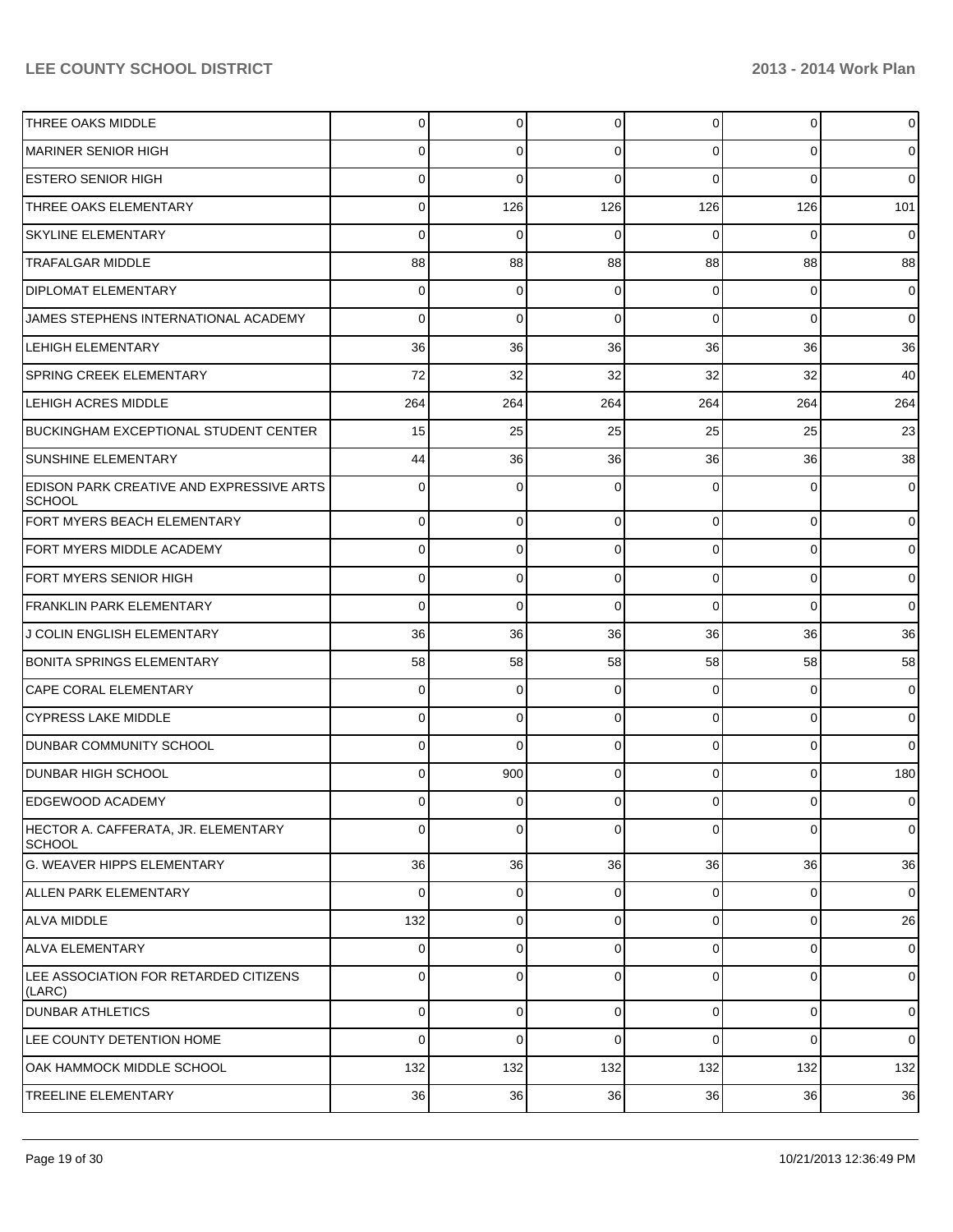| IISLAND COAST HIGH SCHOOL             |  |  |  |
|---------------------------------------|--|--|--|
| <b>ITORTUGA PRESERVE ELEMENTARY</b>   |  |  |  |
| IHARNS MARSH MIDDLE SCHOOL            |  |  |  |
| Totals for LEE COUNTY SCHOOL DISTRICT |  |  |  |

| Totals for LEE COUNTY SCHOOL DISTRICT             |        |        |        |         |        |        |
|---------------------------------------------------|--------|--------|--------|---------|--------|--------|
| Total students in relocatables by year.           | 2,102  | 2.815  | 1,897  | 1,897   | 1.897  | 2.122  |
| Total number of COFTE students projected by year. | 72,953 | 73.585 | 73,901 | 74.4231 | 74.890 | 73,950 |
| Percent in relocatables by year.                  | 3%     | 4 %    | 3%     | 3 % I   | 3 % I  | 3%     |

## **Leased Facilities Tracking**

Exising leased facilities and plans for the acquisition of leased facilities, including the number of classrooms and student stations, as reported in the educational plant survey, that are planned in that location at the end of the five year workplan.

| Location                                                  | # of Leased<br>Classrooms 2013 -<br>2014 | <b>FISH Student</b><br><b>Stations</b> | Owner          | # of Leased<br>Classrooms 2017 -<br>2018 | <b>FISH Student</b><br><b>Stations</b> |
|-----------------------------------------------------------|------------------------------------------|----------------------------------------|----------------|------------------------------------------|----------------------------------------|
| FORT MYERS INSTITUTE OF TECHNOLOGY                        | $\Omega$                                 |                                        | 0 G.E. Capital | 0                                        |                                        |
| <b>ALLEN PARK ELEMENTARY</b>                              | $\Omega$                                 | n                                      |                | $\Omega$                                 |                                        |
| ALVA MIDDLE                                               | $\Omega$                                 | O                                      |                | $\Omega$                                 |                                        |
| <b>BONITA SPRINGS ELEMENTARY</b>                          | $\Omega$                                 | 0                                      |                | $\mathbf{0}$                             |                                        |
| CAPE CORAL ELEMENTARY                                     | $\Omega$                                 | 0                                      |                | $\mathbf 0$                              |                                        |
| DUNBAR COMMUNITY SCHOOL                                   | $\Omega$                                 | $\Omega$                               |                | $\mathbf{0}$                             |                                        |
| <b>DUNBAR HIGH SCHOOL</b>                                 | $\overline{0}$                           | 0                                      |                | $\mathbf 0$                              |                                        |
| <b>EDGEWOOD ACADEMY</b>                                   | $\overline{0}$                           | 0                                      |                | $\mathbf 0$                              |                                        |
| EDISON PARK CREATIVE AND EXPRESSIVE ARTS<br><b>SCHOOL</b> | $\Omega$                                 | 0                                      |                | $\Omega$                                 |                                        |
| FORT MYERS BEACH ELEMENTARY                               | $\Omega$                                 | 0                                      |                | 0                                        |                                        |
| FORT MYERS MIDDLE ACADEMY                                 | $\Omega$                                 | $\Omega$                               |                | $\mathbf{0}$                             |                                        |
| <b>FRANKLIN PARK ELEMENTARY</b>                           | $\Omega$                                 | 0                                      |                | $\mathbf 0$                              |                                        |
| J COLIN ENGLISH ELEMENTARY                                | $\Omega$                                 | $\Omega$                               |                | $\mathbf{0}$                             |                                        |
| JAMES STEPHENS INTERNATIONAL ACADEMY                      | $\Omega$                                 | 0                                      |                | $\Omega$                                 |                                        |
| <b>LEHIGH ELEMENTARY</b>                                  | $\overline{0}$                           | 0                                      |                | $\mathbf 0$                              |                                        |
| <b>ORANGEWOOD ELEMENTARY</b>                              | $\Omega$                                 | 0                                      |                | 0                                        |                                        |
| PINE ISLAND ELEMENTARY                                    | $\Omega$                                 | 0                                      |                | 0                                        |                                        |
| LEE ASSOCIATION FOR RETARDED CITIZENS<br>(LARC)           | $\Omega$                                 | $\Omega$                               |                | $\mathbf 0$                              |                                        |
| <b>TICE ELEMENTARY</b>                                    | $\Omega$                                 | 0                                      |                | $\mathbf 0$                              |                                        |
| <b>TROPIC ISLES ELEMENTARY</b>                            | $\Omega$                                 | $\Omega$                               |                | $\Omega$                                 |                                        |
| <b>VILLAS ELEMENTARY</b>                                  | $\Omega$                                 | 0                                      |                | 0                                        |                                        |
| SOUTHWEST FLORIDA PUBLIC SERVICE ACADEMY                  | $\Omega$                                 | 0                                      |                | $\Omega$                                 |                                        |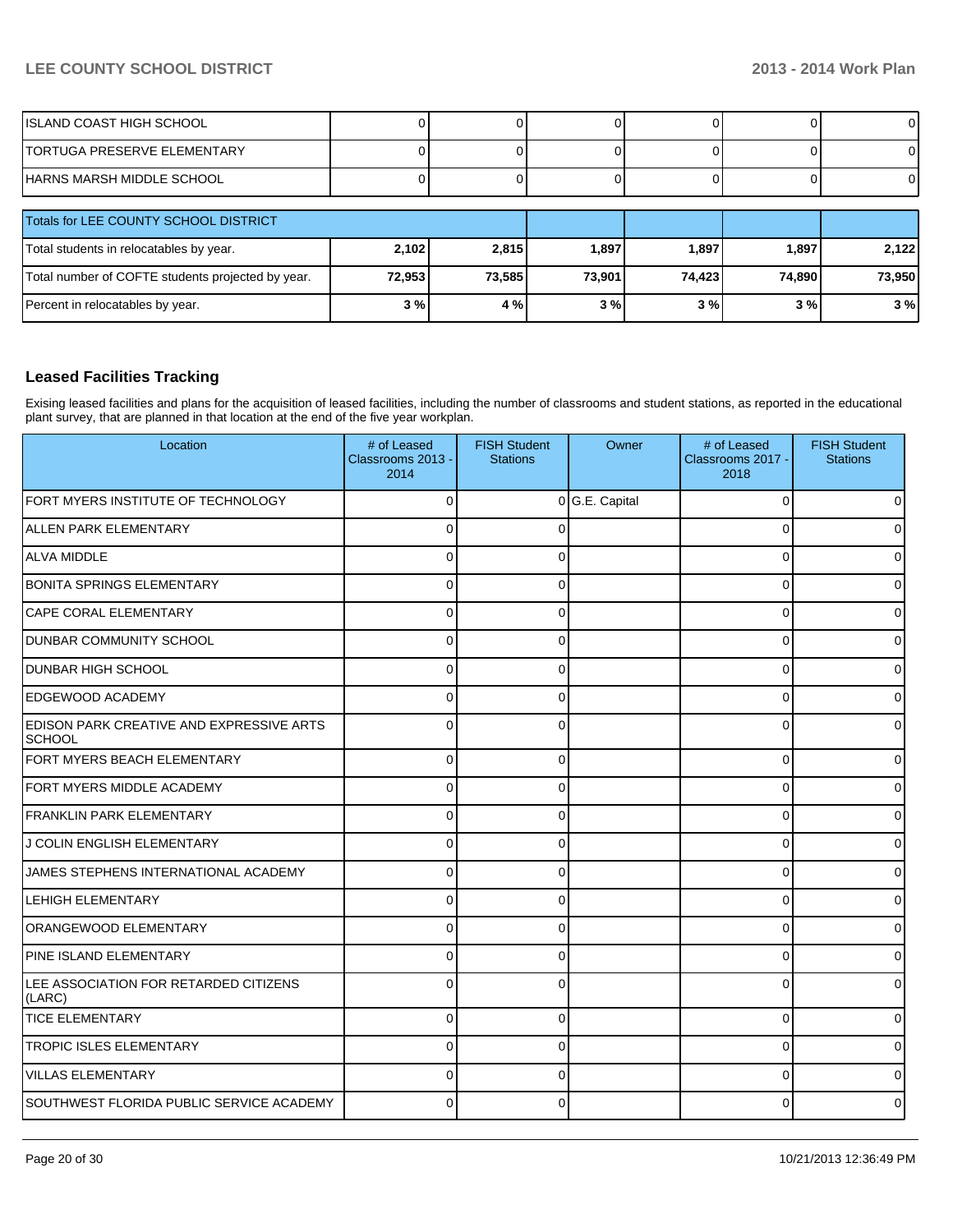| <b>BAYSHORE ELEMENTARY</b>          | $\overline{0}$ | 0              | 0              | $\overline{0}$ |
|-------------------------------------|----------------|----------------|----------------|----------------|
| <b>CYPRESS LAKE SENIOR HIGH</b>     | $\overline{0}$ | 0              | 0              | 01             |
| TANGLEWOOD ELEMENTARY               | $\overline{0}$ | $\Omega$       | $\Omega$       | 01             |
| <b>CALOOSA ELEMENTARY</b>           | $\Omega$       | $\Omega$       | 0              | 01             |
| CALOOSA MIDDLE                      | $\Omega$       | $\Omega$       | $\Omega$       | 01             |
| <b>RIVERDALE HIGH</b>               | $\Omega$       | $\Omega$       | $\Omega$       | 01             |
| BONITA SPRINGS MIDDLE               | $\Omega$       | $\Omega$       | $\Omega$       | 01             |
| <b>CAPE CORAL SENIOR HIGH</b>       | $\Omega$       | $\Omega$       | 0              | 01             |
| <b>SAN CARLOS PARK ELEMENTARY</b>   | $\overline{0}$ | $\Omega$       | $\Omega$       | 01             |
| PELICAN ELEMENTARY                  | $\Omega$       | $\Omega$       | 0              | 0              |
| <b>GULF MIDDLE</b>                  | $\Omega$       | $\Omega$       | $\Omega$       | 01             |
| <b>LEHIGH ACRES MIDDLE</b>          | $\Omega$       | $\Omega$       | 0              | 01             |
| <b>SUNSHINE ELEMENTARY</b>          | $\overline{0}$ | $\Omega$       | $\Omega$       | 01             |
| MARINER SENIOR HIGH                 | $\Omega$       | $\Omega$       | 0              | 0              |
| THREE OAKS ELEMENTARY               | $\Omega$       | 126            | $\Omega$       | 01             |
| <b>SKYLINE ELEMENTARY</b>           | $\Omega$       | $\Omega$       | 0              | 01             |
| <b>TRAFALGAR MIDDLE</b>             | $\overline{0}$ | $\Omega$       | $\Omega$       | 01             |
| <b>DIPLOMAT ELEMENTARY</b>          | $\Omega$       | 0              | 0              | 0              |
| <b>COLONIAL ELEMENTARY</b>          | $\Omega$       | $\Omega$       | $\Omega$       | 0              |
| <b>LITTLETON ELEMENTARY</b>         | $\Omega$       | $\Omega$       | $\Omega$       | 01             |
| THREE OAKS MIDDLE                   | $\overline{0}$ | $\Omega$       | 0              | 01             |
| <b>DUNBAR ATHLETICS</b>             | $\Omega$       | $\Omega$       | 0              | 01             |
| HANCOCK CREEK ELEMENTARY            | $\Omega$       | $\Omega$       | $\Omega$       | 0              |
| <b>LEHIGH SENIOR HIGH</b>           | $\Omega$       | $\Omega$       | 0              | 0              |
| CAPE CORAL INSTITUTE OF TECHNOLOGY  | n              |                |                |                |
| NEW DIRECTIONS SCHOOL               | $\overline{0}$ | $\overline{0}$ | $\overline{0}$ | $\overline{0}$ |
| <b>PINEWOODS ELEMENTARY</b>         | $\Omega$       | $\Omega$       | 0              | $\overline{0}$ |
| ROYAL PALM EXCEPTIONAL SCHOOL       | $\overline{0}$ | $\Omega$       | 0              | $\overline{0}$ |
| <b>DIPLOMAT MIDDLE</b>              | $\overline{0}$ | $\Omega$       | 0              | $\overline{0}$ |
| MIRROR LAKES ELEMENTARY             | $\overline{0}$ | $\Omega$       | 0              | $\overline{0}$ |
| PAUL LAURENCE DUNBAR MIDDLE         | $\overline{0}$ | $\Omega$       | 0              | $\overline{0}$ |
| VETERAN'S PARK ACADEMY FOR THE ARTS | $\Omega$       | $\Omega$       | $\Omega$       | $\overline{0}$ |
| MARINER MIDDLE                      | $\Omega$       | $\Omega$       | 0              | $\overline{0}$ |
| LEE COUNTY DETENTION HOME           | $\Omega$       | $\Omega$       | $\Omega$       | $\overline{0}$ |
| <b>VARSITY LAKES MIDDLE</b>         | $\Omega$       | $\Omega$       | $\Omega$       | $\overline{0}$ |
| <b>TRAFALGAR ELEMENTARY</b>         | $\overline{0}$ | $\Omega$       | 0              | $\overline{0}$ |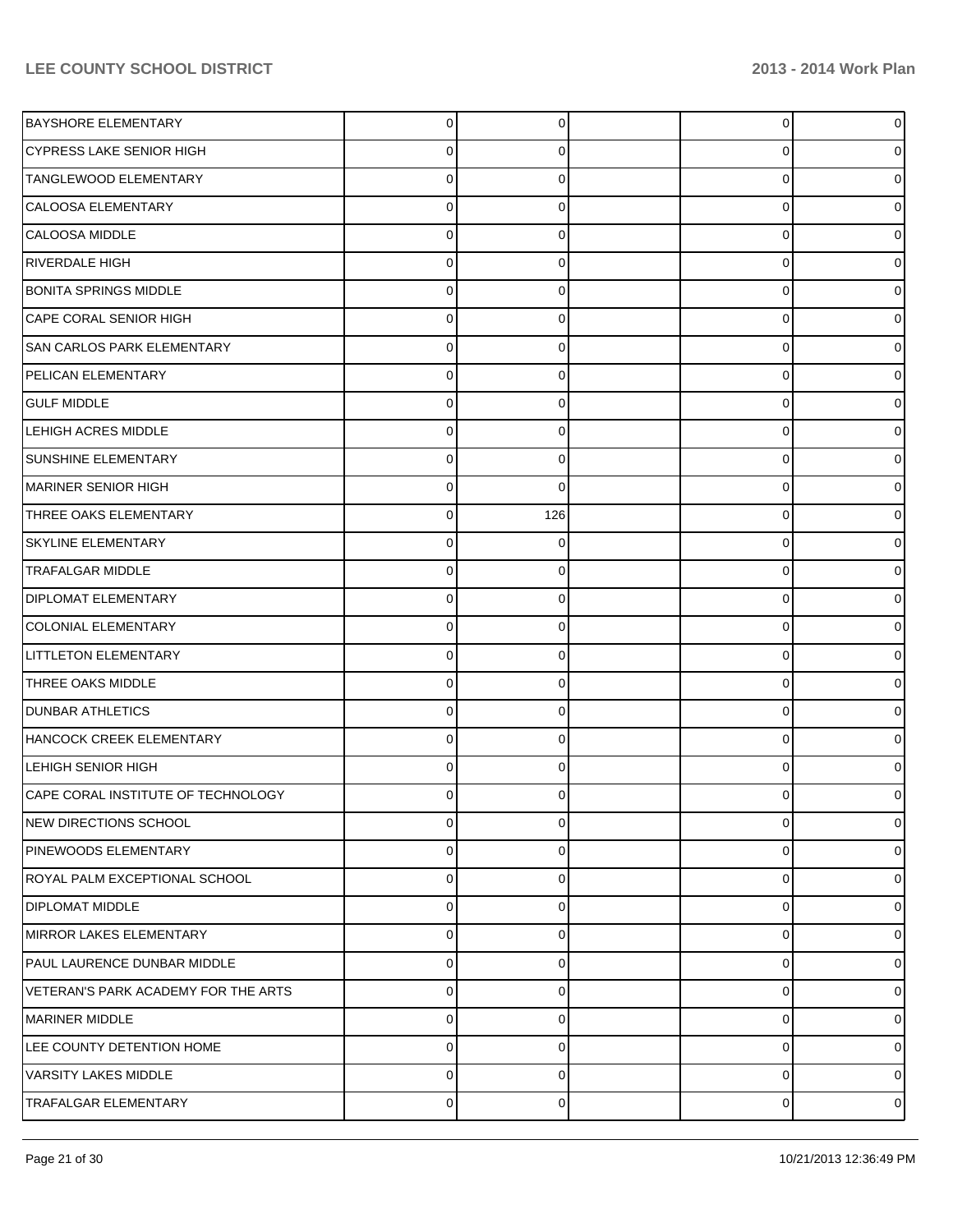| <b>LEXINGTON MIDDLE SCHOOL</b>             | 0           | $\Omega$ | 0        | $\overline{0}$ |
|--------------------------------------------|-------------|----------|----------|----------------|
| HARNS MARSH ELEMENTARY SCHOOL              | 0           |          | $\left($ | 0              |
| RAY V. POTTORF ELEMENTARY SCHOOL           | 0           |          | U        | $\Omega$       |
| RAYMA C. PAGE ELEMENTARY                   | $\Omega$    | O        | 0        | 0              |
| IDA S. BAKER HIGH SCHOOL                   | 0           |          | U        | $\Omega$       |
| SOUTH FORT MYERS HIGH SCHOOL               | 0           | 0        | 0        | $\Omega$       |
| HECTOR A. CAFFERATA, JR. ELEMENTARY SCHOOL | $\Omega$    |          | U        | $\Omega$       |
| <b>G. WEAVER HIPPS ELEMENTARY</b>          | 0           | 0        | 0        | 0              |
| <b>EAST LEE COUNTY HIGH SCHOOL</b>         | 0           |          | U        | $\Omega$       |
| <b>RIVER HALL ELEMENTARY</b>               | 0           | 0        | 0        | 0              |
| MANATEE ELEMENTARY                         | 0           |          | U        | $\Omega$       |
| <b>PATRIOT ELEMENTARY</b>                  | 0           | 0        | 0        | 0              |
| <b>CHALLENGER MIDDLE</b>                   | $\Omega$    |          | U        | $\Omega$       |
| Alternative Learning Center West           | 0           | 0        | 0        | 0              |
| OAK HAMMOCK MIDDLE SCHOOL                  | 0           |          | U        | $\Omega$       |
| <b>TREELINE ELEMENTARY</b>                 | 0           | 0        | 0        | 0              |
| ISLAND COAST HIGH SCHOOL                   | 0           |          | U        | $\Omega$       |
| <b>ALVA ELEMENTARY</b>                     | 0           | 0        | 0        | $\Omega$       |
| CYPRESS LAKE MIDDLE                        | 0           |          | U        | $\Omega$       |
| FORT MYERS SENIOR HIGH                     | 0           | 0        | 0        | 0              |
| NORTH FORT MYERS SENIOR HIGH               | 0           |          | U        | $\Omega$       |
| ORANGE RIVER ELEMENTARY                    | 0           | 0        | 0        | 0              |
| THE SANIBEL SCHOOL                         | 0           |          | U        | $\Omega$       |
| <b>HEIGHTS ELEMENTARY</b>                  | $\Omega$    |          | U        | 0              |
| NORTH FORT MYERS ACADEMY OF THE ARTS       |             |          |          | 0              |
| <b>GULF ELEMENTARY</b>                     | 0           | 0        | 0        | $\overline{0}$ |
| <b>SPRING CREEK ELEMENTARY</b>             | $\mathbf 0$ | 0        | 0        | $\overline{0}$ |
| BUCKINGHAM EXCEPTIONAL STUDENT CENTER      | $\mathbf 0$ | 0        | 0        | $\overline{0}$ |
| <b>ESTERO SENIOR HIGH</b>                  | $\mathbf 0$ | 0        | 0        | $\overline{0}$ |
| <b>GATEWAY ELEMENTARY</b>                  | $\mathbf 0$ | 0        | 0        | $\overline{0}$ |
| <b>TORTUGA PRESERVE ELEMENTARY</b>         | $\mathbf 0$ | 0        | 0        | $\overline{0}$ |
| HARNS MARSH MIDDLE SCHOOL                  | $\mathbf 0$ | $\Omega$ | 0        | $\overline{0}$ |
|                                            | 0           | 126      | 0        | $\mathbf{0}$   |

## **Failed Standard Relocatable Tracking**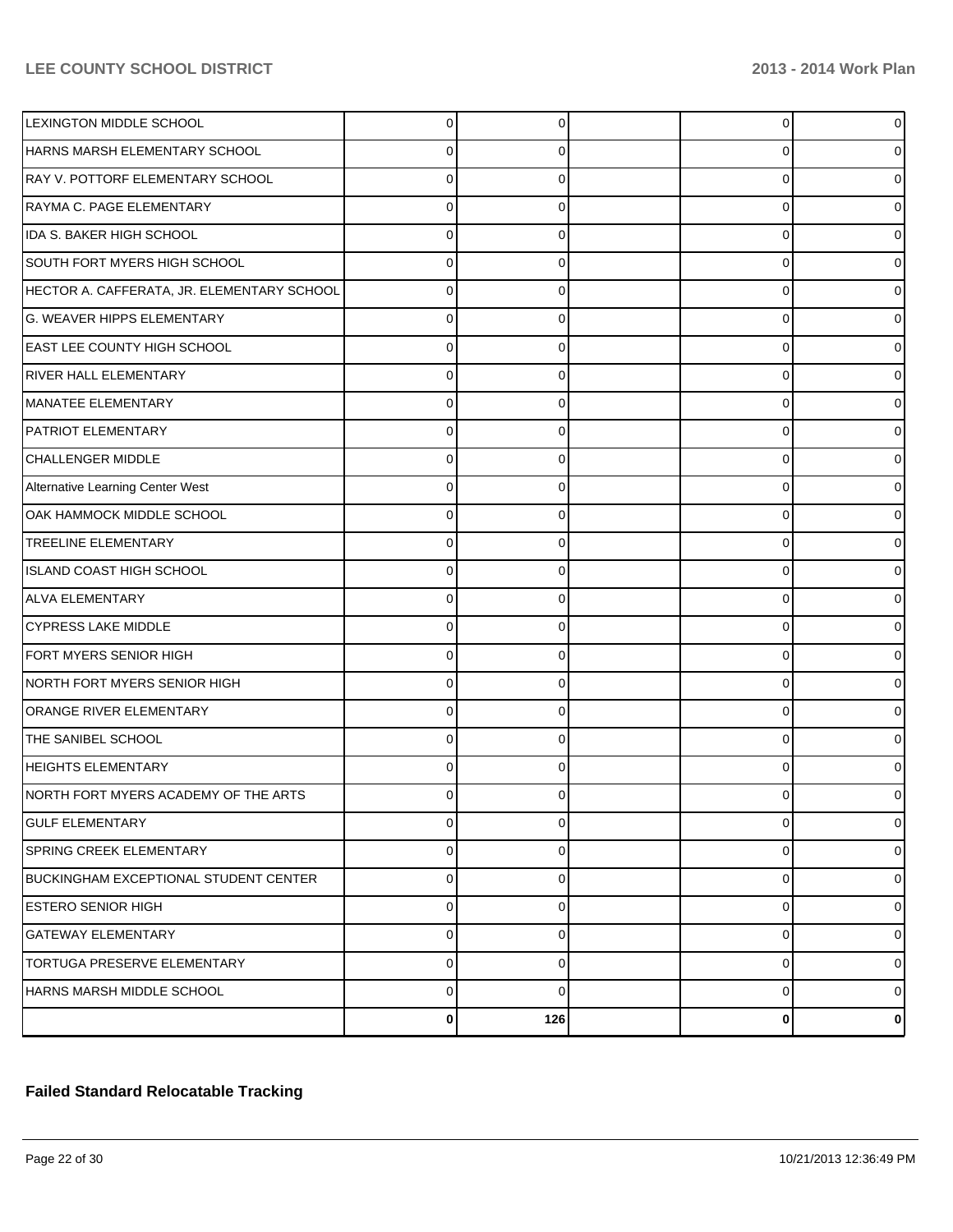Relocatable units currently reported by school, from FISH, and the number of relocatable units identified as 'Failed Standards'.

Nothing reported for this section.

# **Planning**

#### **Class Size Reduction Planning**

**Plans approved by the school board that reduce the need for permanent student stations such as acceptable school capacity levels, redistricting, busing, year-round schools, charter schools, magnet schools, public-private partnerships, multitrack scheduling, grade level organization, block scheduling, or other alternatives.**

Implementation of Amendment 9 has hampered strategies to reduce the need for permanent student stations. Lee County already capitalizes on efficiencies afforded by our open-enrollment student assignment system. Transporting higher percentages of students is one of the cost inefficiences to more fully utilizing our schools. Charter schools are a factor in reducing the apparent future need.

#### **School Closure Planning**

**Plans for the closure of any school, including plans for disposition of the facility or usage of facility space, and anticipated revenues.**

None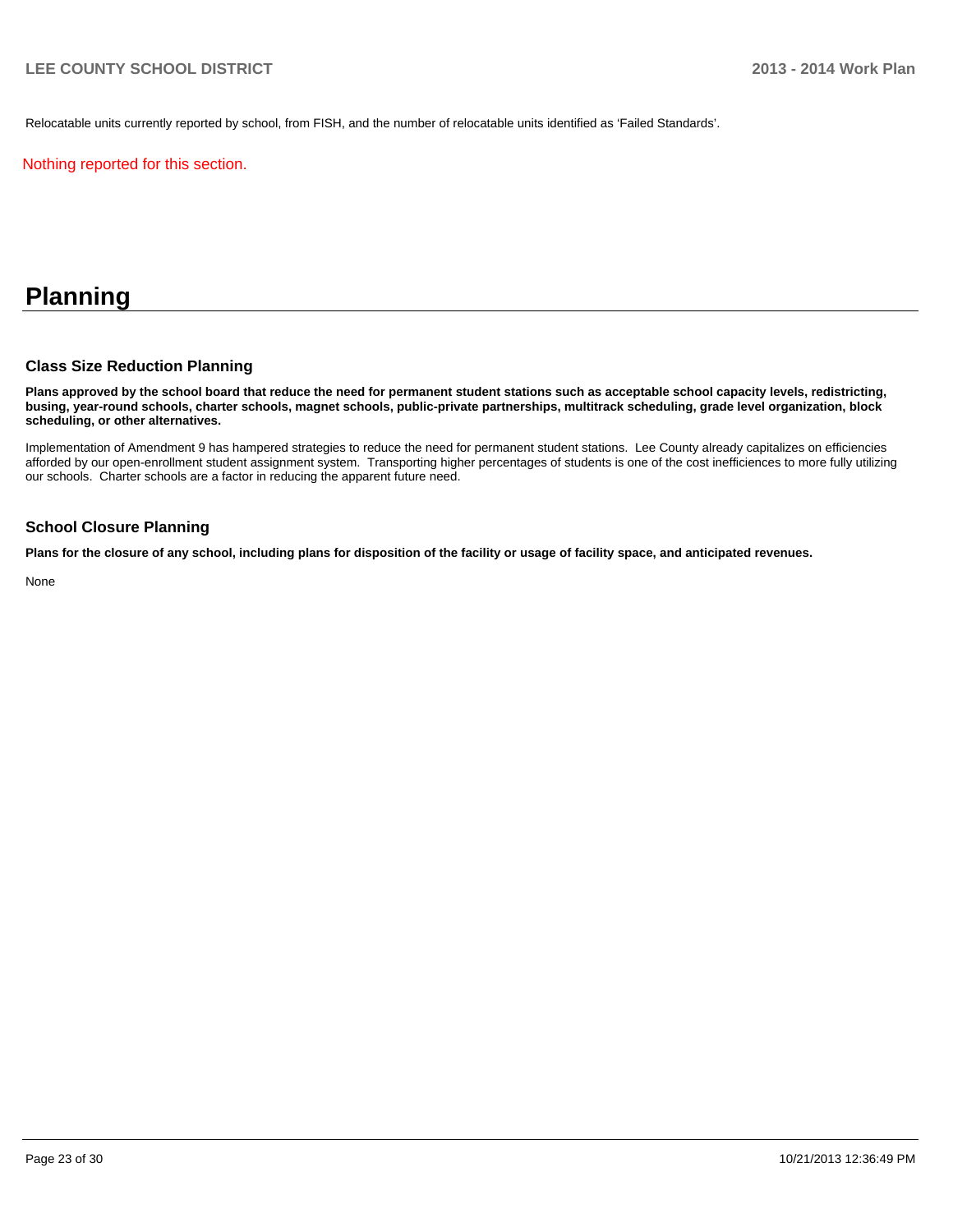# Five Year Survey - Ten Year Capacity **10/21/2013** LEE COUNTY SCHOOL DISTRICT

**Schedule of capital outlay projects projected to ensure the availability of satisfactory student stations for the projected student enrollment in K - 12 programs for the future 5 years beyond the 5-year district facilities work program.**

| Project               | Location, Community, Quadrant or other general<br>location | <b>Projected Cost</b> |
|-----------------------|------------------------------------------------------------|-----------------------|
| <b>NEW ELEMENTARY</b> | <b>EAST</b>                                                | \$26,226,000          |
| <b>NEW ELEMENTARY</b> | <b>SOUTH</b>                                               | \$27,013,000          |
| <b>NEW ELEMENTARY</b> | <b>WEST</b>                                                | \$27,823,000          |
| <b>NEW MIDDLE</b>     | <b>SOUTH</b>                                               | \$39,393,000          |
| <b>NEW HIGH</b>       | IEAST                                                      | \$64,919,000          |
|                       |                                                            | \$185,374,000         |

Five Year Survey - Ten Year Infrastructure LEE COUNTY SCHOOL DISTRICT

### **10/21/2013**

**Proposed Location of Planned New, Remodeled, or New Additions to Facilities in 6 thru 10 out years (Section 28).**

New Elementary School (1000 stu sta) in eastern part of the district to accommodate growth in FY18 New Elementary School (1000 stu sta) in esouthern part of the district to accommodate growth in FY19 New Elementary School (1000 stu sta) in western part of the district to accommodate growth in FY21 New Middle School (1000 stu sta) in southern part of the district to accommodate growth in FY19 New Elementary School (1000 stu sta) in eastern part of the district to accommodate growth in FY21

**Plans for closure of any school, including plans for disposition of the facility or usage of facility space, and anticipated revenues in the 6 thru 10 out years (Section 29).**

None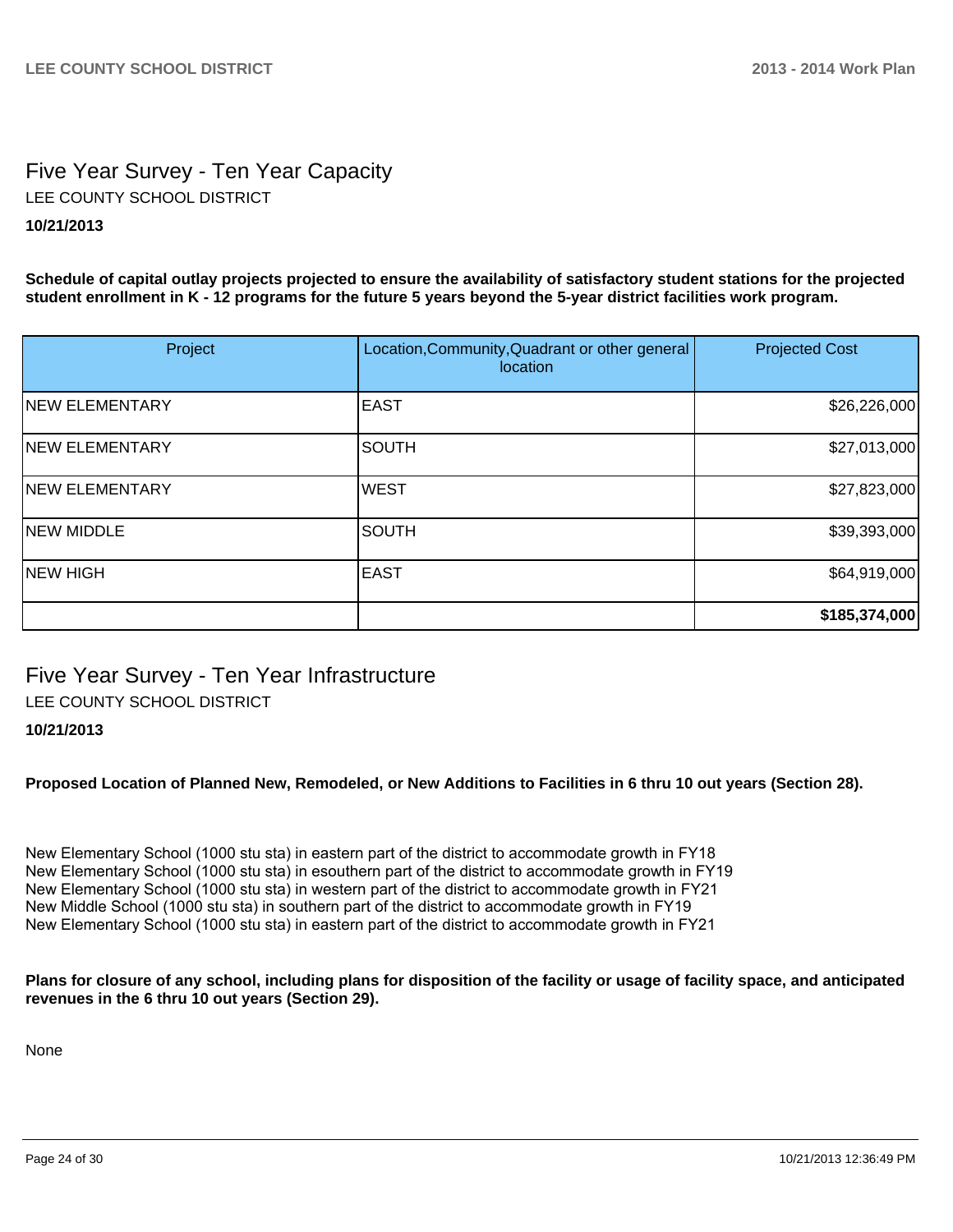# Five Year Survey - Ten Year Maintenance **10/21/2013** LEE COUNTY SCHOOL DISTRICT

**District projects and locations regarding the projected need for major renovation, repair, and maintenance projects within the district in years 6 - 10 beyond the projects plans detailed in the five years covered by the work plan.**

| Project                            | <b>Projected Cost</b> |
|------------------------------------|-----------------------|
| <b>IDISTRICTWIDE MAINTENANCE</b>   | \$95,707,158          |
| <b>SAFETY TO LIFE DISTRICTWIDE</b> | \$20,967,265          |
| <b>DISTRICTWIDE HVAC</b>           | \$18,944,352          |
| <b>SAFETY INSPECTIONS</b>          | \$1,581,000           |
| CAPITALIZED PERSONNEL              | \$6,127,900           |
| <b>TECHNOLOGY</b>                  | \$80,127,000          |
| EQUIPMENT/BUSES                    | \$51,597,000          |
| <b>MAINTENANCE TRANSFERS</b>       | \$55,000,000          |
| <b>DEBT SERVICE</b>                | \$217,460,038         |
|                                    | \$547,511,713         |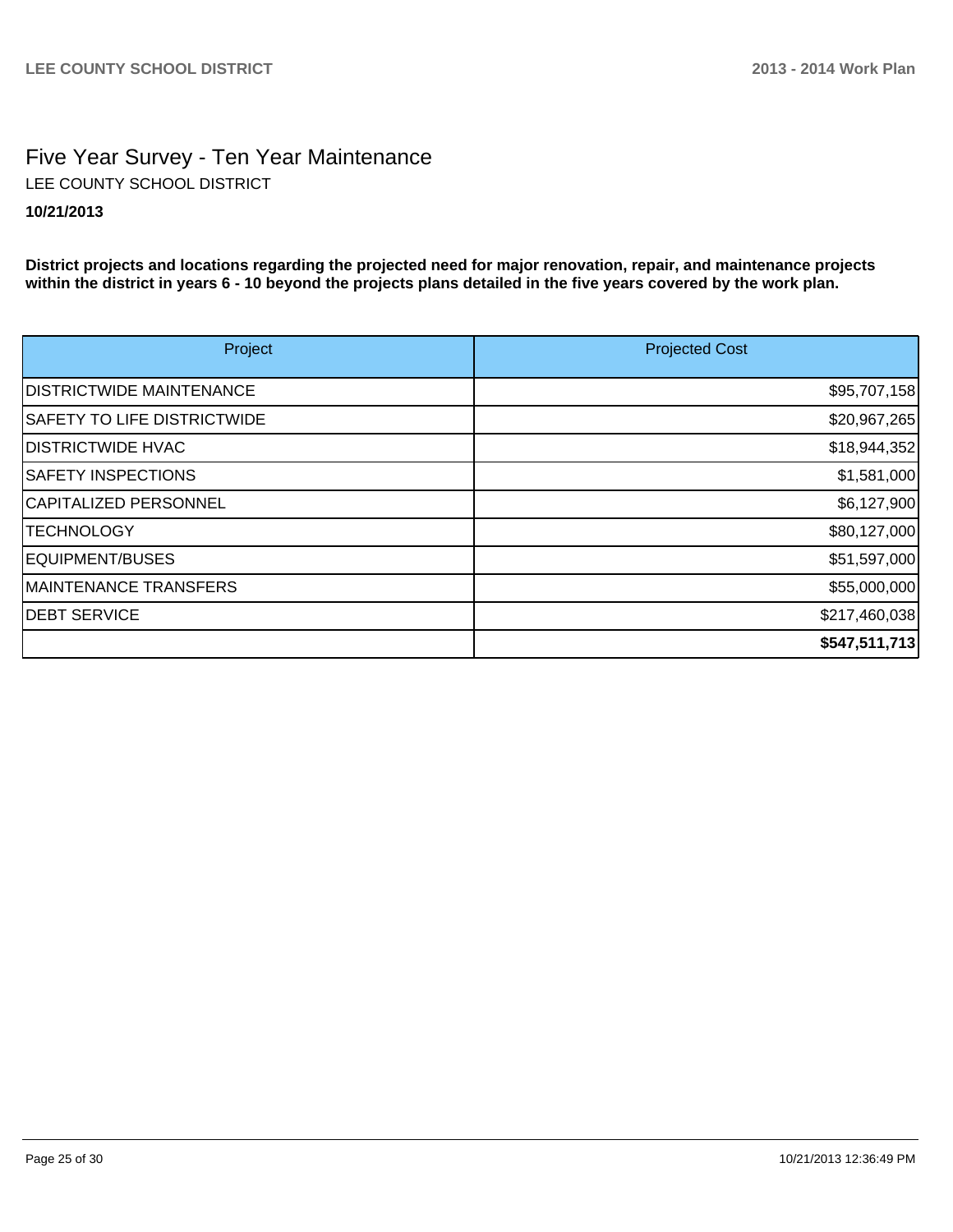# Five Year Survey - Ten Year Utilization LEE COUNTY SCHOOL DISTRICT

## **10/21/2013**

**Schedule of planned capital outlay projects identifying the standard grade groupings, capacities, and planned utilization rates of future educational facilities of the district for both permanent and relocatable facilities.**

| <b>Grade Level</b><br>Projections | <b>FISH Student</b><br><b>Stations</b> | <b>Actual FISH</b><br>Capacity | Actual<br><b>COFTE</b> | Actual<br><b>Utilization</b> | Actual new<br><b>Student</b><br>Capacity to be<br>added/remove | Projected<br><b>COFTE</b> | Projected<br><b>Utilization</b> |
|-----------------------------------|----------------------------------------|--------------------------------|------------------------|------------------------------|----------------------------------------------------------------|---------------------------|---------------------------------|
| Elementary -<br>District Totals   | 42,097                                 | 42,097                         | 31,585.77              | 75.03 %                      | 3,000                                                          | 33,618                    | 74.55 %                         |
| Middle - District<br>Totals       | 24,078                                 | 21,662                         | 17,321.77              | 79.96 %                      | 1,200                                                          | 17,570                    | 76.85 %                         |
| High - District<br>Totals         | 26,162                                 | 24,785                         | 19,797.63              | 79.88 %                      | 2,000                                                          | 18,095                    | 67.56 %                         |
| Other - ESE, etc                  | 6,408                                  | 2,828                          | 954.98                 | 33.77 %                      |                                                                | 994                       | 35.15 %                         |
|                                   | 98,745                                 | 91,372                         | 69,660.15              | 76.24 %                      | 6,200                                                          | 70,277                    | 72.03 %                         |

**Combination schools are included with the middle schools for student stations, capacity, COFTE and utilization purposes because these facilities all have a 90% utilization factor. Use this space to explain or define the grade groupings for combination schools.**

No comments to report.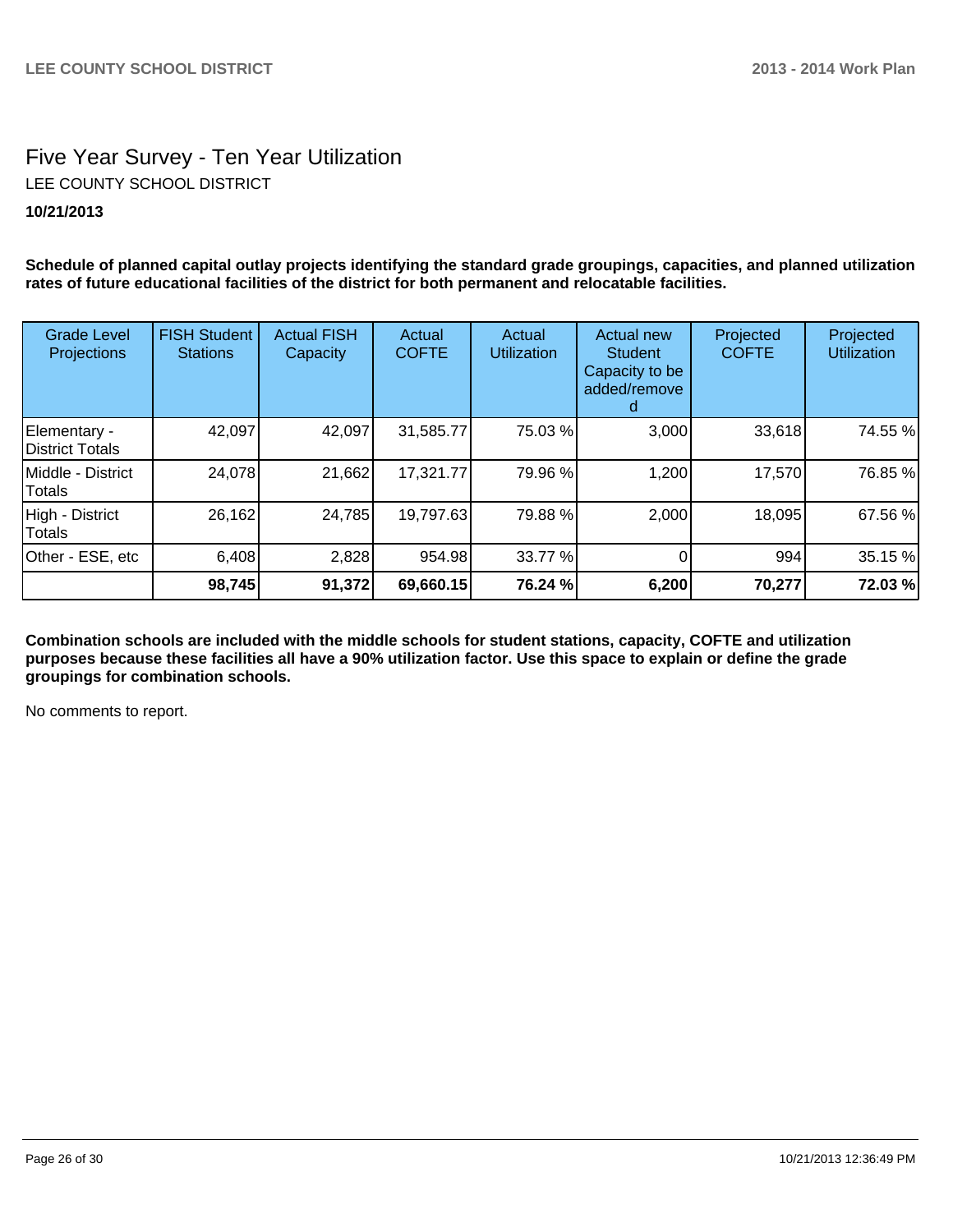# Five Year Survey - Twenty Year Capacity **10/21/2013** LEE COUNTY SCHOOL DISTRICT

**Schedule of capital outlay projects projected to ensure the availability of satisfactory student stations for the projected student enrollment in K - 12 programs for the future 11 - 20 years beyond the 5-year district facilities work program.**

| Project               | Location, Community, Quadrant or other<br>general location | <b>Projected Cost</b> |
|-----------------------|------------------------------------------------------------|-----------------------|
| New Elementary School | South                                                      | \$32,255,000          |
| New Elementary School | South                                                      | \$33,223,000          |
| New Elementary School | West                                                       | \$33,223,000          |
| New Elementary School | East                                                       | \$34,220,000          |
| New Elementary School | West                                                       | \$34,220,000          |
| New elementary School | East                                                       | \$36,304,000          |
| New Middle School     | West                                                       | \$44,337,000          |
| New Middle School     | East                                                       | \$44,337,000          |
| New High School       | East                                                       | \$82,238,000          |
| New High School       | West                                                       | \$82,238,000          |
|                       |                                                            | \$456,595,000         |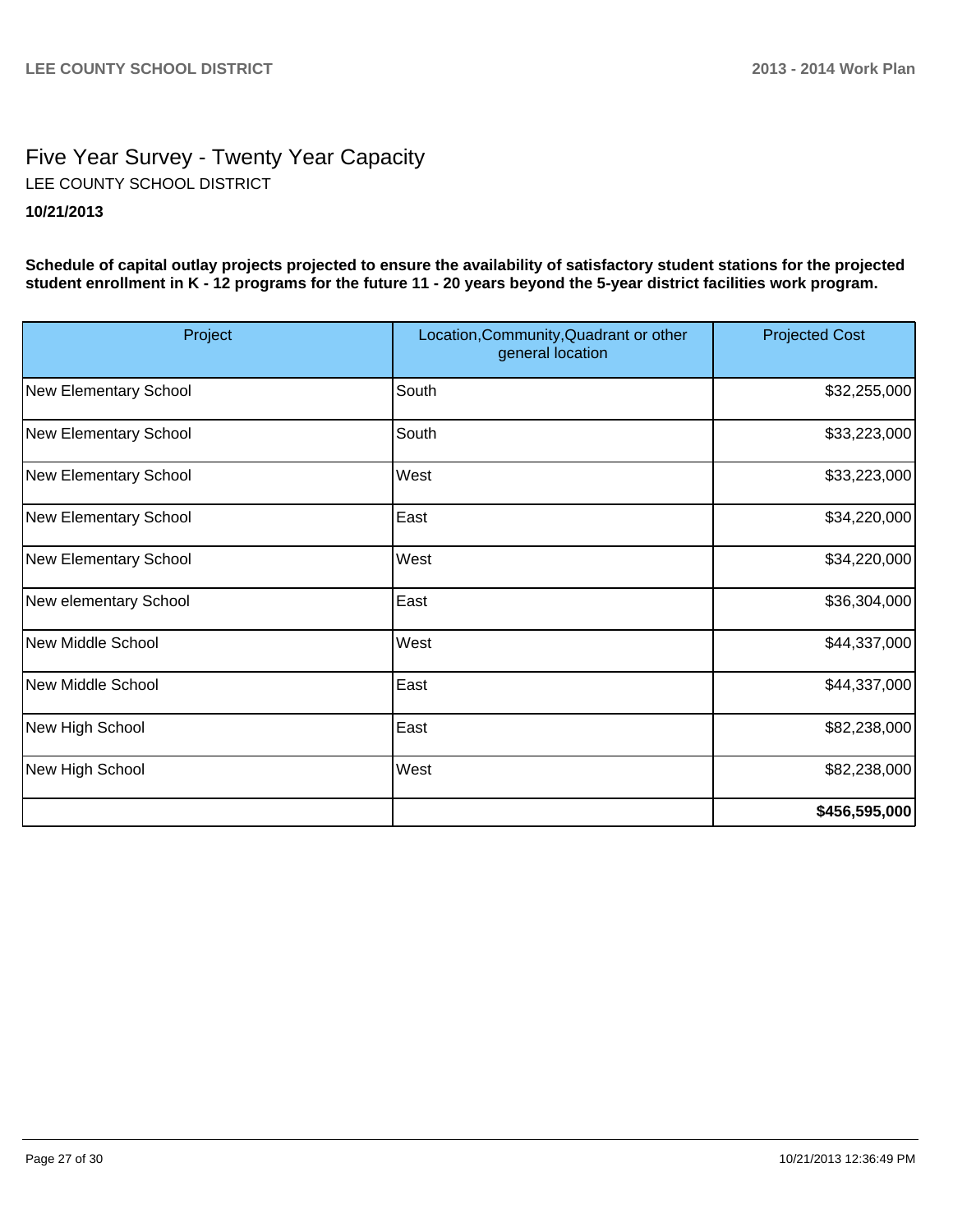# Five Year Survey - Twenty Year Infrastructure LEE COUNTY SCHOOL DISTRICT

#### **10/21/2013**

#### **Proposed Location of Planned New, Remodeled, or New Additions to Facilities in the 11 through 20 out years (Section 28).**

New Elementary School (1000 stu sta) in western part of the district to accommodate growth to open in FY2 New Elementary School (1000 stu sta) in southern part of the district to accommodate growth to open in FY25 New Elementary School (1000 stu sta) in seastern part of the district to accommodate growth to open in FY26 New Elementary School (1000 stu sta) in western part of the district to accommodate growth to open in FY27 New Elementary School (1000 stu sta) in southern part of the district to accommodate growth to open in FY28 New Elementary School (1000 stu sta) in eastern part of the district to accommodate growth to open in FY29 New Middle School (1334 stu sta) in western part of the district to accommodate growth to open in FY23 New Middle School (1334 stu sta) in eastern part of the district to accommodate growth to open in FY25 New High School (2106 stu sta) in southern part of the district to accommodate growth to open in FY29 New High School (2106 stu sta) in western part of the district to accommodate growth to open in FY30

**Plans for closure of any school, including plans for disposition of the facility or usage of facility space, and anticipated revenues in the 11 through 20 out years (Section 29).**

None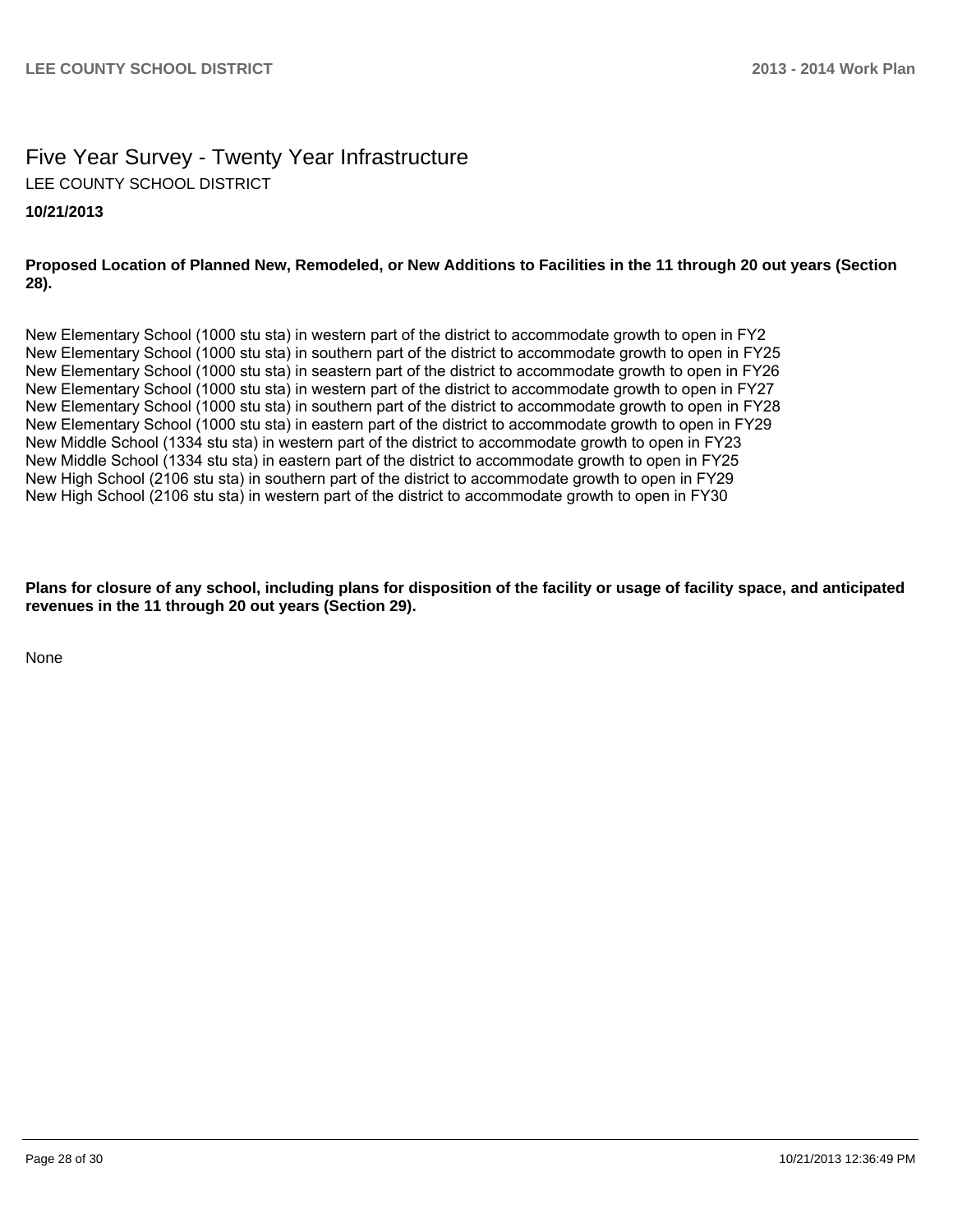# Five Year Survey - Twenty Year Maintenance **10/21/2013** LEE COUNTY SCHOOL DISTRICT

**District projects and locations regarding the projected need for major renovation, repair, and maintenance projects within the district in years 11 - 20 beyond the projects plans detailed in the five years covered by the work plan.**

| Project                            | <b>Projected Cost</b> |
|------------------------------------|-----------------------|
| <b>SAFETY TO LIFE DISTRICTWIDE</b> | \$60,913,599          |
| <b>IDISTRICTWIDE HVAC</b>          | \$54,745,284          |
| <b>IDISTRICTWIDE MAINTENANCE</b>   | \$265,493,664         |
| <b>SAFETY INSPECTIONS</b>          | \$3,954,000           |
| CAPITALIZED PERSONNEL              | \$15,331,000          |
| <b>TECHNOLOGY</b>                  | \$203,558,000         |
| EQUIPMENT/BUSES                    | \$126,658,000         |
| MAINTENANCE TRANSFERS              | \$110,000,000         |
| <b>IDEBT SERVICE</b>               | \$281,577,149         |
|                                    | \$1,122,230,696       |